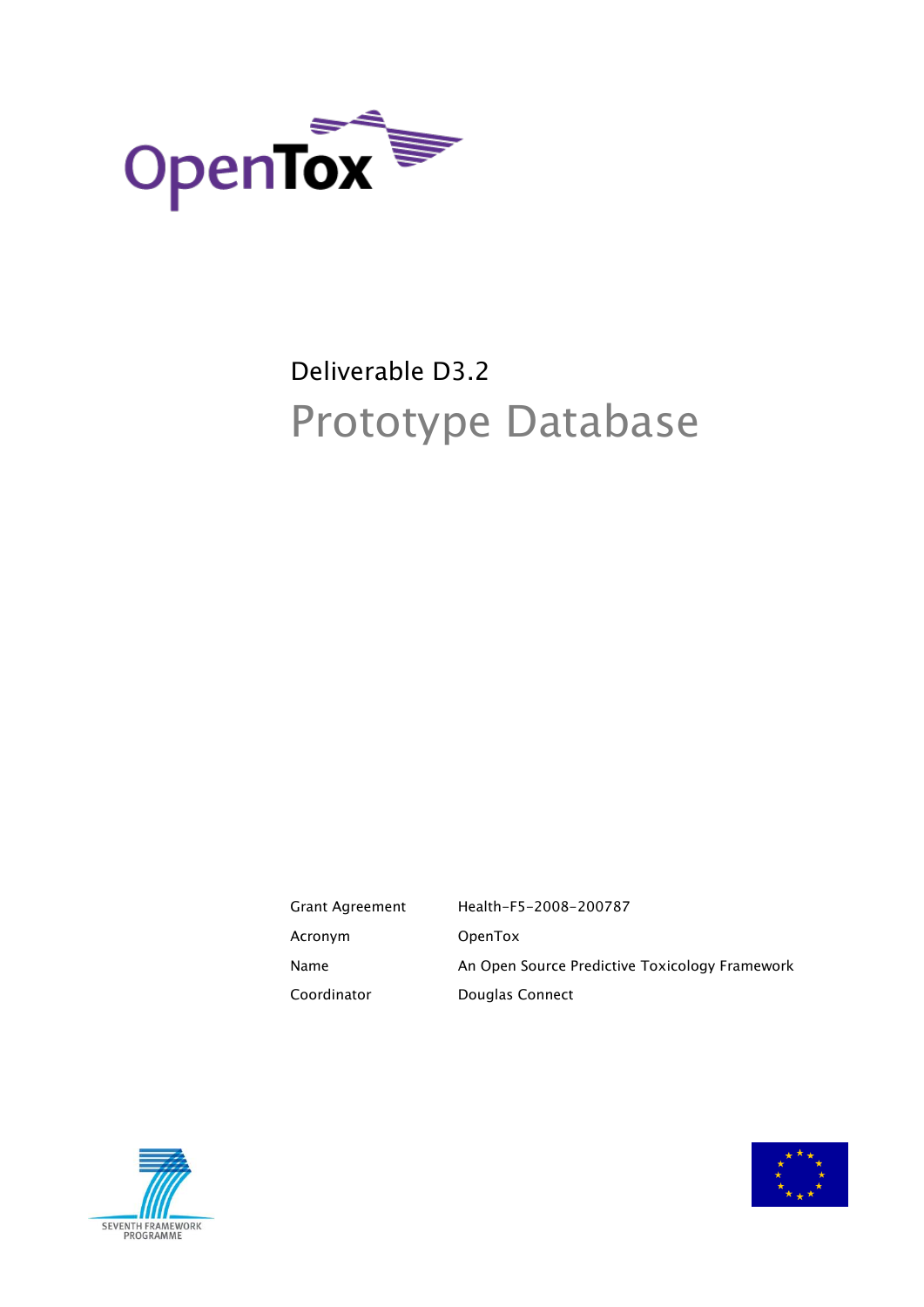



| Contract No.   | Health-F5-2008-200787               |             |
|----------------|-------------------------------------|-------------|
| Document Type: | Deliverable Report                  |             |
| WP/Task:       | WP3 / D3.2                          |             |
| Name           | Prototype Database                  |             |
| Document ID:   | OpenTox Deliverable Report WP3-D3.2 |             |
| Date:          | Feb 27, 2010                        |             |
| Status:        | <b>Final Version</b>                |             |
| Organisation:  | Ideaconsult Ltd. (IDEA)             |             |
| Contributors   | Vedrin Jeliazkov                    | <b>IDEA</b> |
|                | Nina Jeliazkova                     | <b>IDEA</b> |
|                | Pantelis Sopasakis                  | <b>NTUA</b> |
|                | Alexey Lagunin                      | <b>IBMC</b> |
|                | Romualdo Benigni                    | <b>ISS</b>  |
|                | Barry Hardy (review)                | DC          |
|                | Stefan Kramer (review)              | <b>TUM</b>  |

| - -<br>$\blacksquare$ |  |
|-----------------------|--|
|                       |  |

Purpose of Document: To document results for this deliverable

| Document History: | a - First draft, circulated on Feb 15, 2010  |
|-------------------|----------------------------------------------|
|                   | b - Second draft, circulated on Feb 17, 2010 |
|                   | c - Third draft, circulated on Feb 23, 2010  |
|                   | d - Fourth draft, circulated on Feb 24, 2010 |
|                   | e - Fifth draft, circulated on Feb 26, 2010  |
|                   | f - Sixth draft, circulated on Feb 27, 2010  |
|                   | g - Final Version, approved Feb 27, 2010     |
|                   | H - Updated Version, Mar 8, 2010             |



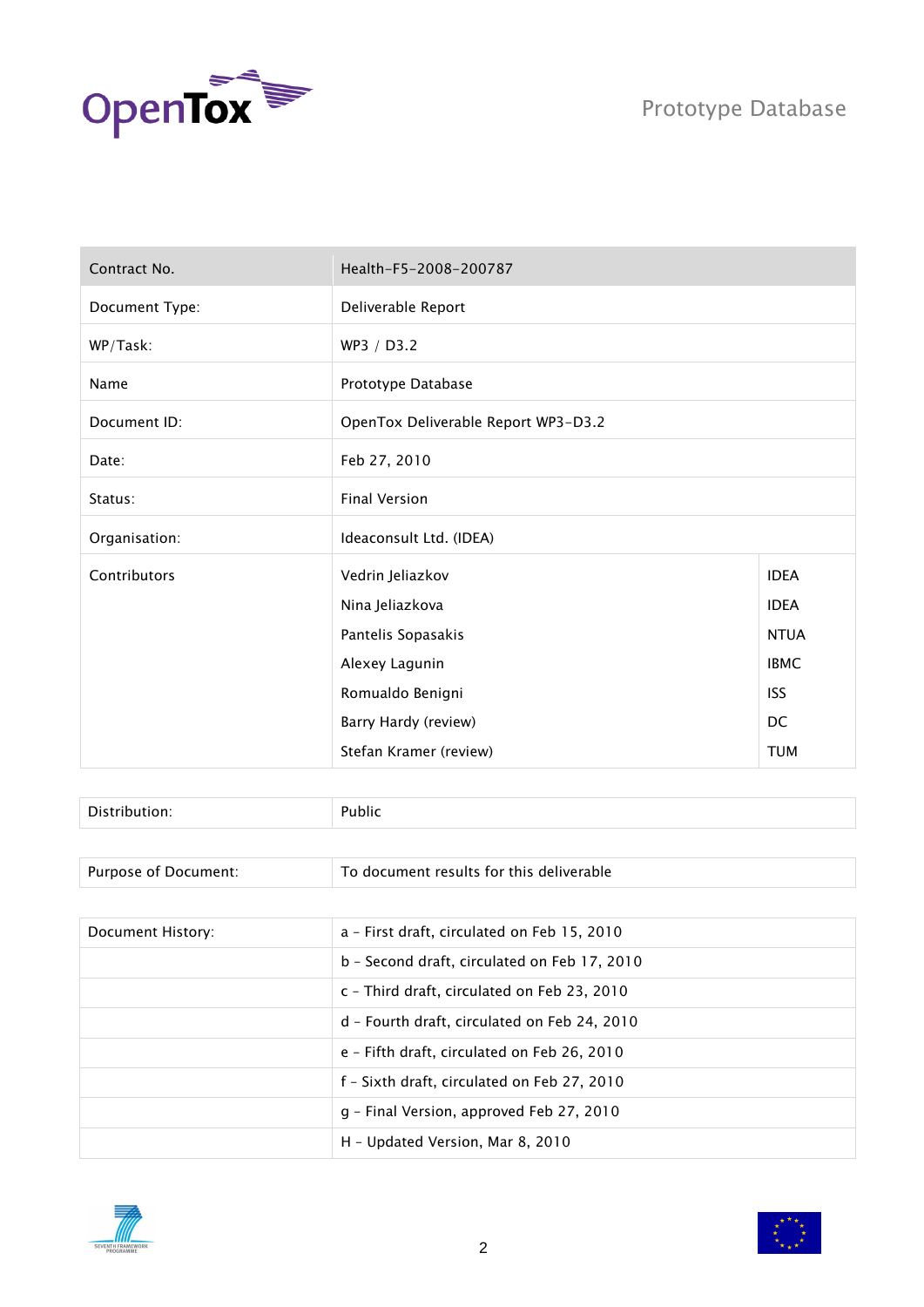

### **Table of Contents**

| 1. |        |  |
|----|--------|--|
|    | 1.1    |  |
|    | 1.2    |  |
|    | 1.3    |  |
|    | 1.4    |  |
| 2. |        |  |
|    | 2.1    |  |
|    | 2.2    |  |
|    | 2.2.1  |  |
|    | 2.2.2  |  |
|    | 2.2.3  |  |
|    | 2.2.4  |  |
|    | 2.2.5  |  |
|    | 2.2.6  |  |
|    | 2.2.7  |  |
|    | 2.2.8  |  |
|    | 2.2.9  |  |
|    | 2.2.10 |  |
|    | 2.2.11 |  |
|    | 2.2.12 |  |
|    | 2.2.13 |  |
|    | 2.2.14 |  |
|    | 2.2.15 |  |
|    | 2.3    |  |
| 3. |        |  |
| 4. |        |  |
| 5. |        |  |
|    |        |  |
|    |        |  |



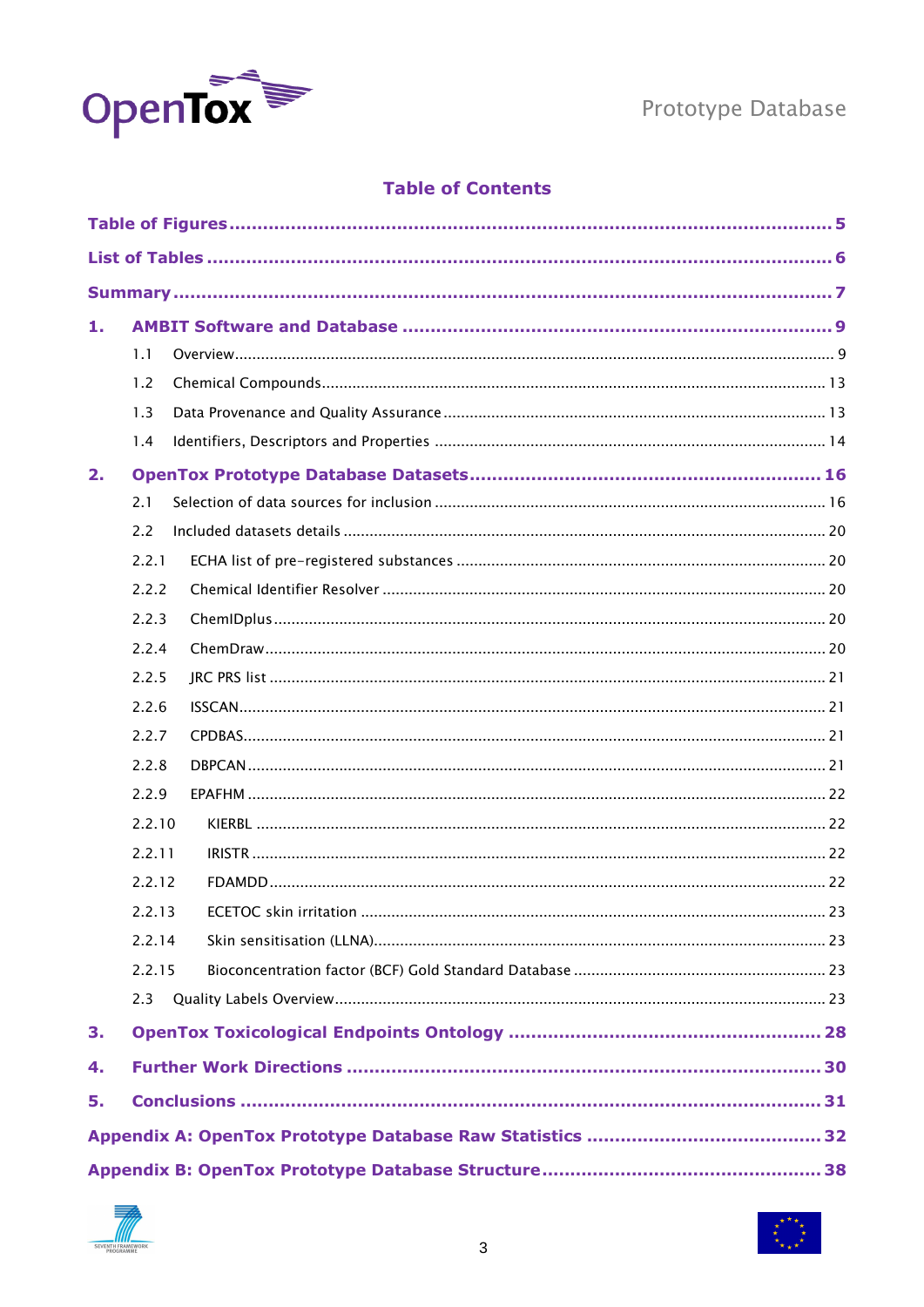

**[Appendix C: OpenTox Toxicological Endpoints Ontology.............................................](#page-59-0) 60**



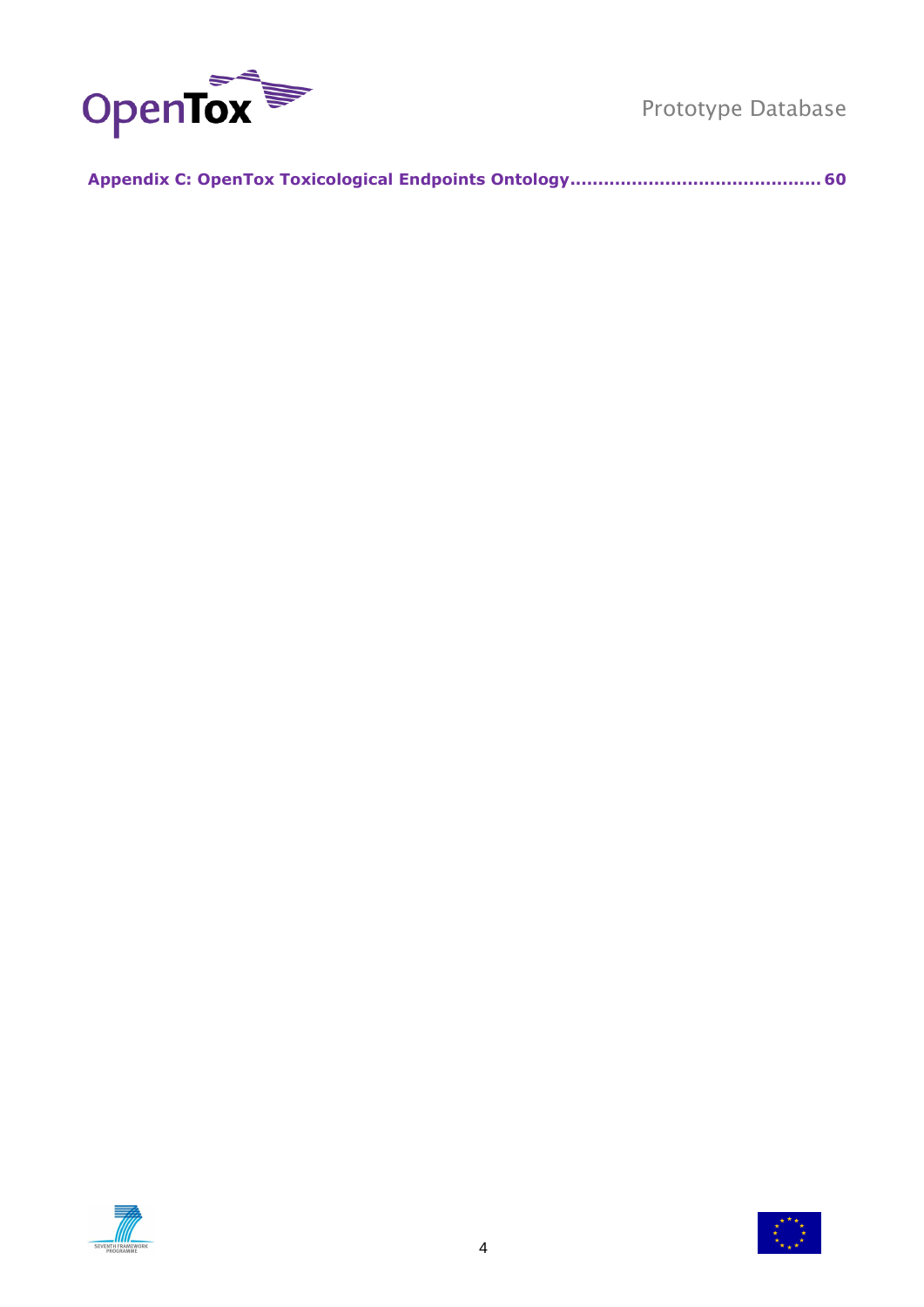

# **Table of Figures**

<span id="page-4-0"></span>



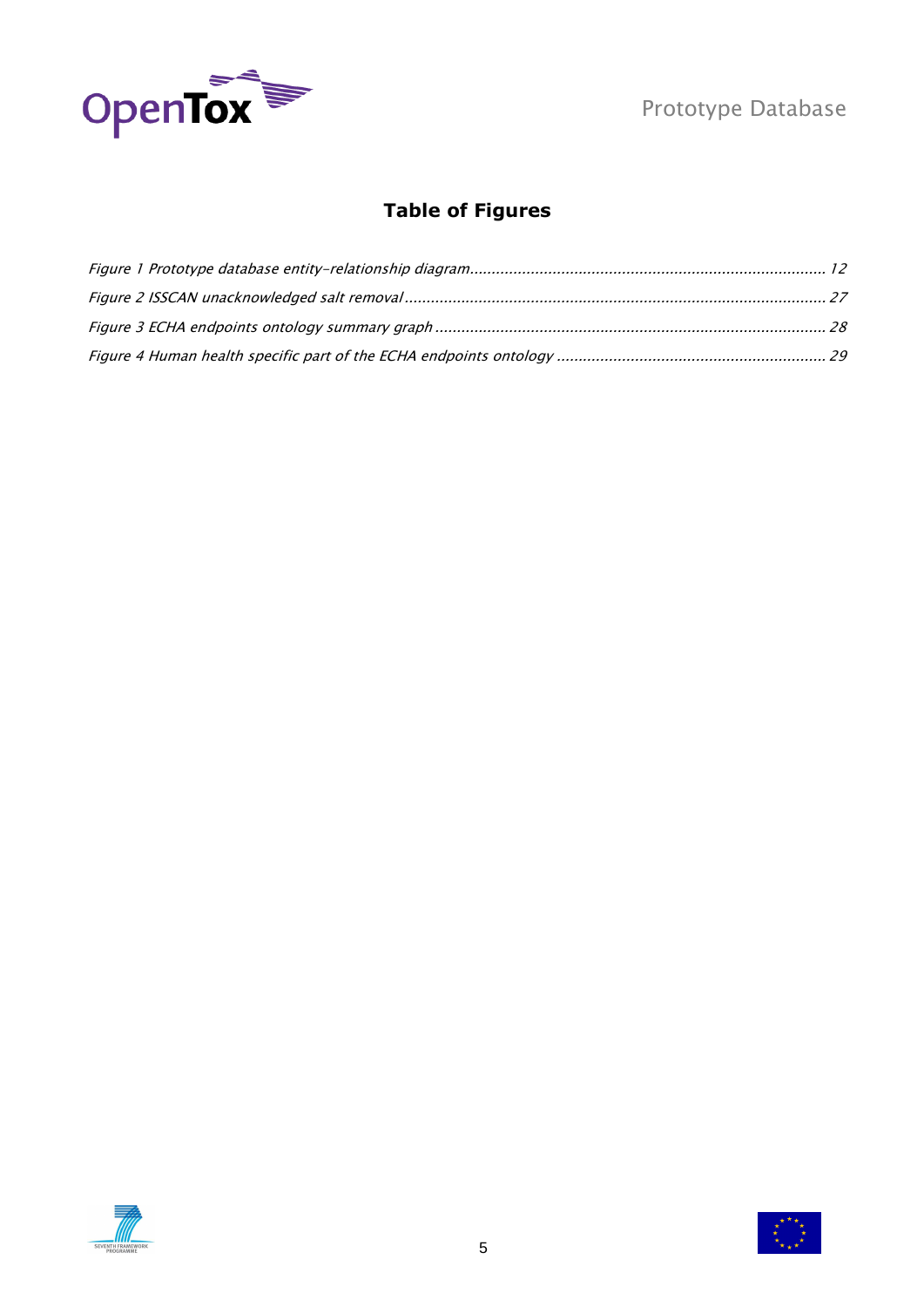

# **List of Tables**

<span id="page-5-0"></span>



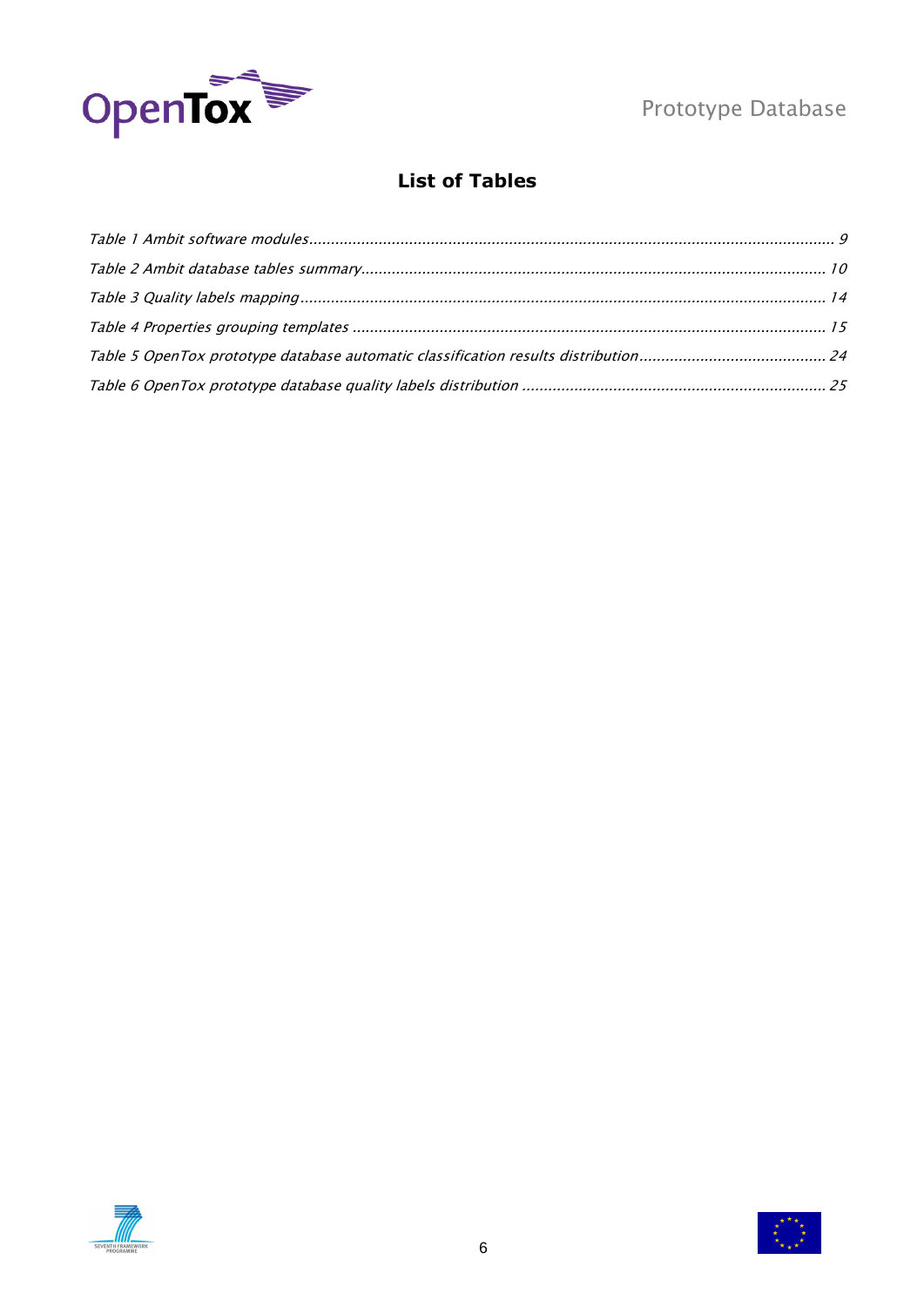

### <span id="page-6-0"></span>**Summary**

A major pre-requisite for the successful implementation of the main principles of the Three Rs Declaration of Bologna, adopted by the 3rd World Congress on Alternatives and Animal Use in the Life Sciences (Bologna, Italy, August 31st 1999) - namely Reduction, Refinement and Replacement Alternatives – is the universal access to high quality experimental data on various chemical properties. In particular, the range of replacement alternatives methods includes the following OpenTox-relevant approaches:

- The improved storage, exchange and use of information from animal experiments already carried out, so that unnecessary repetition can be avoided;
- The use of physical and chemical techniques, and of predictions based on the physical and chemical properties of molecules;
- The use of mathematical and computer modelling, including modelling of structure-activity relationships, molecular modelling and the use of computer graphics, and modelling of biochemical, pharmacological, physiological, toxicological and behavioural processes.

Since it is likely that, in many circumstances, an animal test cannot be currently replaced by a single replacement alternative method, the development, evaluation and optimisation of stepwise testing strategies and integrated testing schemes should be encouraged. The OpenTox data facilities, made publically accessible through a web services framework, provide a solid basis for addressing the above mentioned replacement alternative goals in a more efficient, technically sound and integrated way compared to current uncoordinated practices and fragmented resources. Unfortunately, even today, more than half a century after Russell and Burch"s original publication and more than 10 years after the adoption of the Three Rs Declaration of Bologna, the "state-of-the-art" is characterised by highly fragmented and unconnected life sciences data (both from a physical and ontological perspective), which is furthermore frequently inaccurate and/or difficult or even impossible to find or access. The OpenTox approach to data resource management and integration has the following major features, which address the replacement alternatives challenge and associated user, industry and regulatory needs including REACH:

- Universal database structure design, allowing for storage of multi-faceted life sciences data;
- An ontology allowing for efficient mapping of similar and/or complementary data coming from different datasets into a unifying structure having a shared terminology and meaning;
- Integration of multiple datasets with proven high-quality physico-chemical and/or experimental toxicity data;
- Built-in heuristics for automatic discovery of 2D chemical structure inconsistencies;
- Extensive support for structure-, substructure- and similarity-based searching of chemical structures;
- An OpenTox standards-compliant dataset interface that allows query submission and results retrieval from any OpenTox standards-compliant web service;
- Transparent access to and use of life sciences data, hosted at various physical locations and incorporating a variety of distributed software resources, through the OpenTox Framework.

The OpenTox prototype database includes ECHA's list of pre-registered substances<sup>1</sup> along with high-quality data from consortium members (e.g. ISS ISSCAN<sup>2</sup>, IDEA AMBIT<sup>3</sup>) and third parties (e.g. JRC PRS list<sup>4</sup>, EPA

<sup>2</sup> [www.iss.it/ampp/dati/cont.php?id=233&lang=1&tipo=7](http://www.iss.it/ampp/dati/cont.php?id=233&lang=1&tipo=7) accessed on Feb 14, 2010





<sup>&</sup>lt;sup>1</sup> [apps.echa.europa.eu/preregistered/pre-registered-sub.aspx](http://apps.echa.europa.eu/preregistered/pre-registered-sub.aspx) accessed on Feb 14, 2010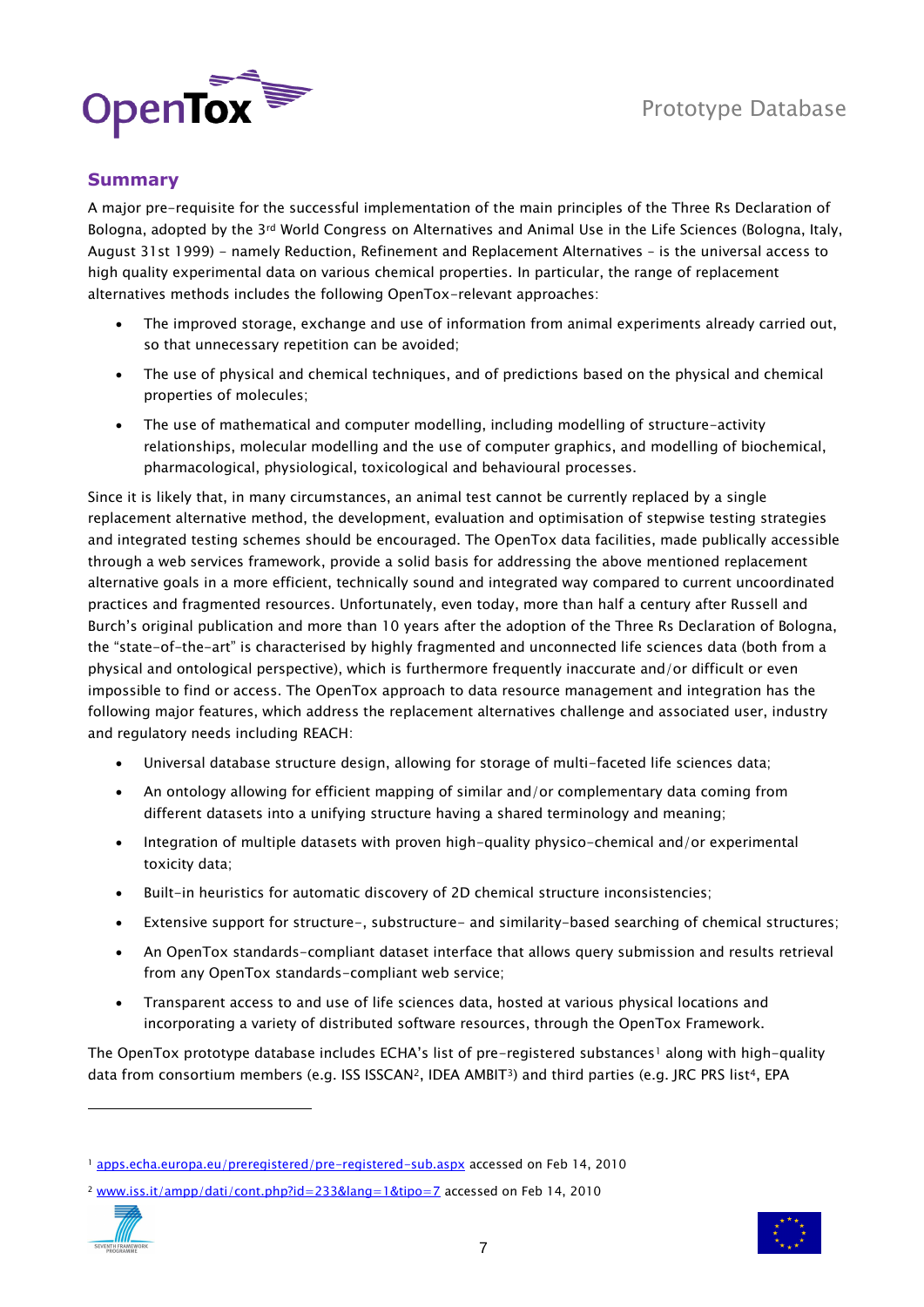

DSSTox<sup>5</sup>, ECETOC skin irritation<sup>6</sup>, LLNA skin sensitisation<sup>7</sup>, Bioconcentration factor (BCF) Gold Standard Database<sup>8</sup>). Additional data for chemical structures has been collected from various public sources (e.g. Chemical Identifier Resolver9, ChemIDplus10, PubChem11) and further checked manually by experts. The database provides means to identify the origin of the data, i.e., the specific inventory a compound originated from. The data is currently publicly available and accessible via initial implementation of REST web services<sup>12</sup>, as defined in the OpenTox Framework design and its implementations. We also describe an OWL (Web Ontology Language)<sup>13</sup> ontology of toxicological endpoints, which corresponds to the endpoint classification of REACH guidance documents<sup>14</sup> and allows for unique mapping between endpoints from various inventories.

This report describes in detail the above-mentioned OpenTox data facilities and resources, as well as future directions and extensions.

<sup>3</sup> [ambit.sourceforge.net](http://ambit.sourceforge.net/) accessed on Feb 14, 2010

<sup>4</sup> [ecb.jrc.ec.europa.eu/home.php?CONTENU=/DOCUMENTS/QSAR/INFORMATION\\_SOURCES/EC\\_CHEMICAL\\_INVENTORIES](http://ecb.jrc.ec.europa.eu/home.php?CONTENU=/DOCUMENTS/QSAR/INFORMATION_SOURCES/EC_CHEMICAL_INVENTORIES/) accessed on Feb 14, 2010

- <sup>5</sup> [www.epa.gov/ncct/dsstox/](http://www.epa.gov/ncct/dsstox/) accessed on Feb 14, 2010
- <sup>6</sup> ECETOC Technical Report No. 66 Skin irritation and corrosion Reference Chemicals data base (1995)

<sup>7</sup> Gerberick GF, Ryan CA, Kern PS, Schlatter H, Dearman RJ, Kimber I, Patlewicz G, Basketter DA. (2005). Compilation of historical local lymph node assay data for the evaluation of skin sensitization alternatives. Dermatitis 16(4): 157-202.

- <sup>8</sup> [ambit.sourceforge.net/euras](http://ambit.sourceforge.net/euras/) accessed on Feb 14, 2010
- <sup>9</sup> [cactus.nci.nih.gov/chemical/structure](http://cactus.nci.nih.gov/chemical/structure) accessed on Feb 14, 2010
- <sup>10</sup> [chem.sis.nlm.nih.gov/chemidplus](http://chem.sis.nlm.nih.gov/chemidplus/) accessed on Feb 14, 2010
- <sup>11</sup> [pubchem.ncbi.nlm.nih.gov](http://pubchem.ncbi.nlm.nih.gov/) accessed on Feb 14, 2010
- 12 <http://apps.ideaconsult.net:8180/ambit2/>accessed on Feb 14, 2010
- 13 [www.w3.org/TR/owl-features](http://www.w3.org/TR/owl-features/) accessed on Feb 14, 2010
- <sup>14</sup> [guidance.echa.europa.eu/docs/guidance\\_document/information\\_requirements\\_r6\\_en.pdf?%20vers=20\\_08\\_08](http://guidance.echa.europa.eu/docs/guidance_document/information_requirements_r6_en.pdf?%20vers=20_08_08) accessed on Feb 14, 2010



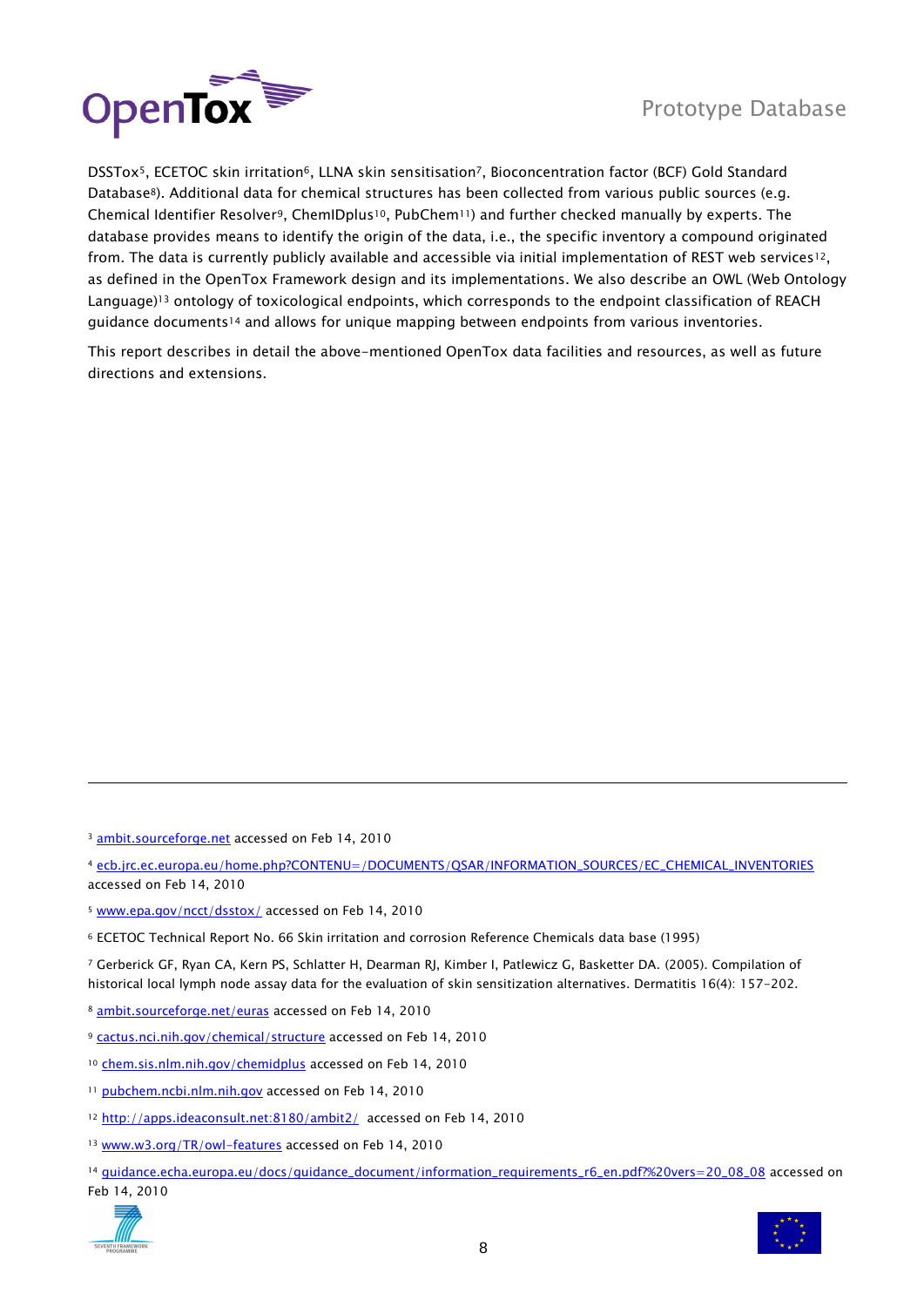

### <span id="page-8-0"></span>**1. AMBIT Software and Database**

#### <span id="page-8-1"></span>1.1 Overview

Ambit is an open source software for cheminformatics data management. It consists of a database and functional modules allowing for a variety of queries and data mining of the information, stored in the database. Ambit XT is a standalone application, with a graphical user interface, based on Ambit modules. Ambit functionality is being extended and wrapped as REST<sup>15</sup> web services within the framework of the OpenTox project. Ambit (source code, executables and a link to REST services) is available at [ambit.sourceforge.net.](http://ambit.sourceforge.net/)

Ambit software is organised in several modules with well defined dependency, as highlighted in [Table 1.](#page-8-2)

#### <span id="page-8-2"></span>Table 1 Ambit software modules

| <b>Module</b>                                                  | <b>Description</b>                                                                                                       |
|----------------------------------------------------------------|--------------------------------------------------------------------------------------------------------------------------|
| AmbitXT                                                        | <b>GUI application</b>                                                                                                   |
| AmbitXT plugin: Database search and<br>Analogue identification | AmbitXT plugin, allowing various database queries and analogues<br>identification                                        |
| AmbitXT plugin: Category building                              | AmbitXT plugin for analogues identification                                                                              |
| AmbitXT plugin: Database tools                                 | AmbitXT plugin for database import and management                                                                        |
| AmbitXT plugin: Database administration                        | AmbitXT plugin for database administration activities                                                                    |
| AmbitXT plugin: REACH PBT assessment                           | AmbitXT plugin, implementing a workflow for REACH-compliant<br>Persistence, Biodegradation and Toxicity (PBT) assessment |
| ambit2-base                                                    | Base classes, without cheminformatics functionality                                                                      |
| ambit2-core                                                    | Core classes, with cheminformatics functionality                                                                         |
| ambit2-hashcode                                                | Hash codes                                                                                                               |
| ambit2-smarts                                                  | SMARTS parser                                                                                                            |
| ambit2-db                                                      | Database functionality                                                                                                   |
| ambit2-smi23d                                                  | Wrapper for Smi23d executables cicc-<br>grid.svn.sourceforge.net/viewvc/cicc-grid/cicc-<br>grid/smi23d/trunk             |
| ambit2-mopac                                                   | Wrapper for OpenMopac sourceforge.net/projects/mopac7                                                                    |
| ambit2-ui                                                      | User interface                                                                                                           |
| ambit2-dbui                                                    | Database user interface                                                                                                  |
| ambit2-workflow                                                | Workflow module                                                                                                          |

<sup>15</sup> [www.ics.uci.edu/~fielding/pubs/dissertation/rest\\_arch\\_style.htm](http://www.ics.uci.edu/~fielding/pubs/dissertation/rest_arch_style.htm) accessed on Feb 14, 2010



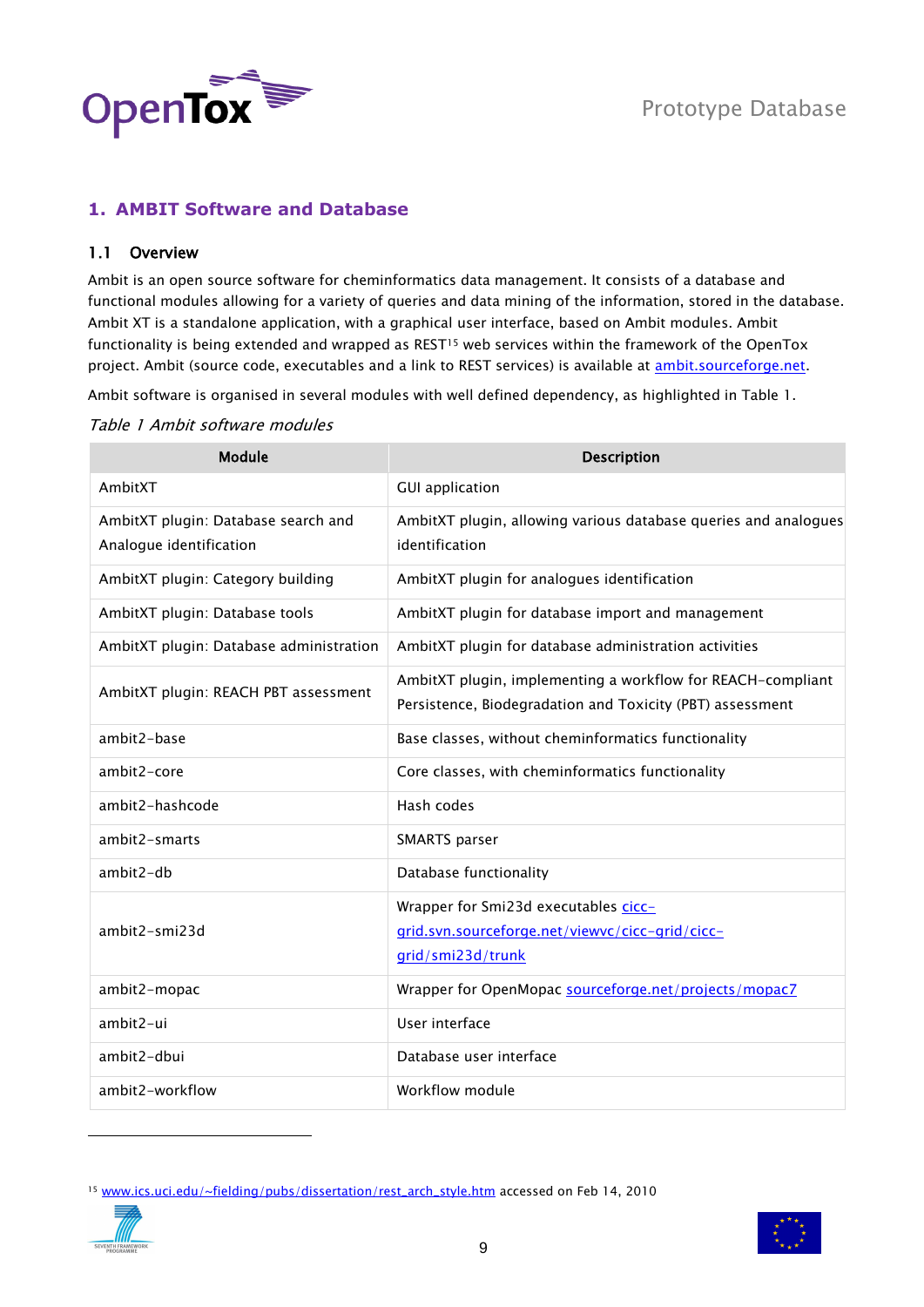



| Module                   | <b>Description</b>                                                                                         |
|--------------------------|------------------------------------------------------------------------------------------------------------|
| ambit2-namestructure     | Chemical name to structure convertor, based on OPSIN package<br>sourceforge.net/projects/oscar3-chem/files |
| ambit2-model             | Similarity calculation, feature selection and QSAR model<br>development                                    |
| ambit2-taglibs           | <b>JSP tags</b>                                                                                            |
| PubChem utilities        | PubChem access utilities                                                                                   |
| Ambit2 REST web services | Allows querying Ambit database through REST style web services                                             |

The Ambit database is a relational database, consisting of several repositories for compounds, properties, QSAR models, users, references, as well as several tables containing pre-processed information which allows speeding up substructure and similarity queries. The current implementation is based on MySQL<sup>16</sup>. A very brief summary of the tables in the Ambit database is provided in [Table 2.](#page-9-0)

<span id="page-9-0"></span>

| Table 2 Ambit database tables summary |  |  |
|---------------------------------------|--|--|
|---------------------------------------|--|--|

| <b>Table</b>                         | <b>Description</b>                                  |  |
|--------------------------------------|-----------------------------------------------------|--|
| <b>Chemical structures</b>           |                                                     |  |
| chemicals                            | Chemical compounds                                  |  |
| structure                            | Chemical structures, conformers                     |  |
| history                              | Previous versions of chemical structures            |  |
| <b>Inventories</b>                   |                                                     |  |
| src dataset                          | <b>Datasets</b>                                     |  |
| struc dataset                        | Lookup table for structures, belonging to a dataset |  |
| Identifiers, Descriptors, Properties |                                                     |  |
| catalog_references                   | References                                          |  |
| properties                           | Property definition (name, reference, units)        |  |
| property_values                      | Numerical property values or links to string values |  |
| property_string                      | String values                                       |  |
| property_tuples                      | Tuples of properties                                |  |
| tuples                               | Tuples per dataset                                  |  |
| template                             | Templates                                           |  |

<sup>&</sup>lt;sup>16</sup> [www.mysql.com](http://www.mysql.com/) accessed on Feb 14, 2010



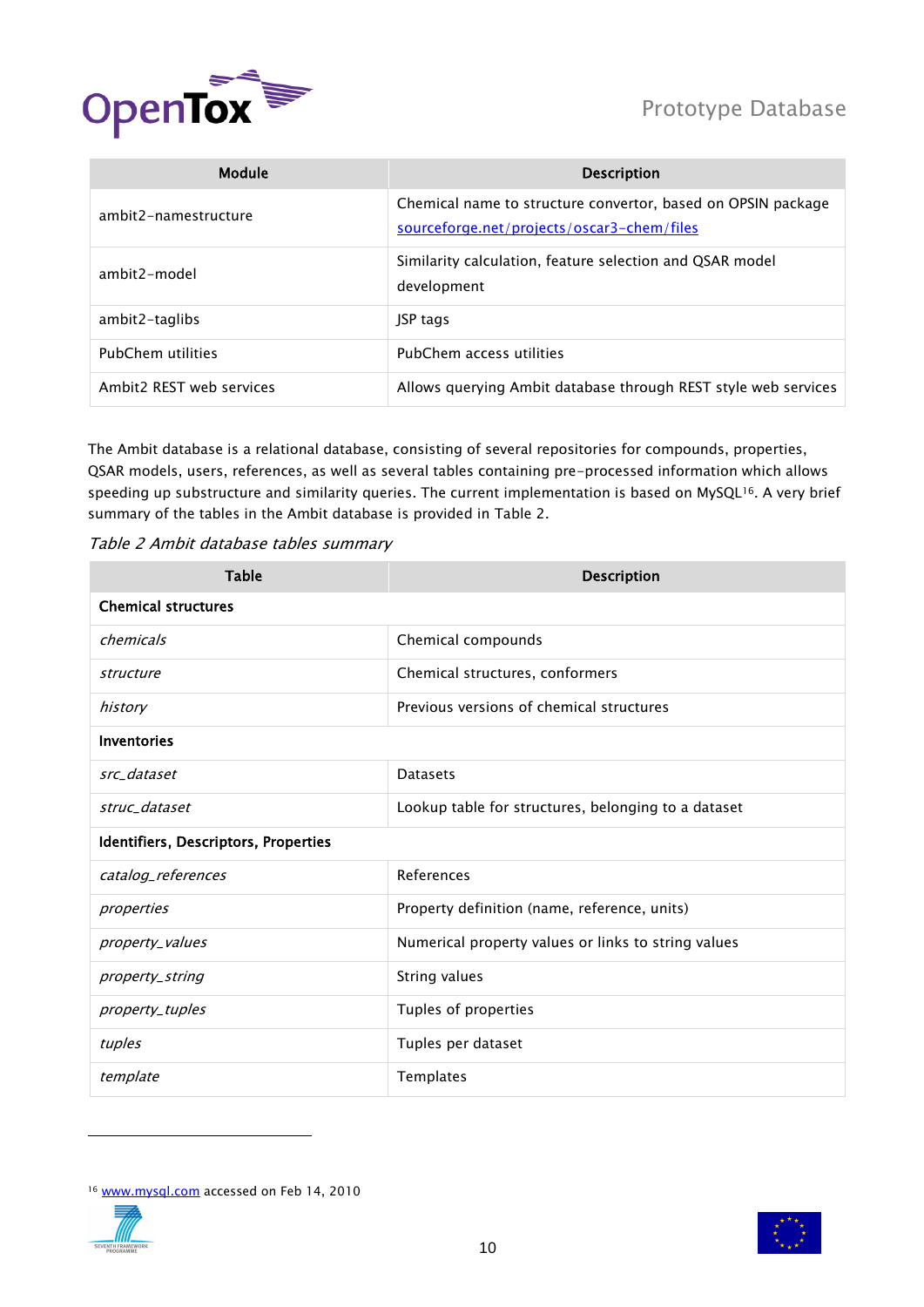

| <b>Table</b>                                                       | <b>Description</b>                                               |  |
|--------------------------------------------------------------------|------------------------------------------------------------------|--|
| template_def                                                       | Template definition (which properties belong to a template)      |  |
| dictionary                                                         | Templates hierarchy                                              |  |
| Queries                                                            |                                                                  |  |
| query                                                              | Queries                                                          |  |
| query_results                                                      | Structures per query                                             |  |
| sessions                                                           | Sessions                                                         |  |
| <b>Users support</b>                                               |                                                                  |  |
| user_roles                                                         | Roles, assigned to users                                         |  |
| roles                                                              | User roles                                                       |  |
| users                                                              | <b>Users</b>                                                     |  |
| <b>Models</b>                                                      |                                                                  |  |
|                                                                    | A holder for a model, including pointers to the training dataset |  |
| (Q)SAR models                                                      | (query table), set of predictors (template table) and set of     |  |
|                                                                    | dependent variables (template table)                             |  |
| Quality assessment support                                         |                                                                  |  |
| quality_chemicals                                                  |                                                                  |  |
| quality_labels                                                     | Quality labels of structures and properties                      |  |
| quality_pair                                                       |                                                                  |  |
| quality_structure                                                  |                                                                  |  |
| Pre-processed data for substructure, similarity and SMARTS queries |                                                                  |  |
| fp1024                                                             | Pre-processed fingerprints for pre-screening and similarity      |  |
| fp1024_struc                                                       | search                                                           |  |
| sk1024                                                             | Pre-processed fragments for accelerating SMARTS searches         |  |
| atom_distance                                                      | Pre-processed data for atom environments similarity              |  |
| atom_structure                                                     |                                                                  |  |
| Schema version                                                     |                                                                  |  |
| version                                                            | Database version                                                 |  |

An overview of the entity-relationship diagram of the database is provided in [Figure 1.](#page-11-0)



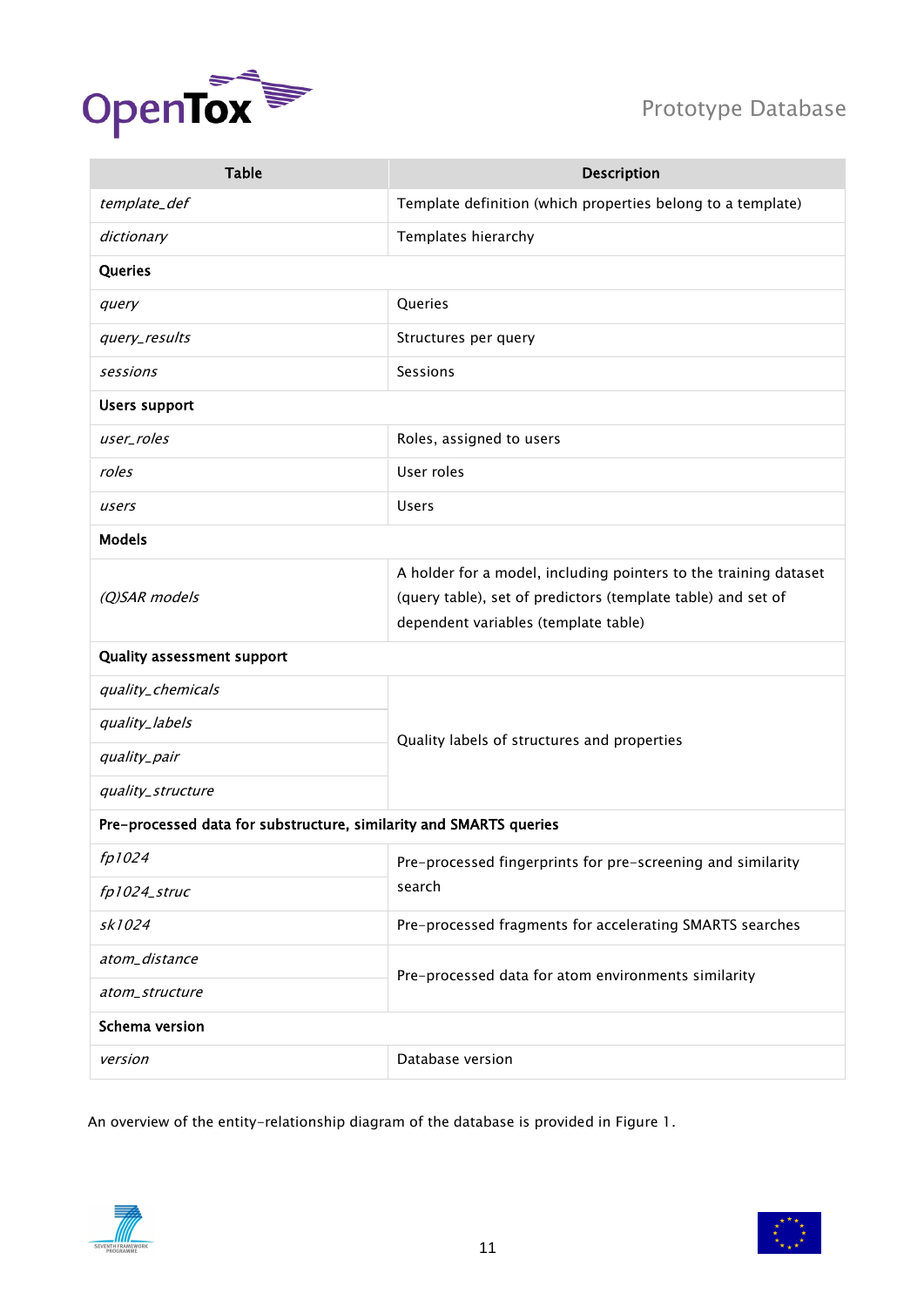



<span id="page-11-0"></span>Figure 1 Prototype database entity-relationship diagram



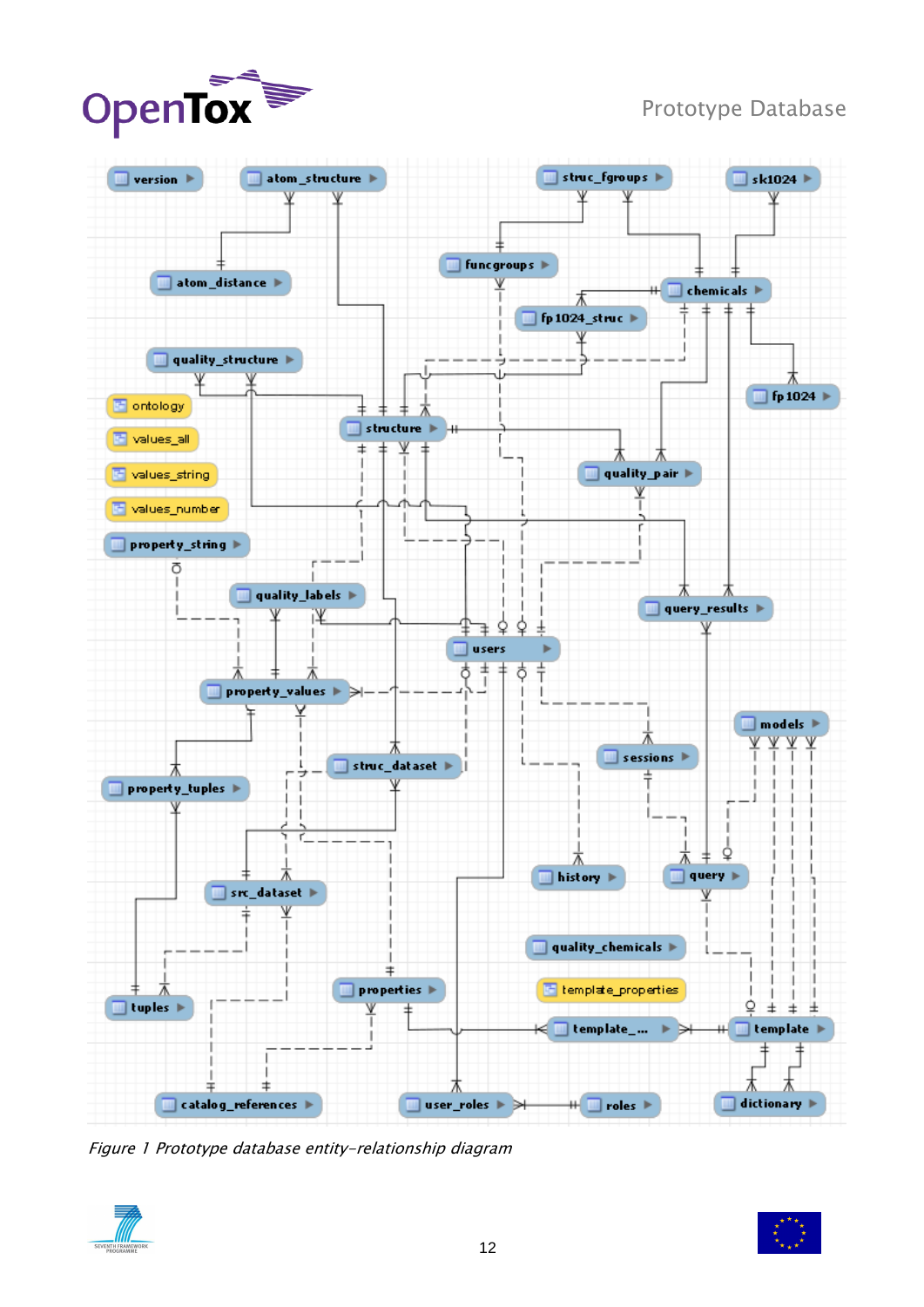

### <span id="page-12-0"></span>1.2 Chemical Compounds

The chemical compounds are stored in the table *chemicals* and assigned a unique number. If connectivity is available, a unique SMILES<sup>17</sup>, as well as InCh<sup>118</sup> and molecular formula is generated and stored. The database supports multiple 3D structures per compound, either coming from different inventories, or generated by external programs and imported into the database. The chemical structures are stored into table *structure* as a compressed text, where supported formats are SDF19, MOL and CML20. The choice of text format makes the database transparent and easy to be used by external software. Support of multiple formats is motivated by the need to keep the data in the original format. If the original format is not one of the above formats, it is converted to MOL.

### <span id="page-12-1"></span>1.3 Data Provenance and Quality Assurance

The database provides means to identify the origin of the data, i.e., the specific inventory a compound originated from. An inventory is identified by its name and reference (table *src\_dataset*). Each compound might belong to multiple inventories (table *struc\_dataset*), thus allowing users to select the compounds of interest for specific regulatory purposes. Moreover, the data provenance indicator can distinguish between different conformations, for example in cases where a particular conformation of a compound comes from one inventory and a different conformation comes from another inventory.

Updates of the chemical structures are recorded and subsequent versions are stored in the *history* table. While importing structures from a file, they are stored in their original format into the *structure* table. If a structure is subsequently updated as a result of a specific calculation (e.g. 3D conversion) or another structure import step (e.g. updated version of the original file), the new version will be stored and become currently available, while the previous version will be moved to the *history* table.

The correctness of the chemical structure is crucial for QSAR modelling. In order to raise the awareness of possibly incorrect structures that might be imported from external sources, Ambit allows assigning quality labels to each 2D chemical structure, as follows:

- Manual verification by expert(s). Any user can assign quality labels and explain the reason of the assignment (table *quality\_structure*). The reasons can include discrepancies between registry numbers, names and structure, expert knowledge, manual comparison with external sources, etc. The list of quality labels includes:
	- $\circ$  'OK' the structure is correct;
	- $\circ$  'ProbablyOK' most probably the structure is correct, but some issues still need to be verified;
	- $\circ$  'Unknown' not possible to assign a definite label;
	- $\circ$  'ProbablyERROR' most probably there is an error;
	- $\circ$  'ERROR' the structure is definitely wrong.
- Automatically verified, by comparing the structures available under the same chemical compound entry (e.g. imported from different sources) – table quality\_chemicals:

<sup>20</sup> [en.wikipedia.org/wiki/Chemical\\_Markup\\_Language](http://en.wikipedia.org/wiki/Chemical_Markup_Language) accessed on Feb 14, 2010



<sup>17</sup> [www.daylight.com/smiles](http://www.daylight.com/smiles/) accessed on Feb 14, 2010

<sup>18</sup> [www.iupac.org/inchi](http://www.iupac.org/inchi/) accessed on Feb 14, 2010

<sup>19</sup> [www.mdli.com/downloads/public/ctfile/ctfile.jsp](http://www.mdli.com/downloads/public/ctfile/ctfile.jsp) accessed on Feb 14, 2010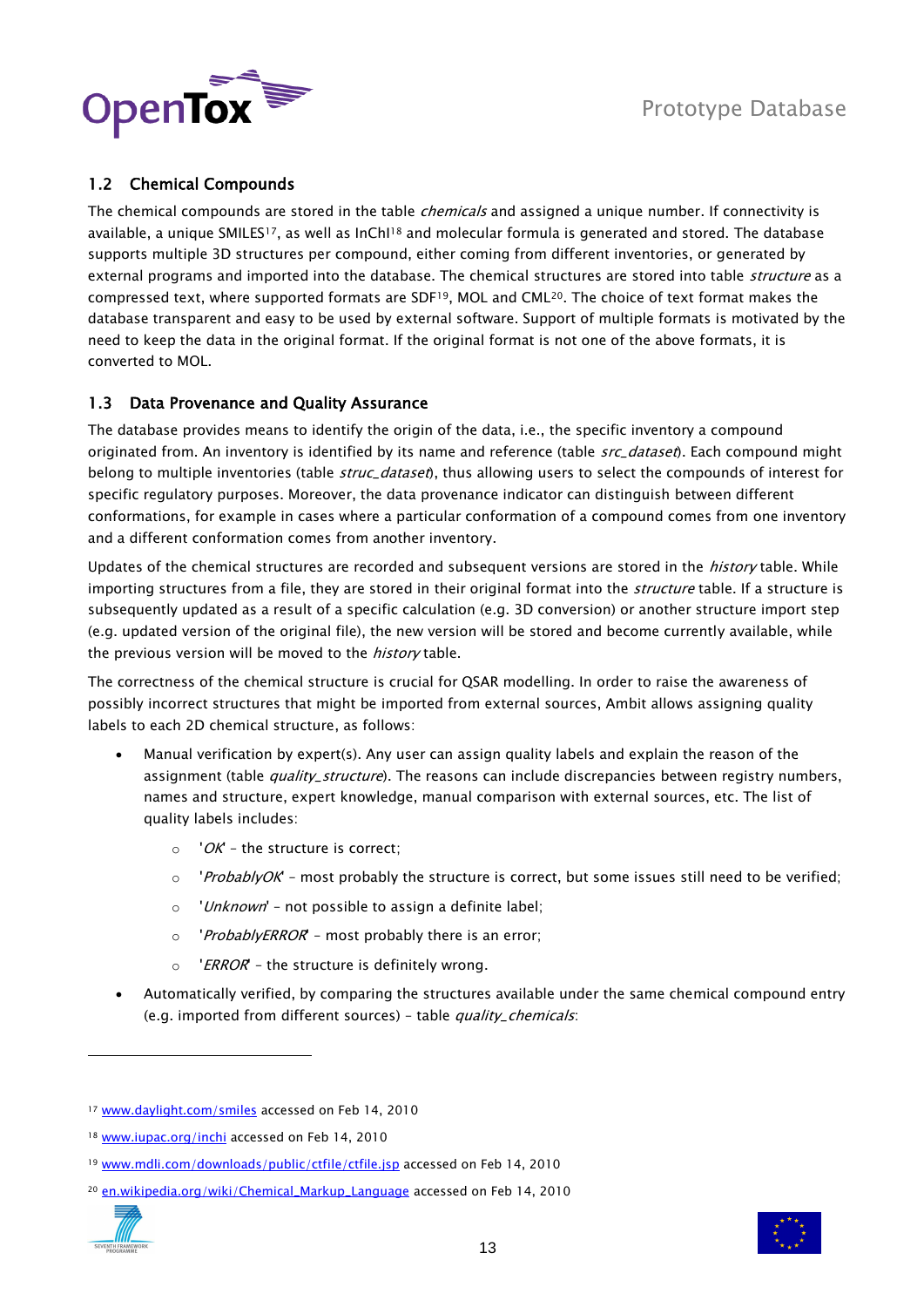

- $\circ$  'Consensus' all structures under the same chemical compound entry are identical;
- $\circ$  'Majority' the majority of structures under the same chemical compound entry are the same, but there is a small number of structures, which differ from the majority (e.g. structures come from 3 different sources and two of the three structures are identical);
- 'Ambiguous' there is no majority of equal structures under the same chemical compound entry (e.g. structures come from 3 different sources and all of them are different);
- $\circ$  '*Unconfirmed'* the structure comes from a single source and it is impossible to make a comparison.

Furthermore, the results of these automatic comparisons of structures coming from different sources are used for assigning initial quality labels, subject to further review by experts, according to the mapping in [Table 3.](#page-13-1)

#### <span id="page-13-1"></span>Table 3 Quality labels mapping

| <b>Automatic Classification</b> | <b>Initial Quality Label Assigned</b>                                                                                          |
|---------------------------------|--------------------------------------------------------------------------------------------------------------------------------|
| Consensus                       | 0K                                                                                                                             |
| Majority                        | ProbablyOK for the structure that belongs to the majority<br>ProbablyERROR for the structure(s) that belong(s) to the minority |
| Ambiguous                       | Unknown (multiple sources)                                                                                                     |
| Unconfirmed                     | Unknown (single source)                                                                                                        |

In addition, the database provides means for storing different 3D conformations. Recognition of tautomers is under development.

#### <span id="page-13-0"></span>1.4 Identifiers, Descriptors and Properties

The database schema is designed to provide unified storage for arbitrary number of text (e.g. registry numbers or names), and numerical properties (e.g. descriptors, experimental data). The properties are not predefined, but stored in the database on demand, e.g. the Ambit database is ready to incorporate any number of chemical compounds, identifiers, descriptors and experimental data.

A property (table *properties*) is identified by a name and reference, thus allowing properties with coinciding names, but originating from different sources to be distinguished (e.g. LogP calculated internally by different methods and LogP imported from an external file). Each new property or descriptor is added to a *properties* table, with information about the property/descriptor name, units, alias and reference. The reference for a property, imported from a file is the name of the file itself, while the reference for a descriptor contains the name of the software used for calculation. The alias currently contains a copy of the name, except in cases, when the property is recognised as a specific type of registry number or a chemical name. In this case, the alias is assigned a fixed value (e.g. CasRN or Names).

Fields with the same meaning, but different names can be assigned the same alias, in order to facilitate queries (e.g. species field, same across all endpoints, in order to be able to search for species). The plan for the future development includes using the alias field to allow mapping to an ontology entry.

Feature/value pairs, which belong to the same experiment, are organized in feature tuples.

The flat list of features provides a flexible storage; however, presenting a long list of properties and descriptors in the user interface might be confusing. Templates (tables *template* and *template\_def*) allow to organize properties in groups, as shown in [Table 4.](#page-14-0)



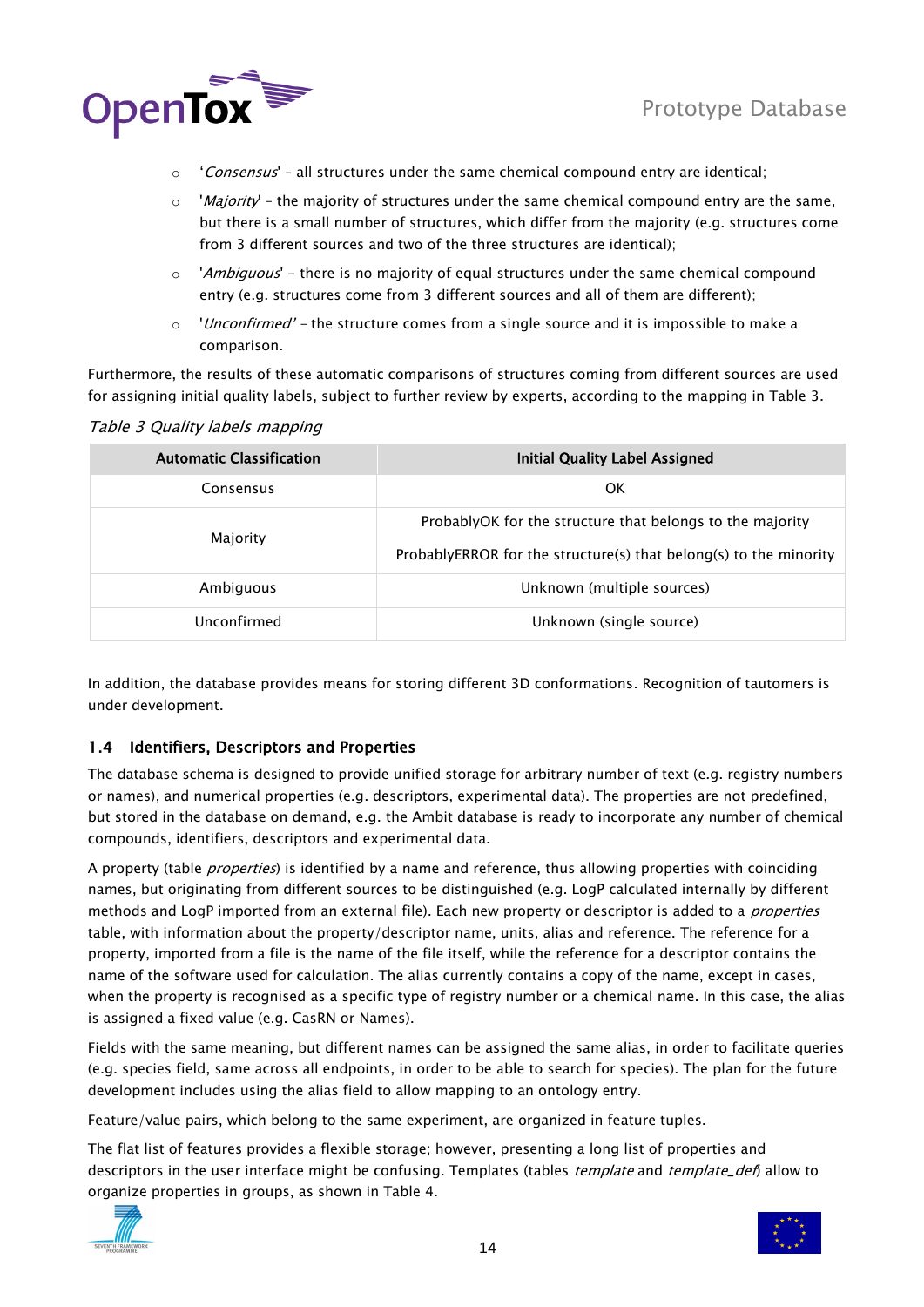

### <span id="page-14-0"></span>Table 4 Properties grouping templates

| <b>Template</b>                                                                  | Relationship | <b>Parent Template</b>        |  |  |
|----------------------------------------------------------------------------------|--------------|-------------------------------|--|--|
| Endpoints                                                                        |              |                               |  |  |
| Identifiers                                                                      |              | <b>Top Level Templates</b>    |  |  |
| Dataset                                                                          |              |                               |  |  |
| Descriptors                                                                      |              |                               |  |  |
| Other                                                                            | is_a         | Endpoint                      |  |  |
| Ecotoxic effects                                                                 | $is_a$       | Endpoint                      |  |  |
| Toxicokinetics                                                                   | is_a         | Endpoint                      |  |  |
| Environmental fate parameters                                                    | is_a         | Endpoint                      |  |  |
| Human health effects                                                             | $is_a$       | Endpoint                      |  |  |
| Physicochemical effects                                                          | is_a         | Endpoint                      |  |  |
| Short-term toxicity to algae (inhibition of is_a<br>the exponential growth rate) |              | Ecotoxic effects              |  |  |
| Toxicity to birds                                                                | is_a         | Ecotoxic effects              |  |  |
| Direct photolysis                                                                | is_a         | Environmental fate parameters |  |  |
| Oxidation                                                                        | $is_a$       | Environmental fate parameters |  |  |
| <b>BAF</b> fish                                                                  | is_a         | Bioaccumulation               |  |  |
| BAF other organisms                                                              | $is_a$       | Bioaccumulation               |  |  |
| <b>BCF fish</b>                                                                  | is_a         | Bioconcentration              |  |  |
| BCF other organisms                                                              | $is_a$       | Bioconcentration              |  |  |
| CAS number                                                                       | is_a         | Identifier                    |  |  |
| RSCBook_Skinsens_dataset.sdf                                                     | is_a         | Dataset                       |  |  |
| org.openscience.cdk.qsar.descriptors.mol<br>ecular.HBondAcceptorCountDescriptor  | $is_a$       | Descriptor                    |  |  |
| org.openscience.cdk.qsar.descriptors.mol<br>ecular.HBondDonorCountDescriptor     | $is_a$       | Descriptor                    |  |  |
| Verhaar scheme                                                                   | is_a         | Descriptor                    |  |  |

Templates themselves can be organized hierarchically, with the help of table *dictionary*. The database is distributed with a set of default templates, including top level templates for Endpoints, Identifiers, Datasets



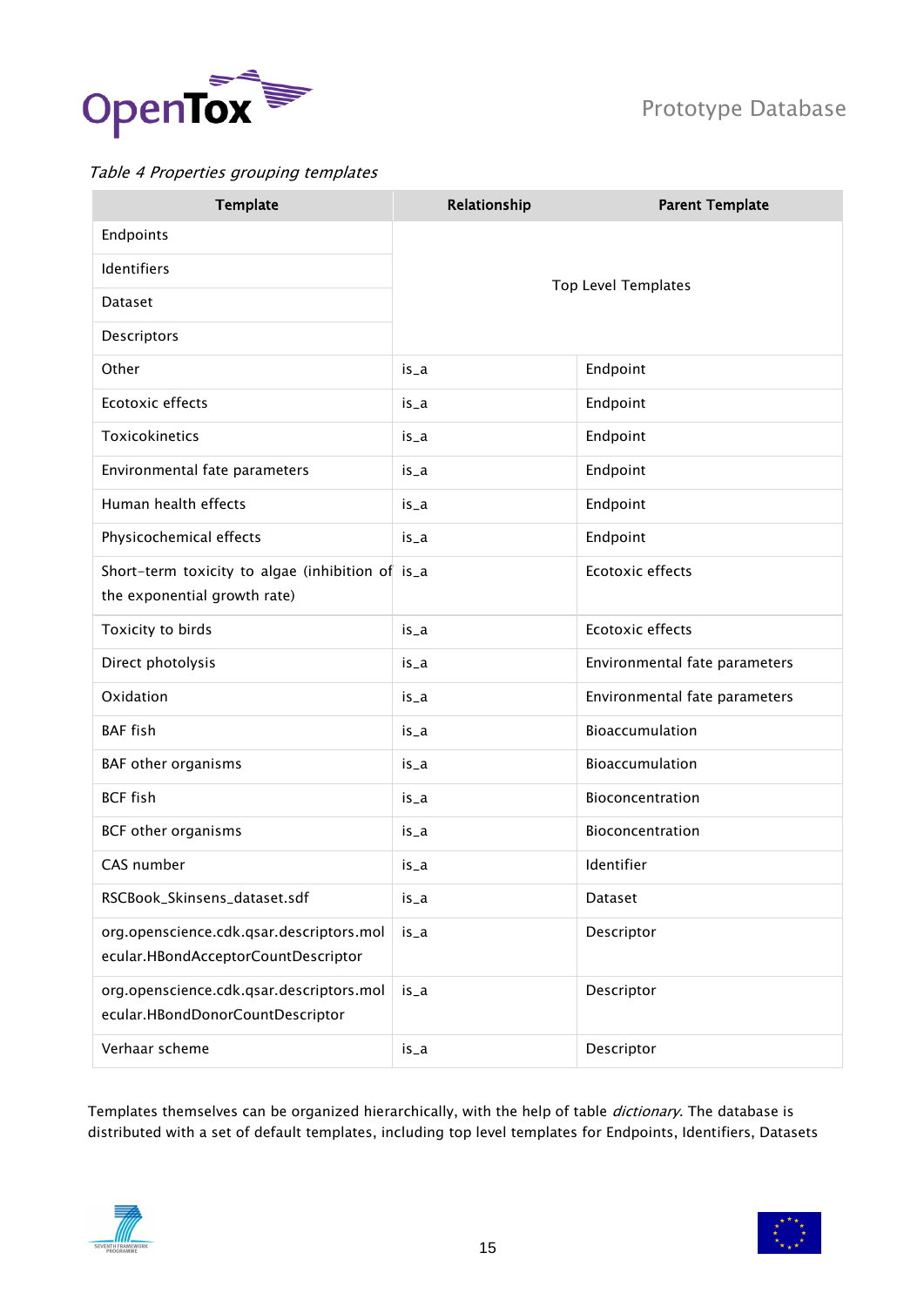

and Descriptors and a number of endpoints, according to ECHA endpoints classification<sup>21</sup>. Convenience view ontology, combines the templates with its hierarchical organisation.

A full SQL dump of the OpenTox prototype database is provided in Appendix B: [OpenTox Prototype Database](#page-37-0)  [Structure.](#page-37-0)

### <span id="page-15-0"></span>**2. OpenTox Prototype Database Datasets**

### <span id="page-15-1"></span>2.1 Selection of data sources for inclusion

Chemical structures and data from various sources have been imported into the Ambit database and made available via the OpenTox REST API interface22. The data sources have been selected within publicly available data sources, providing high-quality structural and/or toxicological data:

- **•** ECHA list of pre-registered substances<sup>23</sup> The original version of this list was created by ECHA on the basis of information submitted by companies before December 1, 2008. Since then, ECHA has done some tidying up - for example, reconciling the numbers and names of chemicals, putting duplications together and making deletions where companies have requested them. According to ECHA, quote "some 14,000 of the entries on the list could contain mistakes as far as we can see - sometimes this might be because the name and number don't match; because of language difficulties; because a mixture of substances was given rather than a single substance; or simply because, for whatever reason, a substance doesn't have a number." We have decided to include this data source, regardless of its relatively high error rate (estimated at around 10%), because of its paramount importance and relevance in a REACH<sup>24</sup> context;
- Chemical Identifier Resolver<sup>25</sup> A REST web service evolved from the Chemical Structure Lookup Service<sup>26</sup> and provided by the NCI/CADD group<sup>27</sup> of the US National Cancer Institute<sup>28</sup>. This service works as a resolver for different chemical structure identifiers and allows one to convert a given structure identifier into another representation or structure identifier. The total number of chemical structures known by the service currently is 92,939,226;
- ChemIDplus<sup>29</sup> a free, web-based search system that provides access to structure and nomenclature authority files used for the identification of chemical substances cited in the US National Library of Medicine (NLM)<sup>30</sup> databases, including the TOXNET® system31. ChemIDplus also provides structure

<sup>31</sup> [toxnet.nlm.nih.gov](http://toxnet.nlm.nih.gov/) accessed on Feb 14, 2010





<sup>&</sup>lt;sup>21</sup> [guidance.echa.europa.eu/docs/guidance\\_document/information\\_requirements\\_r6\\_en.pdf?%20vers=20\\_08\\_08](http://guidance.echa.europa.eu/docs/guidance_document/information_requirements_r6_en.pdf?%20vers=20_08_08) accessed on Feb 14, 2010

<sup>22</sup> [www.opentox.org/dev/apis/api-1.1](http://www.opentox.org/dev/apis/api-1.1) accessed on Feb 14, 2010

<sup>&</sup>lt;sup>23</sup> [apps.echa.europa.eu/preregistered/pre-registered-sub.aspx](http://apps.echa.europa.eu/preregistered/pre-registered-sub.aspx) accessed on Feb 14, 2010

<sup>&</sup>lt;sup>24</sup> [echa.europa.eu/reach\\_en.asp](http://echa.europa.eu/reach_en.asp) accessed on Feb 14, 2010

<sup>&</sup>lt;sup>25</sup> [cactus.nci.nih.gov/chemical/structure](http://cactus.nci.nih.gov/chemical/structure) accessed on Feb 14, 2010

<sup>26</sup> cactus.nci.nih.gov/cqi-bin/lookup/search accessed on Feb 14, 2010

<sup>27</sup> [cactus.nci.nih.gov](http://cactus.nci.nih.gov/) accessed on Feb 14, 2010

<sup>28</sup> [www.cancer.gov](http://www.cancer.gov/) accessed on Feb 14, 2010

<sup>29</sup> [chem.sis.nlm.nih.gov/chemidplus](http://chem.sis.nlm.nih.gov/chemidplus/) accessed on Feb 14, 2010

<sup>&</sup>lt;sup>30</sup> [www.nlm.nih.gov](http://www.nlm.nih.gov/) accessed on Feb 14, 2010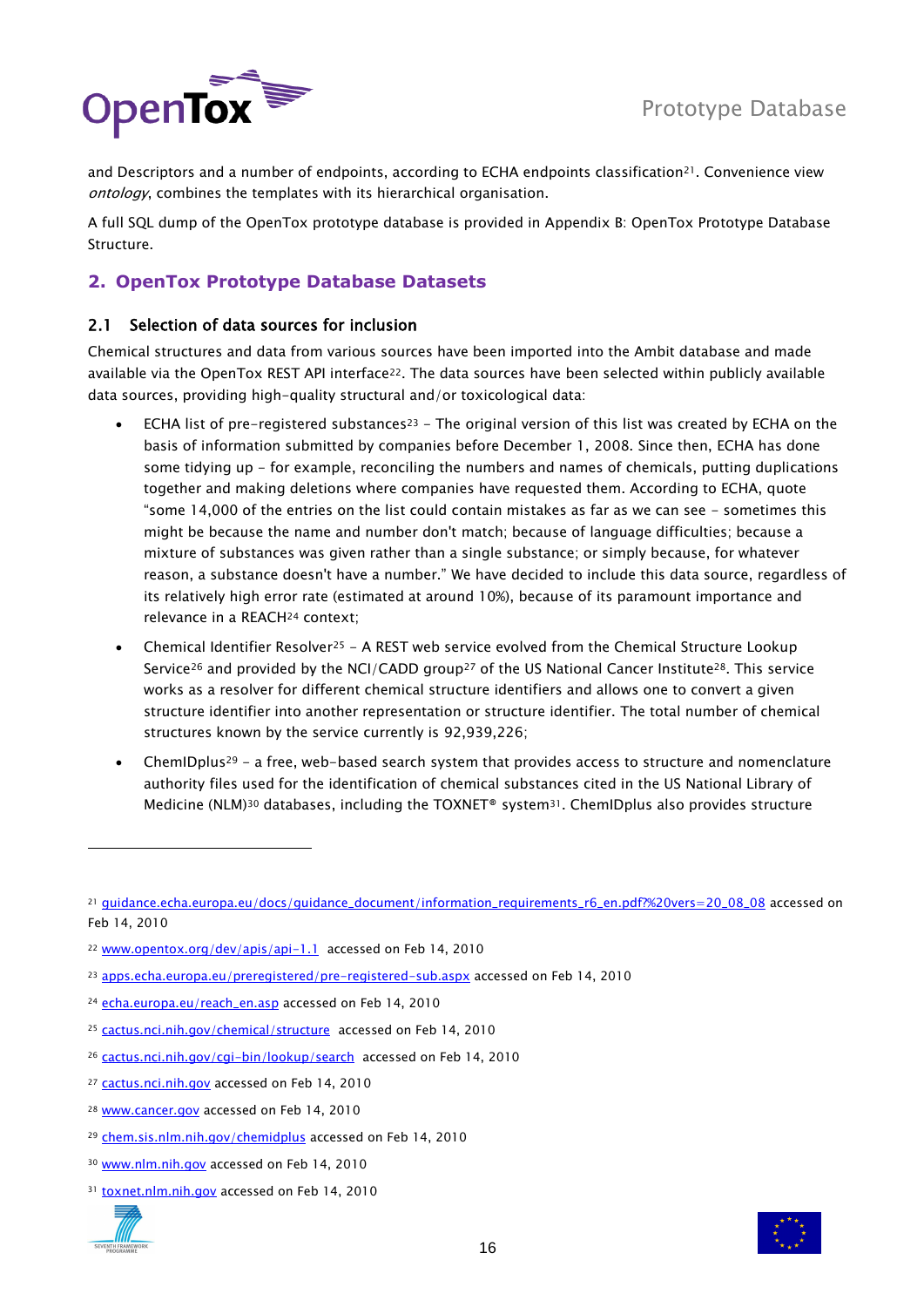

searching and direct links to many biomedical resources at NLM and on the Internet for chemicals of interest. The database contains over 388,661 chemical records, of which 295,119 include chemical structures and molecular weight, 139,354 have toxicity data, 25,461 have physical property data, and is searchable by Name, Synonym, CAS Registry Number, Molecular Formula, Classification Code, Locator Code, Structure, Toxicity, and/or Physical properties;

- ChemDraw<sup>32</sup> a molecule editor developed by the cheminformatics company CambridgeSoft<sup>33</sup>. We have used its "Convert Name to Structure" functionality for manual conversion and further checking of some of the chemical compound names included in the above mentioned ECHA list of pre-registered substances;
- JRC PRS list<sup>34</sup> Contains structures for a subset (80,410) of the above mentioned ECHA list of preregistered substances, generated by the Computational Toxicology Group, Joint Research Centre35, through the ACD/Name to structure Batch<sup>36</sup> software, which converts systematic and non-systematic chemical names of general organic and select biochemical and inorganic compounds into structures;
- ISSCAN<sup>37</sup> Istituto Superiore di Sanità38, "CHEMICAL CARCINOGENS: STRUCTURES AND EXPERIMENTAL DATA". This database originates from the experience of researchers of the Environment and Primary Prevention Department in the field of structure-activity relationships (SAR), aimed at developing models which theoretically predict the carcinogenicity of chemicals. A portion of the chemicals has been the subject of carcinogenicity classification by various Regulatory Agencies and Scientific Bodies. The database has been specifically designed as an expert decision support tool and includes these carcinogenicity classification "calls" to guide the application of SAR approaches;
- DSSTox<sup>39</sup> a project of the US EPA's National Centre for Computational Toxicology<sup>40</sup>, helping to build a public data foundation for improved structure-activity and predictive toxicology capabilities. The DSSTox website provides a public forum for publishing downloadable, structure-searchable, standardized chemical structure files associated with toxicity data. In particular, we have included in the OpenTox prototype database the following DSSTox datasets:
	- $\circ$  CPDBAS<sup>41</sup> Carcinogenic Potency Database Summary Tables All Species. The CPDB Summary Tables list summarized results for experiments on 1547 substances in the Carcinogenic Potency Database (CPDB). These Summary Tables report the strongest evidence of carcinogenicity for each chemical, in each sex/species and represent one of many possible summarizations of the data in the CPDB. The CPDB includes detailed results and analyses of

<sup>41</sup> [www.epa.gov/ncct/dsstox/sdf\\_cpdbas.html](http://www.epa.gov/ncct/dsstox/sdf_cpdbas.html) accessed on Feb 14, 2010



<sup>32</sup> [www.cambridgesoft.com/software/ChemDraw](http://www.cambridgesoft.com/software/ChemDraw/) accessed on Feb 14, 2010

<sup>33</sup> [www.cambridgesoft.com](http://www.cambridgesoft.com/) accessed on Feb 14, 2010

<sup>34</sup> [ecb.jrc.ec.europa.eu/home.php?CONTENU=/DOCUMENTS/QSAR/INFORMATION\\_SOURCES/EC\\_CHEMICAL\\_INVENTORIES](http://ecb.jrc.ec.europa.eu/home.php?CONTENU=/DOCUMENTS/QSAR/INFORMATION_SOURCES/EC_CHEMICAL_INVENTORIES/) accessed on Feb 14, 2010

<sup>35</sup> [ecb.jrc.ec.europa.eu/qsar/about-the-group](http://ecb.jrc.ec.europa.eu/qsar/about-the-group/) accessed on Feb 14, 2010

<sup>36</sup> [www.acdlabs.com/products/name\\_lab/rename/batch.html](http://www.acdlabs.com/products/name_lab/rename/batch.html) accessed on Feb 14, 2010

<sup>37</sup> [www.iss.it/ampp/dati/cont.php?id=233&lang=1&tipo=7](http://www.iss.it/ampp/dati/cont.php?id=233&lang=1&tipo=7) accessed on Feb 14, 2010

<sup>38</sup> [www.iss.it/chis/?lang=2](http://www.iss.it/chis/?lang=2) accessed on Feb 14, 2010

<sup>39</sup> [www.epa.gov/ncct/dsstox](http://www.epa.gov/ncct/dsstox/) accessed on Feb 14, 2010

<sup>40</sup> [www.epa.gov/ncct](http://www.epa.gov/ncct/) accessed on Feb 14, 2010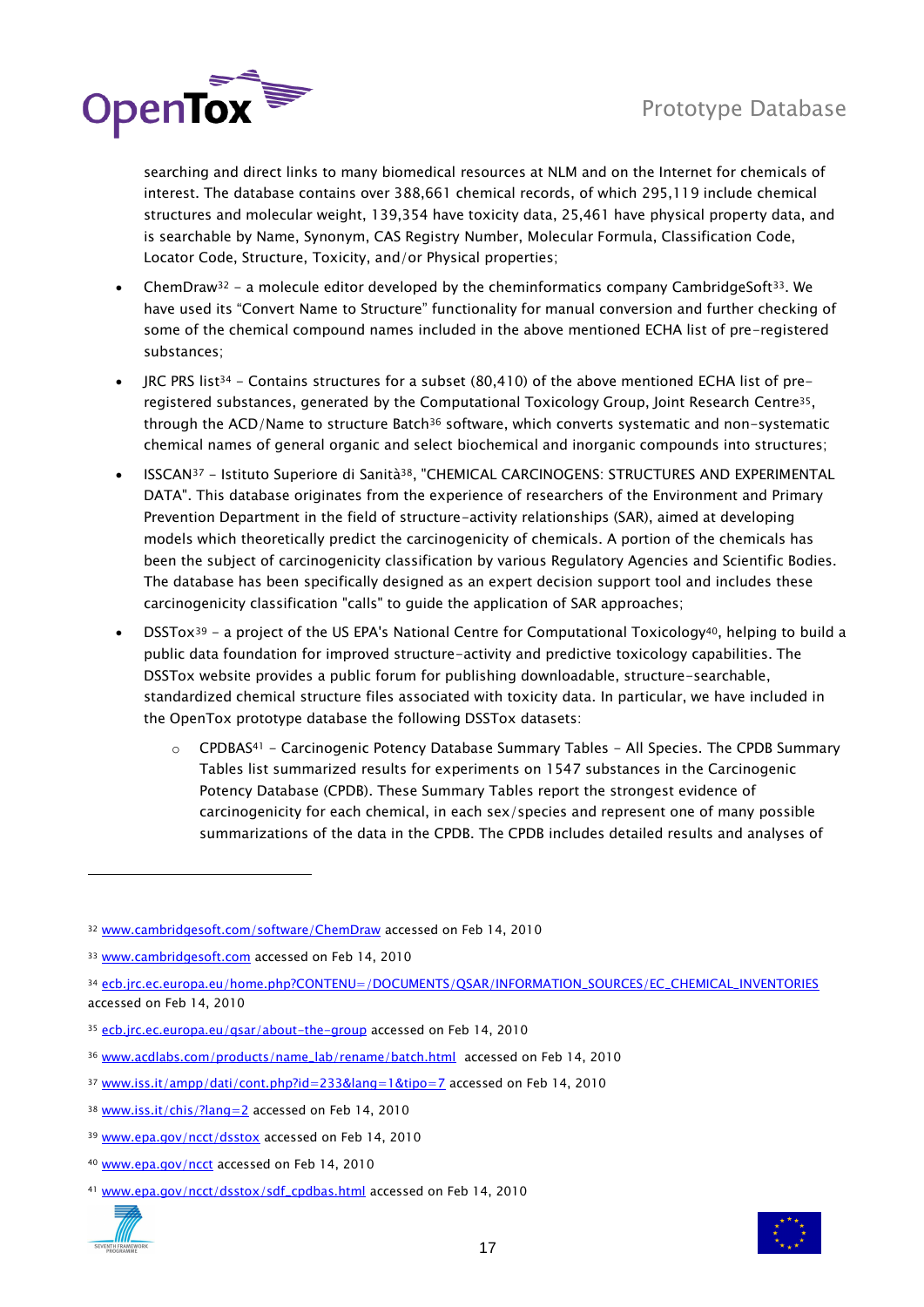

6540 chronic, long-term carcinogenesis bioassays reported in 1513 papers in the general literature and 452 Technical Reports of the US National Cancer Institute/National Toxicology Program42;

- $\circ$  DBPCAN<sup>43</sup> EPA Water Disinfection By-Products with Carcinogenicity Estimates. The DBPCAN data file, derived from data published by Woo et. al, 200244, contains predicted estimates of carcinogenic potential for 209 chemicals detected in finished drinking water samples having undergone water disinfection treatment;
- $\circ$  EPAFHM<sup>45</sup> EPA Fathead Minnow Acute Toxicity. The EPA Fathead Minnow Acute Toxicity database was generated by the U.S. EPA Mid-Continental Ecology Division (MED)<sup>46</sup> for the purpose of developing an expert system to predict acute toxicity from chemical structure based on mode of action considerations. Hence, an important and unusual characteristic of this toxicity database is that the 617 tested industrial organic chemicals were expressly chosen to serve as a useful training set for development of predictive quantitative structure-activity relationships (QSARs). A second valuable aspect of this database, from a QSAR modelling perspective, is the inclusion of general mode-of-action (MOA)<sup>47</sup> classifications of acute toxicity response for individual chemicals derived from study results. These MOA assignments are biologically based classifications, allowing definition of chemical similarity based upon biological activity instead of organic chemistry functional class as most commonly employed in QSAR study. MOA classifications should strengthen the scientific basis for construction of individual QSARs;
- $\circ$  KIERBL<sup>48</sup> EPA Estrogen Receptor Ki Binding Study (Laws et al.). This study was conducted by US EPA researchers to evaluate the validity of the rat uterine cytosolic (RUC) estrogen receptor (ER) competitive binding assay for use in the Endocrine Disruption Screening Program (EDSP)49. The assay measures the ability of radiolabeled 17-beta-estradiol (3H-E2) to bind with RUC ER in the presence of increasing concentrations of a test chemical. The data files include all published IC50 and Ki experimental results for the 50 chemicals included in Laws et al., 200650, (denoted Group 1), as well as previously unpublished results for an additional 228

48 [www.epa.gov/ncct/dsstox/sdf\\_kierbl.html](http://www.epa.gov/ncct/dsstox/sdf_kierbl.html) accessed on Feb 14, 2010

<sup>50</sup> Laws SC, Yavanhxay S, Copper RL, Eldridge JC. 2006. Nature of the binding interaction for 50 structurally diverse chemicals with rat estrogen receptors. Toxicological Sciences. 94(1), 46-56; doi:10.1093/toxsci/kfl092. [toxsci.oxfordjournals.org/cgi/reprint/kfl092?ijkey=qOBz5uEzojIv0zy&keytype=ref](http://toxsci.oxfordjournals.org/cgi/reprint/kfl092?ijkey=qOBz5uEzojIv0zy&keytype=ref) accessed on Feb 14, 2010



<sup>42</sup> [ntp.niehs.nih.gov](http://ntp.niehs.nih.gov/) accessed on Feb 14, 2010

<sup>43</sup> [www.epa.gov/ncct/dsstox/sdf\\_dbpcan.html](http://www.epa.gov/ncct/dsstox/sdf_dbpcan.html) accessed on Feb 14, 2010

<sup>44</sup> Woo, Y.T., D. Lai, J.L. McLain, M.K. Manibusan, and V. Dellarco (2002) Use of mechanism-based structure-activity relationships analysis in carcinogenic potential ranking for drinking water disinfection by-products, Environ. Health Perspect.,110 Suppl 1: 75-87. [www.epa.gov/ncct/dsstox/Citations/Woo\\_et\\_al.2002\\_DBP\\_SAR.pdf](http://www.epa.gov/ncct/dsstox/Citations/Woo_et_al.2002_DBP_SAR.pdf) accessed on Feb 14, 2010

<sup>45</sup> [www.epa.gov/ncct/dsstox/sdf\\_epafhm.html](http://www.epa.gov/ncct/dsstox/sdf_epafhm.html) accessed on Feb 14, 2010

<sup>46</sup> [www.epa.gov/med](http://www.epa.gov/med/) accessed on Feb 14, 2010

<sup>47</sup> [www.epa.gov/ncct/dsstox/CentralFieldDef.html#MOA](http://www.epa.gov/ncct/dsstox/CentralFieldDef.html#MOA) accessed on Feb 14, 2010

<sup>49</sup> [www.epa.gov/scipoly/oscpendo](http://www.epa.gov/scipoly/oscpendo/) accessed on Feb 14, 2010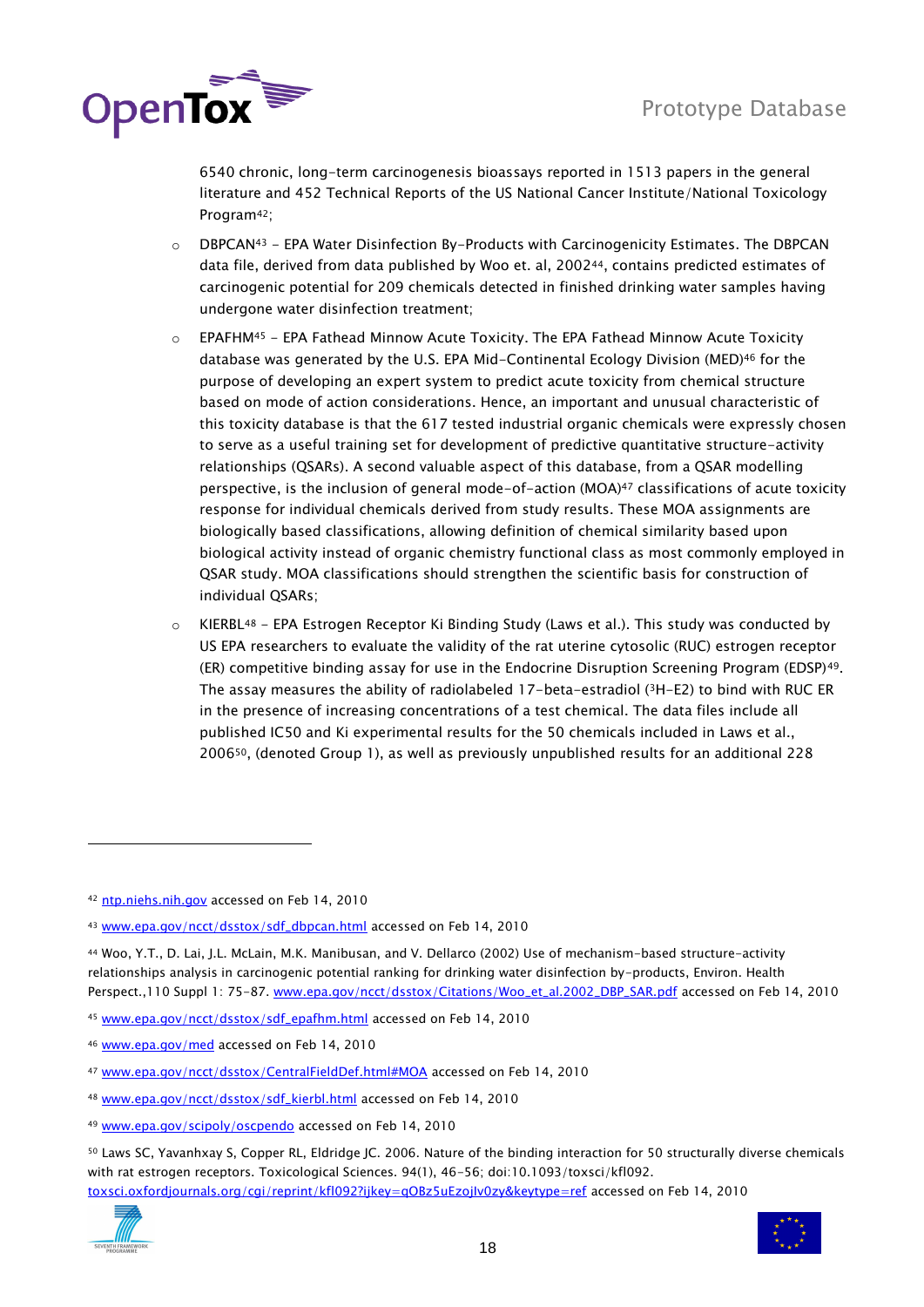

structurally diverse TSCA chemicals<sup>51</sup> for which no ER binding was observed (denoted Group 2);

- $\circ$  IRISTR<sup>52</sup> EPA Integrated Risk Information System (IRIS) Toxicity Review Data. IRIS is a database of human health effects that may result from exposure to various substances found in the environment. IRIS chemical files contain descriptive and quantitative information in the following categories:
	- Oral reference doses and inhalation reference concentrations (RfDs and RfCs, respectively) for chronic noncarcinogenic health effects;
	- Hazard identification, oral slope factors, and oral and inhalation unit risks for carcinogenic effects;
- $\circ$  FDAMDD<sup>53</sup> FDA Maximum (Recommended) Daily Dose. The US Food and Drug Administration (FDA) Center for Drug Evaluation and Research54, Office of Pharmaceutical Science, Informatics and Computational Safety Analysis Staff's Maximum Recommended Daily Dose (FDAMDD) database contains values for over 1200 pharmaceuticals listed in Martindale: The Extra Pharmacopoeia (1973, 1983, and 1993) and The Physicians' Desk Reference (1995 and 1999)55. Most of the maximum recommended daily dose (MRDD) values in the database were determined from pharmaceutical clinical trials that employed an oral route of exposure and daily treatments, usually for 3-12 months;
- ECETOC skin irritation<sup>56</sup> 176 chemicals for which comprehensive rabbit skin irritation/corrosion data are available. The chemicals represent a range of chemical classes (acids, acrylates/methacrylates, alcohols, aldehydes, alkalis, amides, amines, brominated derivatives, chlorinated solvents, esters, ethers, fatty acids and mixtures, fragrance oils, halogenated aromatics, hydrocarbons (unsaturated), inorganics, ketones, nitriles, phenolic derivatives, S-containing compounds, soaps/surfactants, triglycerides) and different degrees of irritancy;
- Skin sensitisation (LLNA)<sup>57</sup> a database that comprises local lymph node assay (LLNA) data on 211 individual chemicals, encompassing both the chemical and biologic diversity of known chemical allergens. To cover the range of relative allergenic potencies, the data set includes data on 13 extreme, 21 strong, 69 moderate, and 66 weak contact allergens, classified according to each allergen's mathematically estimated concentration of chemical required to induce a threefold stimulation index. In addition, there are also 42 chemicals that are considered to be nonsensitizers. In terms of chemical diversity, the database contains data pertaining to the chemical classes represented by aldehydes, ketones, aromatic amines, quinones, and acrylates, as well as compounds that have different reactivity mechanisms. The list of chemicals contained in the data set represents both the chemical and biologic diversity that is known to exist for chemical allergens and non-allergens;

<sup>57</sup> Gerberick GF, Ryan CA, Kern PS, Schlatter H, Dearman RJ, Kimber I, Patlewicz G, Basketter DA. (2005). Compilation of historical local lymph node assay data for the evaluation of skin sensitization alternatives. Dermatitis 16(4): 157-202.





<sup>51</sup> [www.epa.gov/lawsregs/laws/tsca.html](http://www.epa.gov/lawsregs/laws/tsca.html) accessed on Feb 14, 2010

<sup>52</sup> [www.epa.gov/ncct/dsstox/sdf\\_iristr.html](http://www.epa.gov/ncct/dsstox/sdf_iristr.html) accessed on Feb 14, 2010

<sup>53</sup> [www.epa.gov/ncct/dsstox/sdf\\_fdamdd.html](http://www.epa.gov/ncct/dsstox/sdf_fdamdd.html) accessed on Feb 14, 2010

<sup>54</sup> [www.fda.gov/Drugs/default.htm](http://www.fda.gov/Drugs/default.htm) accessed on Feb 14, 2010

<sup>55</sup> [en.wikipedia.org/wiki/Martindale:\\_The\\_Extra\\_Pharmacopoeia](http://en.wikipedia.org/wiki/Martindale:_The_Extra_Pharmacopoeia) accessed on Feb 14, 2010

<sup>56</sup> ECETOC Technical Report No. 66 Skin irritation and corrosion Reference Chemicals data base (1995).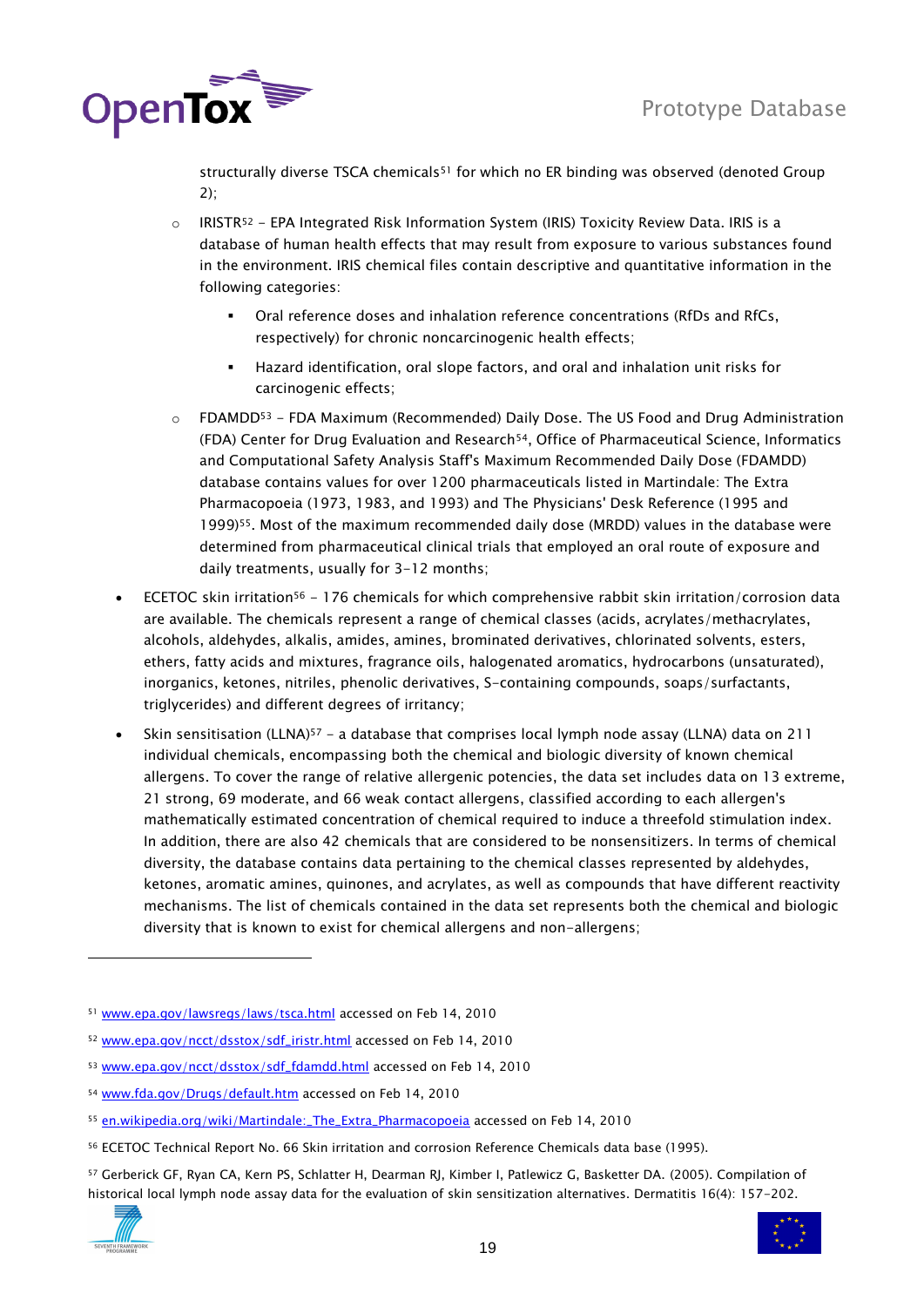



 $\bullet$  Bioconcentration factor (BCF) Gold Standard Database<sup>58</sup> - a database holding peer reviewed high quality BCF data that is a valuable resource for development of alternative tests.

#### <span id="page-19-0"></span>2.2 Included datasets details

In the following sub-sections we provide further details for each of the 15 OpenTox prototype database datasets.

#### <span id="page-19-1"></span>2.2.1 ECHA list of pre-registered substances

- Name: pre\_registered\_substances\_20090327.xml
- Number of compounds: 143835
- Number of empty structures: 143835
- CAS numbers OK: 118284
- CAS numbers errors: 2
- EINECS numbers OK: 143654
- EINECS numbers errors: 181

#### <span id="page-19-2"></span>2.2.2 Chemical Identifier Resolver

- Name: prs\_complete\_20090327-CSLS-StructByCAS-MERGED.sdf
- Number of compounds: 85083
- Number of empty structures: 0
- CAS numbers OK: 85083
- CAS numbers errors: 0
- $\bullet$  FINECS numbers OK: 0
- EINECS numbers errors: 0

#### <span id="page-19-3"></span>2.2.3 ChemIDplus

- Name: prs\_complete\_20090327-ChemIDplus-20100202
- Number of compounds: 78525
- Number of empty structures: 1
- CAS numbers OK: 78525
- CAS numbers errors: 0
- EINECS numbers OK: 0
- EINECS numbers errors: 0

#### <span id="page-19-4"></span>2.2.4 ChemDraw

Name: ECHA-ChemDraw

<sup>58</sup> [ambit.sourceforge.net/euras](http://ambit.sourceforge.net/euras/) accessed on Feb 14, 2010



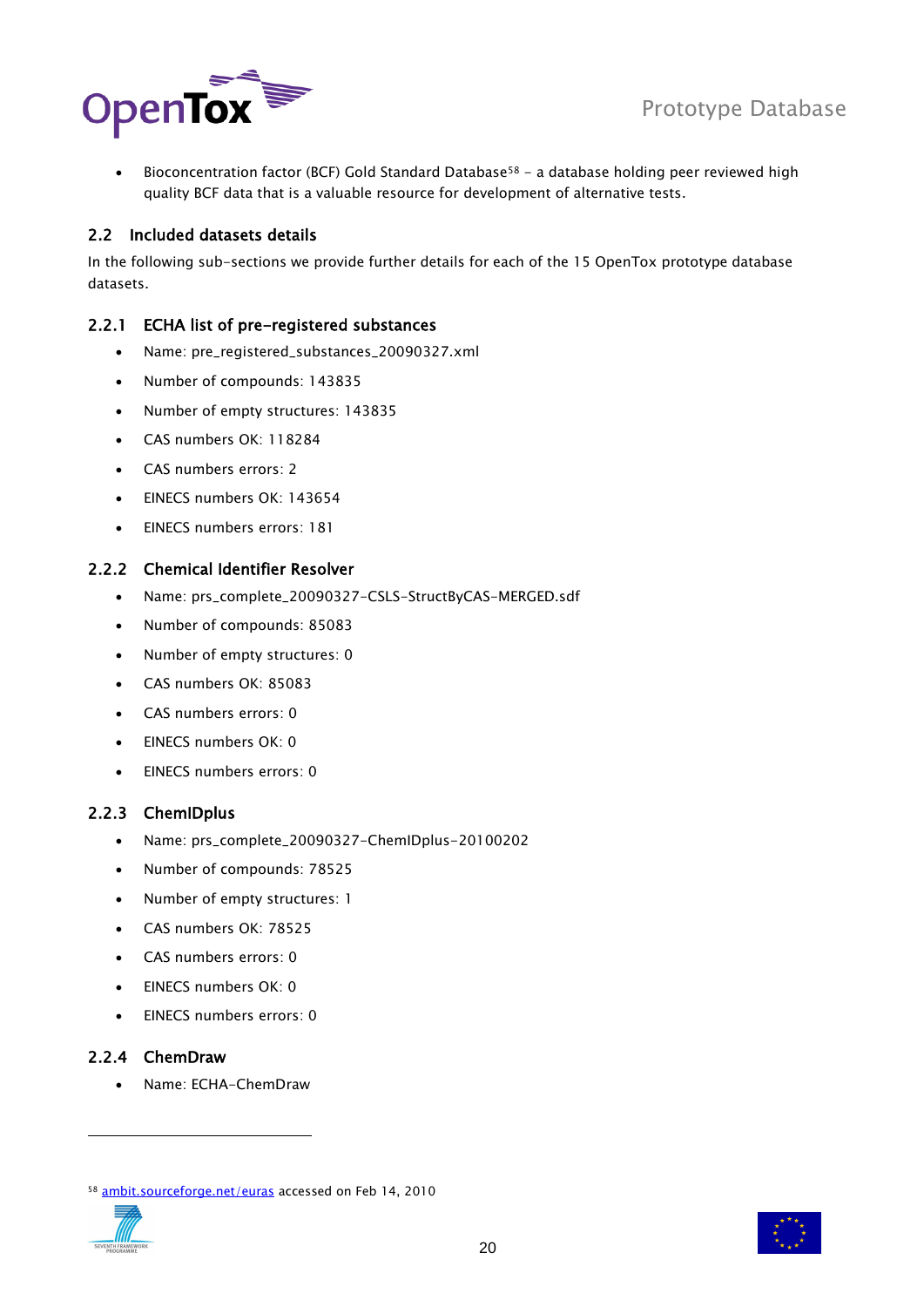

- Number of compounds: 20052
- Number of empty structures: 0
- CAS numbers OK: 0
- CAS numbers errors: 0
- **EINECS numbers OK: 20051**
- EINECS numbers errors: 0

#### <span id="page-20-0"></span>2.2.5 JRC PRS list

- Name: PRS\_processed\_file-VJ.sdf
- Number of compounds: 80410
- Number of empty structures: 0
- CAS numbers OK: 80410
- CAS numbers errors: 0
- FINECS numbers OK: 70749
- EINECS numbers errors: 0

#### <span id="page-20-1"></span>2.2.6 ISSCAN

- Name: ISSCAN: Istituto Superiore di Sanita, CHEMICAL CARCINOGENS: STRUCTURES AND EXPERIMENTAL DATA
- Number of compounds: 1153
- Number of empty structures: 12
- CAS numbers OK: 1140
- CAS numbers errors: 0
- EINECS numbers OK: 0
- EINECS numbers errors: 0

#### <span id="page-20-2"></span>2.2.7 CPDBAS

- Name: CPDBAS: Carcinogenic Potency Database Summary Tables All Species
- Number of compounds: 1547
- Number of empty structures: 39
- CAS numbers OK: 1527
- CAS numbers errors: 0
- EINECS numbers OK: 0
- EINECS numbers errors: 0

### <span id="page-20-3"></span>2.2.8 DBPCAN

- Name: DBPCAN: EPA Water Disinfection By-Products with Carcinogenicity Estimates
- Number of compounds: 209



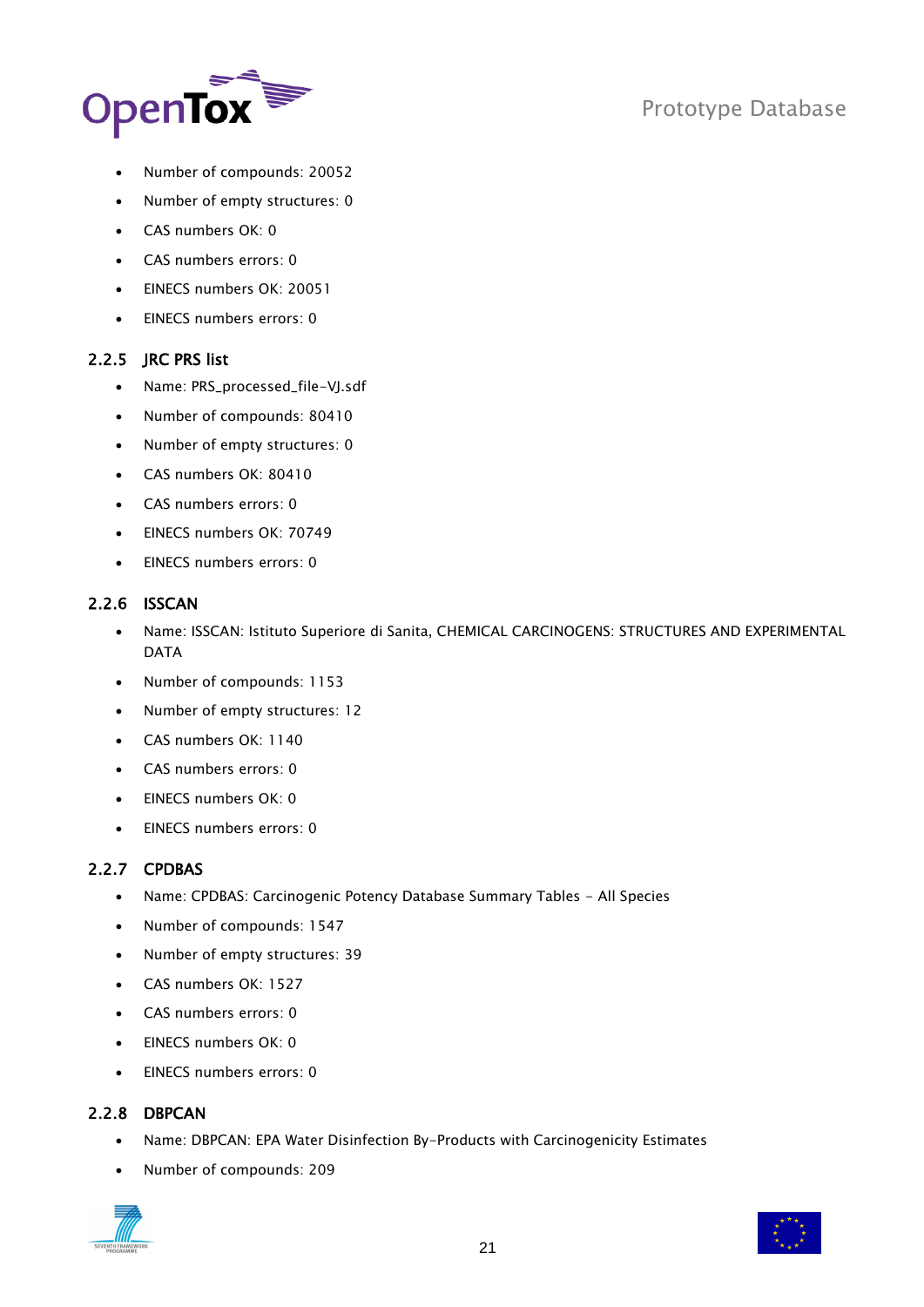



- Number of empty structures: 0
- CAS numbers OK: 179
- CAS numbers errors: 0
- EINECS numbers OK: 0
- EINECS numbers errors: 0

#### <span id="page-21-0"></span>2.2.9 EPAFHM

- Name: EPAFHM: EPA Fathead Minnow Acute Toxicity
- Number of compounds: 617
- Number of empty structures: 0
- CAS numbers OK: 617
- CAS numbers errors: 0
- EINECS numbers OK: 0
- FINECS numbers errors: 0

#### <span id="page-21-1"></span>2.2.10 KIERBL

- Name: KIERBL: EPA Estrogen Receptor Ki Binding Study (Laws et al.)
- Number of compounds: 278
- Number of empty structures: 0
- CAS numbers OK: 278
- CAS numbers errors: 0
- EINECS numbers OK: 0
- EINECS numbers errors: 0

#### <span id="page-21-2"></span>2.2.11 IRISTR

- Name: IRISTR: EPA Integrated Risk Information System (IRIS) Toxicity Review Data
- Number of compounds: 544
- Number of empty structures: 5
- CAS numbers OK: 536
- CAS numbers errors: 0
- EINECS numbers OK: 0
- EINECS numbers errors: 0

### <span id="page-21-3"></span>2.2.12 FDAMDD

- Name: FDAMDD: FDA Maximum (Recommended) Daily Dose
- Number of compounds: 1216
- Number of empty structures: 0
- CAS numbers OK: 1216



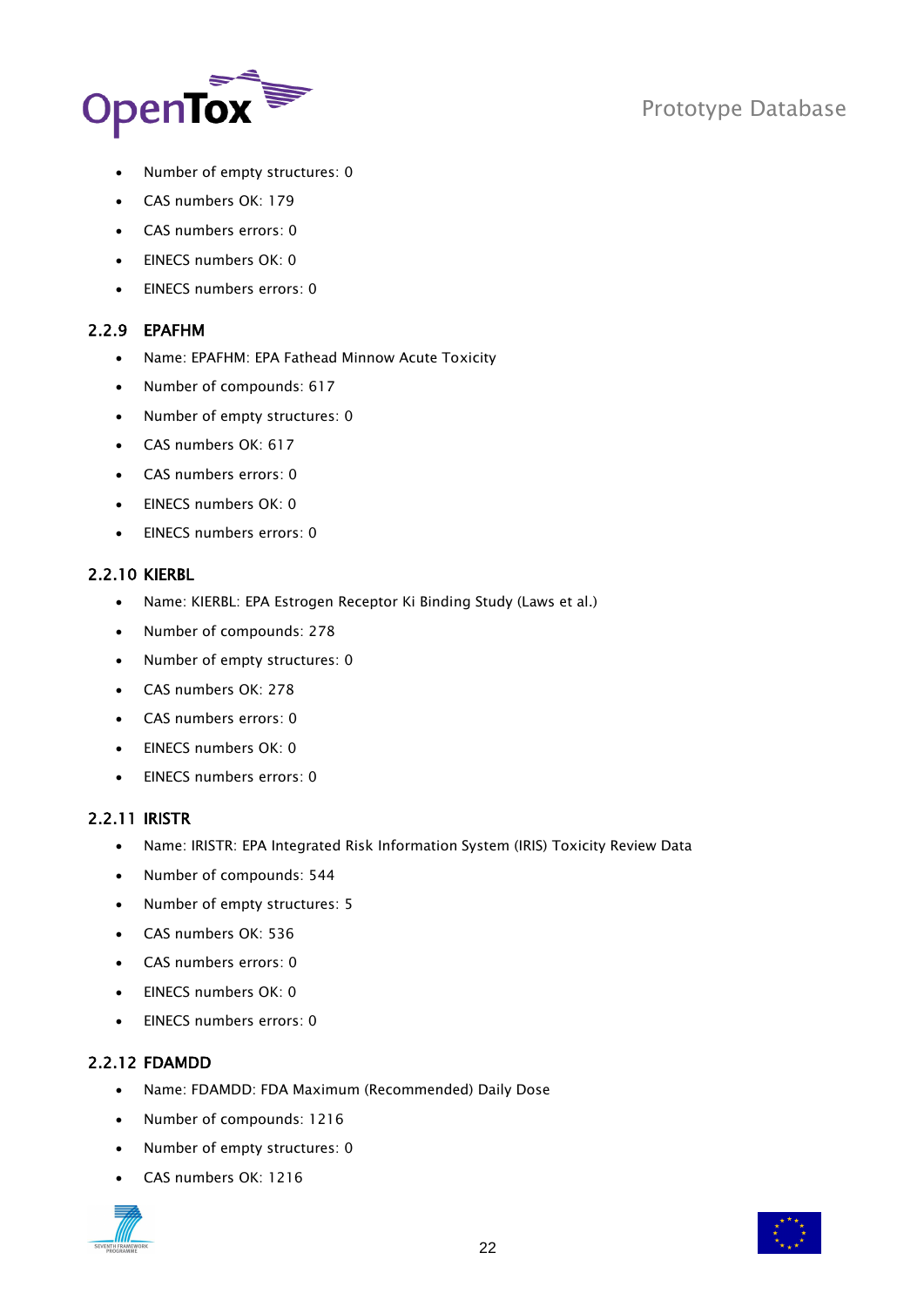

- CAS numbers errors: 0
- EINECS numbers OK: 0
- EINECS numbers errors: 0

### <span id="page-22-0"></span>2.2.13 ECETOC skin irritation

- Name: ECETOC Technical Report No. 66 Skin irritation and corrosion Reference Chemicals data base (1995)
- Number of compounds: 176
- Number of empty structures: 1
- CAS numbers OK: 172
- CAS numbers errors: 4
- EINECS numbers OK: 0
- EINECS numbers errors: 0

### <span id="page-22-1"></span>2.2.14 Skin sensitisation (LLNA)

- Name: Compilation of historical local lymph node assay data for the evaluation of skin sensitization alternatives
- Number of compounds: 209
- Number of empty structures: 0
- CAS numbers OK: 203
- CAS numbers errors: 0
- EINECS numbers OK: 0
- EINECS numbers errors: 0

### <span id="page-22-2"></span>2.2.15 Bioconcentration factor (BCF) Gold Standard Database

- Name: Bioconcentration factor (BCF) Gold Standard Database
- Number of compounds: 1130
- Number of empty structures: 1130
- CAS numbers OK: 1121
- CAS numbers errors: 7
- EINECS numbers OK: 0
- EINECS numbers errors: 0

### <span id="page-22-3"></span>2.3 Quality Labels Overview

Automatic classification has been applied to all newly imported structures. The results from this exercise are presented in [Table 5.](#page-23-0) The first column indicates whether we have Consensus, Majority, Unconfirmed or Ambiguous label, the second column provides further details for each of these categories, while the last column lists the number of chemical structures in the given category. When a "Consensus" label is assigned, the Details column lists the number of contributing independent sources and measures how strong this consensus is (e.g. 2, 3, 4, etc). In the case of "Majority" label the Details column provides insight on the number of



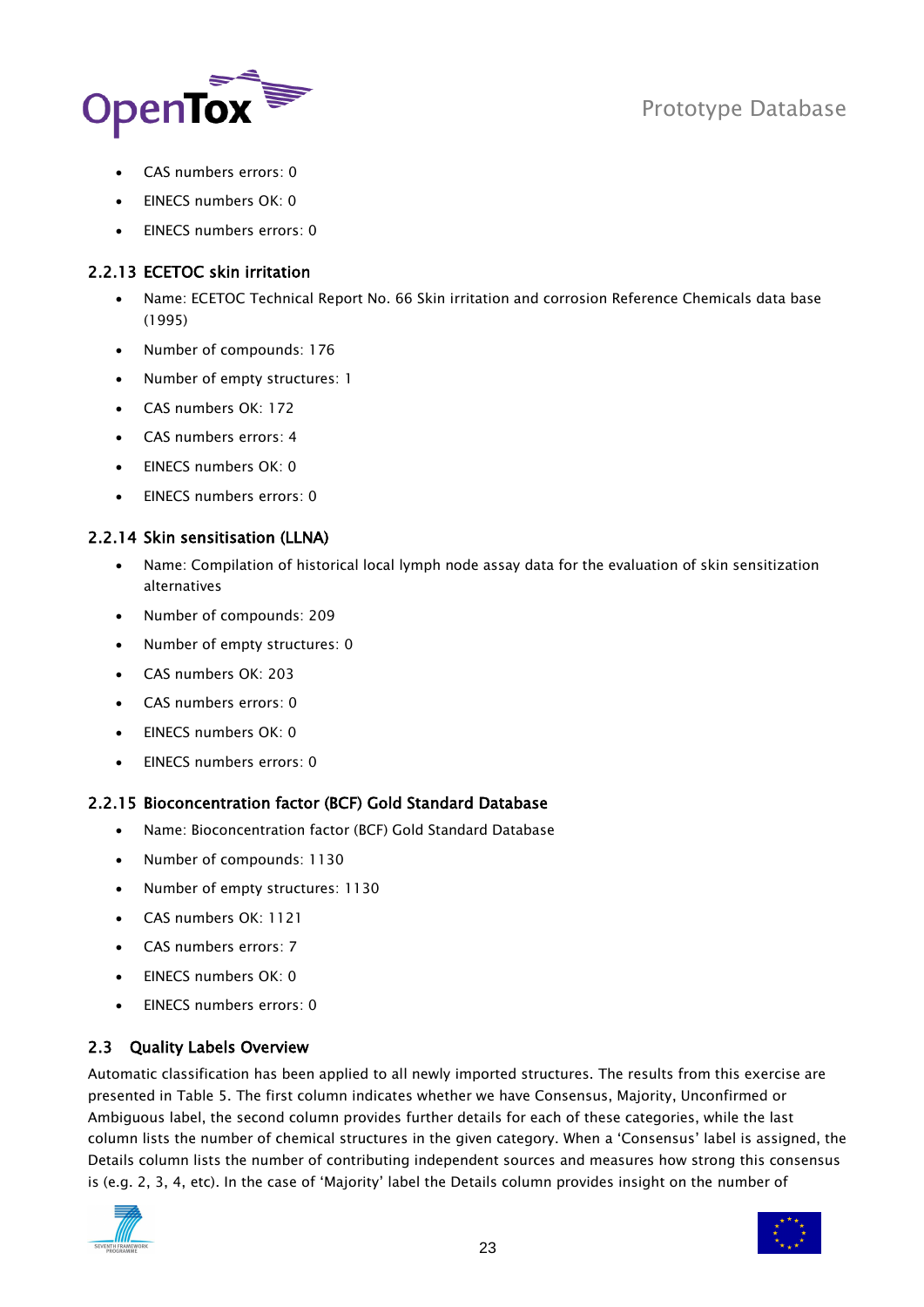

alternatives and the distribution of the votes from independent sources for each of these alternatives (e.g. 1:1:4, 2:3, etc). The label "Unconfirmed" is assigned when the available data comes from a single source. And finally for the "Ambiguous" label the Details column lists the number of alternatives and the distribution of the votes from independent sources (e.g. 1:1, 2:2, 1:1:1:1, etc).

<span id="page-23-0"></span>

| Table 5 OpenTox prototype database automatic classification results distribution |  |  |  |
|----------------------------------------------------------------------------------|--|--|--|
|----------------------------------------------------------------------------------|--|--|--|

| Label       | <b>Details</b> | <b>Number of Chemicals</b> |
|-------------|----------------|----------------------------|
| Consensus   | 14             | $\mathbf{1}$               |
| Consensus   | 11             | $\mathbf{1}$               |
| Consensus   | 10             | 1                          |
| Consensus   | $\mathsf 9$    | $\,8\,$                    |
| Consensus   | $\,8\,$        | 36                         |
| Consensus   | $\overline{7}$ | 69                         |
| Consensus   | $\,$ 6 $\,$    | 131                        |
| Consensus   | 5              | 675                        |
| Consensus   | $\overline{4}$ | 16870                      |
| Consensus   | $\overline{3}$ | 40989                      |
| Consensus   | $\overline{2}$ | 9687                       |
| Majority    | 1:7            | $\mathbf{1}$               |
| Majority    | 1:6            | $\overline{c}$             |
| Majority    | 1:5            | 11                         |
| Majority    | 1:4            | 56                         |
| Majority    | 1:3            | 1287                       |
| Majority    | 1:2            | 7389                       |
| Majority    | 2:5            | $\overline{3}$             |
| Majority    | 2:4            | $\overline{c}$             |
| Majority    | 2:3            | $\boldsymbol{7}$           |
| Majority    | 1:1:4          | $\mathbf 1$                |
| Majority    | 1:1:3          | 16                         |
| Majority    | 1:1:2          | 191                        |
| Majority    | 1:2:2          | $\mathbf{1}$               |
| Majority    | 1:1:1:2        | 5                          |
| Unconfirmed | $\mathsf{l}$   | 14975                      |



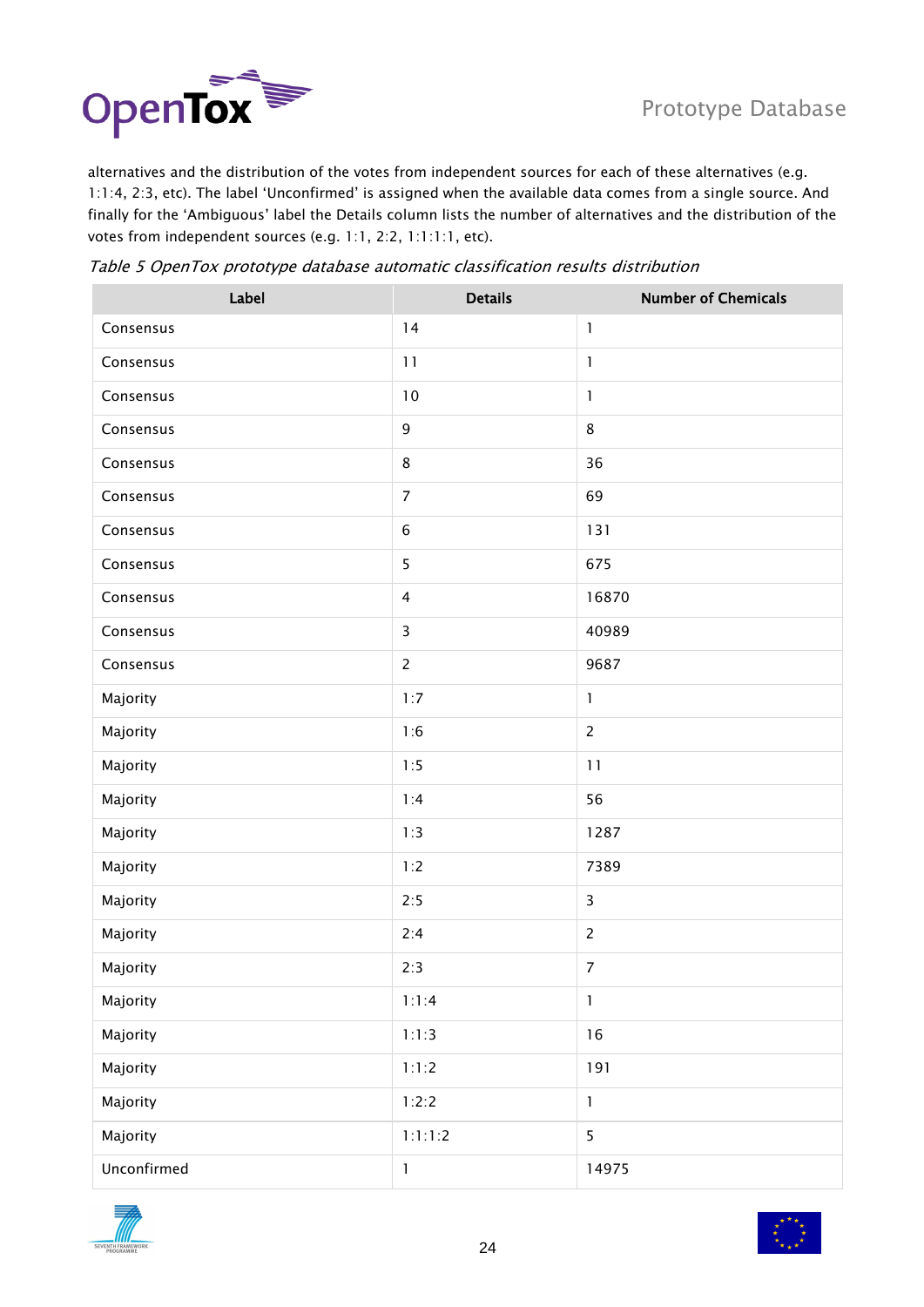

| Label     | <b>Details</b> | <b>Number of Chemicals</b> |
|-----------|----------------|----------------------------|
| Ambiguous | 1:1            | 2624                       |
| Ambiguous | 2:2            | 427                        |
| Ambiguous | 1:1:1          | 519                        |
| Ambiguous | 1:1:2          |                            |
| Ambiguous | 1:1:1:1        | 15                         |

In order to obtain a better assessment of the quality of various data sources, we have summarized the assigned initial quality labels (according to the mapping between automatic classification and initial quality labels, presented above in the Data Provenance [and Quality Assurance](#page-12-1) section). [Table 6](#page-24-0) lists the results and highlights the fact that ChemIDplus (1.24% error rate) seems to provide better quality data when compared to other generic data sources such as the Chemical Identifier Resolver data (4.75% error rate) and JRC PRS list data (5.83% error rate). All DSSTox data sources prove to have excellent quality (0% or close to 0% error rate).

| <b>Dataset</b>                                       | <b>OK</b> | Probably<br>OK | Probably<br><b>ERROR</b> | <b>Unknown</b> | Probably<br><b>ERROR%</b> |
|------------------------------------------------------|-----------|----------------|--------------------------|----------------|---------------------------|
| ECHA list of pre-registered substances               | N/A       | N/A            | N/A                      | N/A            | N/A                       |
| Chemical Identifier Resolver                         | 67779     | 5314           | 3638                     | 3471           | 4.75%                     |
| ChemIDplus                                           | 64802     | 7986           | 921                      | 1745           | 1.24%                     |
| ChemDraw                                             | 17918     | 1147           | 502                      | 478            | 2.57%                     |
| <b>JRC PRS list</b>                                  | 61332     | 4833           | 4022                     | 2880           | 5.83%                     |
| <b>ISSCAN</b>                                        | 931       | 50             | 98                       | 62             | 9.40%                     |
| <b>CPDBAS</b>                                        | 778       | 37             | $\mathbf 0$              | 693            | 0%                        |
| <b>DBPCAN</b>                                        | 60        | 2              | $\mathbf 0$              | 147            | 0%                        |
| <b>EPAFHM</b>                                        | 281       | 5              | $\mathbf 0$              | 331            | 0%                        |
| <b>KIERBL</b>                                        | 102       | 1              | $\pmb{0}$                | 175            | 0%                        |
| <b>IRISTR</b>                                        | 346       | 16             | $\mathbf 0$              | 177            | 0%                        |
| <b>FDAMDD</b>                                        | 213       | 19             | 1                        | 983            | 0.08%                     |
| <b>ECETOC</b> skin irritation                        | 158       | 12             | 0                        | 5              | 0%                        |
| Skin sensitisation (LLNA)                            | 160       | $\overline{7}$ | 4                        | 38             | 1.95%                     |
| Bioconcentration factor (BCF) Gold Standard Database | N/A       | N/A            | N/A                      | N/A            | N/A                       |

<span id="page-24-0"></span>Table 6 OpenTox prototype database quality labels distribution

ISSCAN"s relatively high error rate (9.40%) is probably mainly due to removal of disconnected parts of structures, which is not duly reported (e.g. salts removal should be acknowledged in the database at



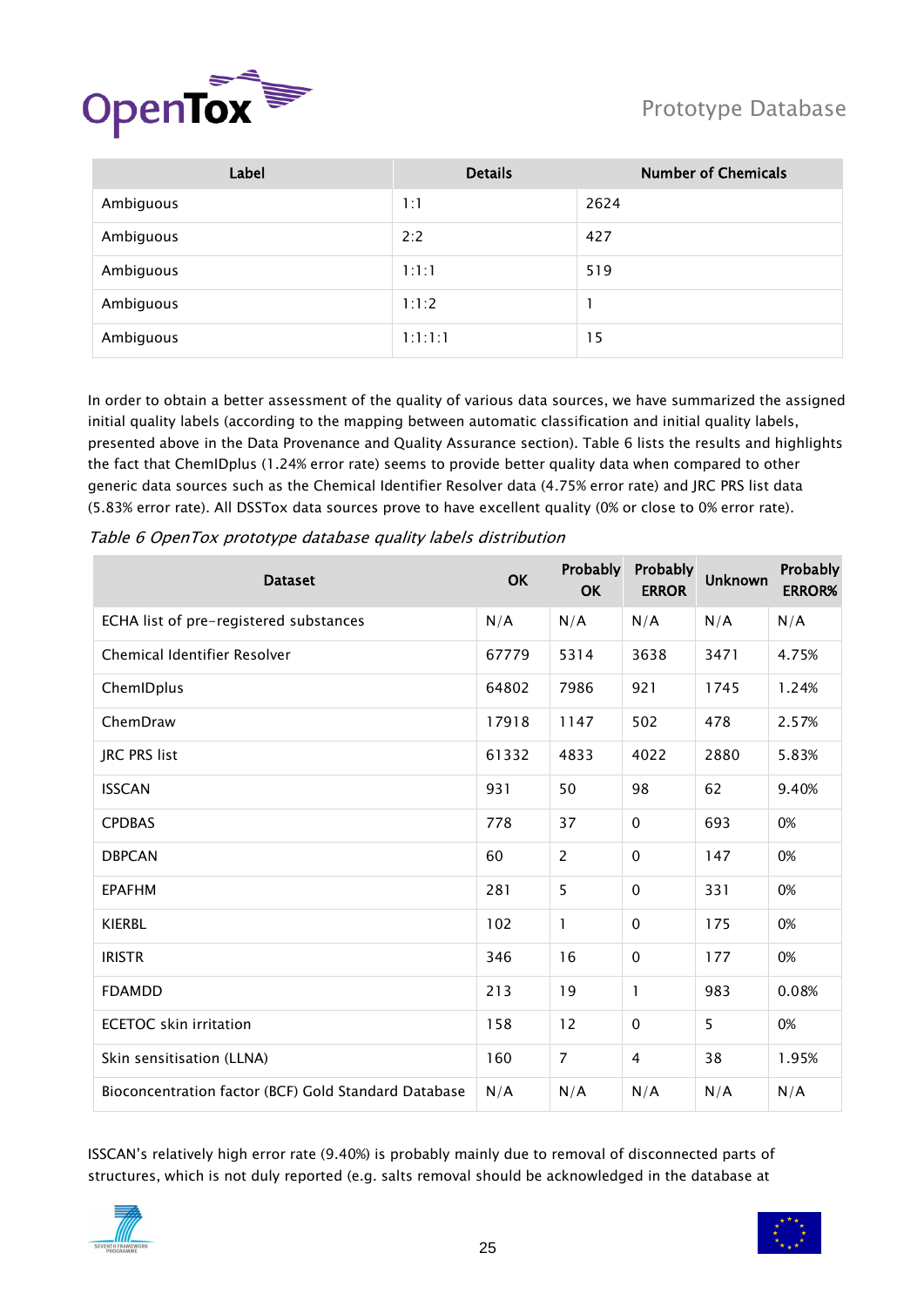

ontological level). For instance, a relevant example can been seen at <http://apps.ideaconsult.net:8180/ambit2/compound/16090/conformer>

As you can see in [Figure 2](#page-26-0) we have a majority of 4 identical structures, compared to one outlier, which happens to come from ISSCAN and is stripped of the 3 Na+ ions. However, the corresponding acid has a different chemical name and registry identifiers (CAS, EINECS), as highlighted by the following comparison:

```
ISSCAN: http://apps.ideaconsult.net:8180/ambit2/compound/16090/conformer/410569
      CASRN 1934-21-0
      ChemicalName trisodium 5-hydroxy-1-(4-sulphophenyl)-4-(4-sulphophenylazo)pyrazole-
      3-carboxylate
      ChemicalName ACID YELLOW-23
      ChemicalName C16H9N4Na3O9S2
      ChemicalName FD & C yellow no. 5
      EINECS 217-699-5
Versus: http://apps.ideaconsult.net:8180/ambit2/compound/47131
      CASRN 34175-08-1
      ChemicalName 4,5-dihydro-5-oxo-1-(4-sulphophenyl)-4-[(4-sulphophenyl)azo]-1H-
      pyrazole-3-carboxylic acid
      ChemicalName C16H12N4O9S2
```
EINECS 251-862-1



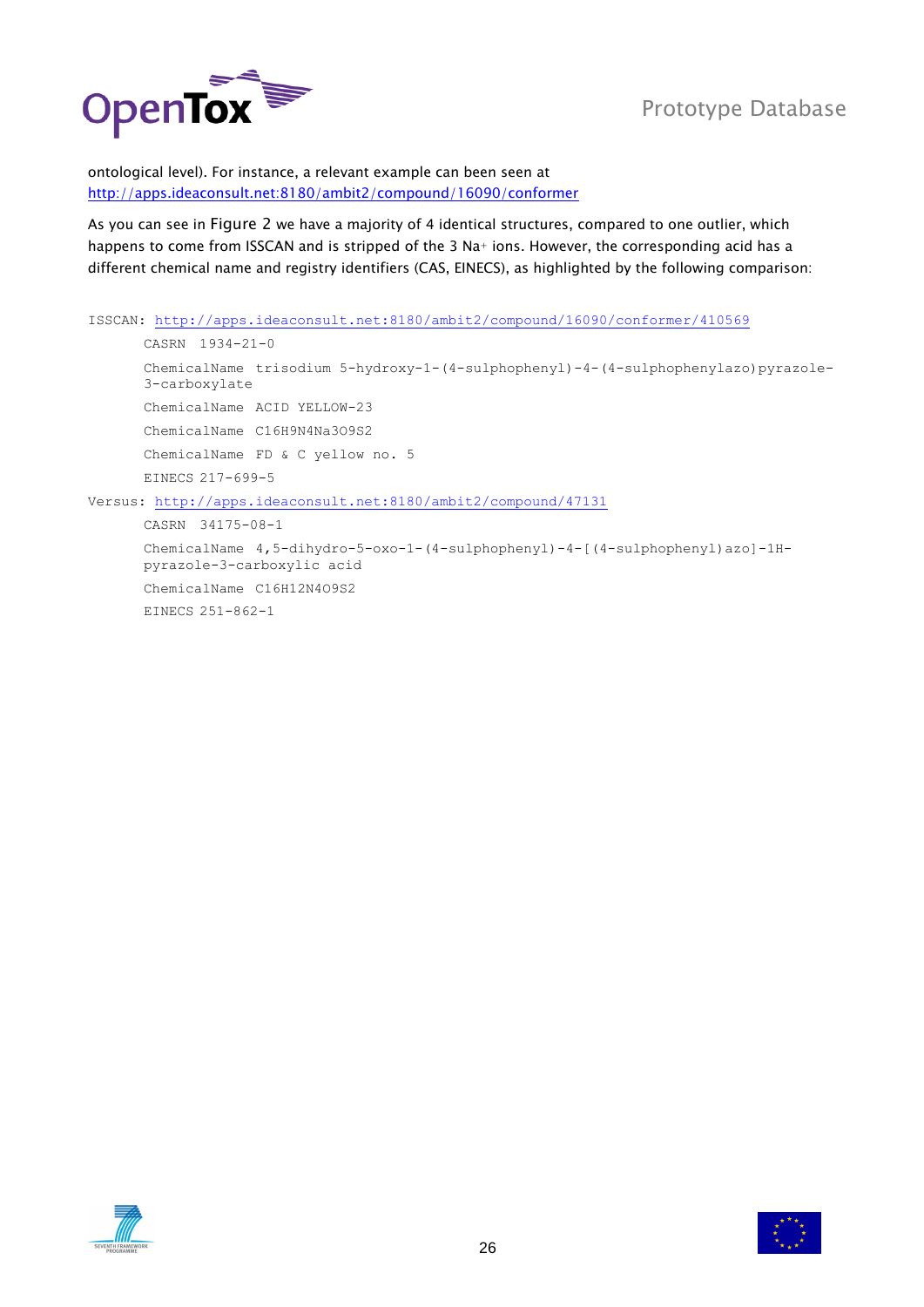



#### <span id="page-26-0"></span>Figure 2 ISSCAN unacknowledged salt removal

It is well known that in many cases salts removal is a required pre-processing step for QSAR modelling. However, in order to avoid similar problems either this pre-processing should be done on-the-fly or the database (and its associated ontology) should indicate that such a step has been applied and provide means to obtain the original structure. In ISSCAN"s case neither of these options is available, which results in the reported relatively high error rate. This also highlights the need for more detailed ontologies development.

The above mentioned 15 datasets included in the OpenTox prototype database are accessible online at <http://apps.ideaconsult.net:8180/ambit2/dataset> through the OpenTox REST API59. In particular, these datasets are available through the OpenTox Dataset API<sup>60</sup> and could be accessed through 3<sup>rd</sup> party web services and/or client implementing this API. They could be retrieved as complete datasets or via various kinds of search operations over chemical names, registry identifiers, structures, sub-structures (SMARTS)<sup>61</sup>, similarity, Daylight SMILES62, InChI63, etc. The implemented API also allows adding new datasets through POST operations.

<sup>62</sup> [www.daylight.com/smiles](http://www.daylight.com/smiles/) accessed on Feb 14, 2010





<sup>59</sup> [www.opentox.org/dev/apis/api-1.1](http://www.opentox.org/dev/apis/api-1.1) accessed on Feb 14, 2010

<sup>60</sup> [www.opentox.org/dev/apis/api-1.1/dataset](http://www.opentox.org/dev/apis/api-1.1/dataset) accessed on Feb 14, 2010

<sup>61</sup> [www.daylight.com/dayhtml/doc/theory/theory.smarts.html](http://www.daylight.com/dayhtml/doc/theory/theory.smarts.html) accessed on Feb 4, 2010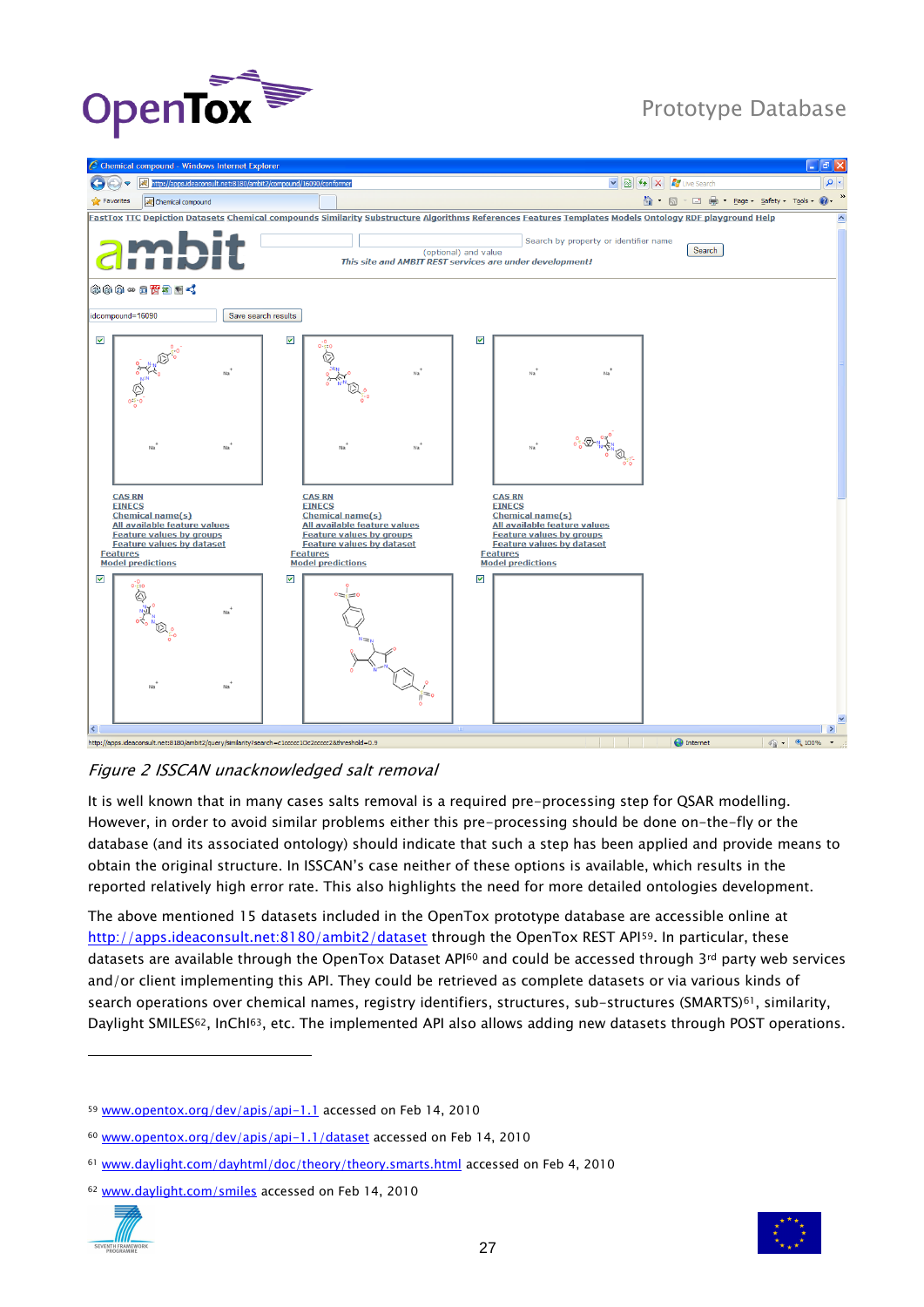

All these functionalities are used by the OpenTox ToxPredict web application, available at [toxpredict.org.](http://toxpredict.org/) The full raw database statistics as reported by AmbitXT are provided in [Appendix A: OpenTox Prototype Database](#page-31-0)  [Raw Statistics.](#page-31-0)

### <span id="page-27-0"></span>**3. OpenTox Toxicological Endpoints Ontology**

We have developed an OWL (Web Ontology Language)<sup>64</sup> ontology of toxicological endpoints<sup>65</sup>, which corresponds to the endpoint classification of REACH guidance documents<sup>66</sup> and allows for unique mapping between endpoints from various inventories. [Figure 3](#page-27-1) provides a glimpse at the ECHA endpoints ontology summary graph, while [Figure 4](#page-28-0) illustrates its human health specific part.



#### <span id="page-27-1"></span>Figure 3 ECHA endpoints ontology summary graph

(Q)SAR model quality crucially depends on the clarity of endpoints and experimental protocol used and the ability to communicate this information in an unambiguous way both in the model development and model application. The current common practice usually includes a textual description of the materials and methods used for acquiring experimental data as well as literature references, while the model description is a separate entity. Providing an automatic and unique way of describing and linking the endpoint information in a formal way, ready for software processing with minimal human intervention, is one of the big challenges that OpenTox"s distributed web services framework tries to address. This is achieved currently by making use of a simple ontology of endpoints. We have defined an ontology based on the OWL (Web Ontology Language) for toxicological endpoints which is in line with current ECHA REACH guidance. Using this ontology, each attribute in a toxicological dataset can be associated with an entry to the ontology, therefore allowing a unique mapping between endpoints in various and heterogeneous datasets. The mapping of chemical compound properties,

<sup>66</sup> [guidance.echa.europa.eu/docs/guidance\\_document/information\\_requirements\\_r6\\_en.pdf?%20vers=20\\_08\\_08](http://guidance.echa.europa.eu/docs/guidance_document/information_requirements_r6_en.pdf?%20vers=20_08_08) accessed on Feb 14, 2010





<sup>63</sup> [www.iupac.org/inchi](http://www.iupac.org/inchi/) accessed on Feb 14, 2010

<sup>64</sup> [www.w3.org/TR/owl-features](http://www.w3.org/TR/owl-features) accessed on Feb 14, 2010

<sup>65</sup> [opentox.org/data/documents/development/RDF%20files/Endpoints/view](http://opentox.org/data/documents/development/RDF%20files/Endpoints/view) accessed on Feb 27, 2010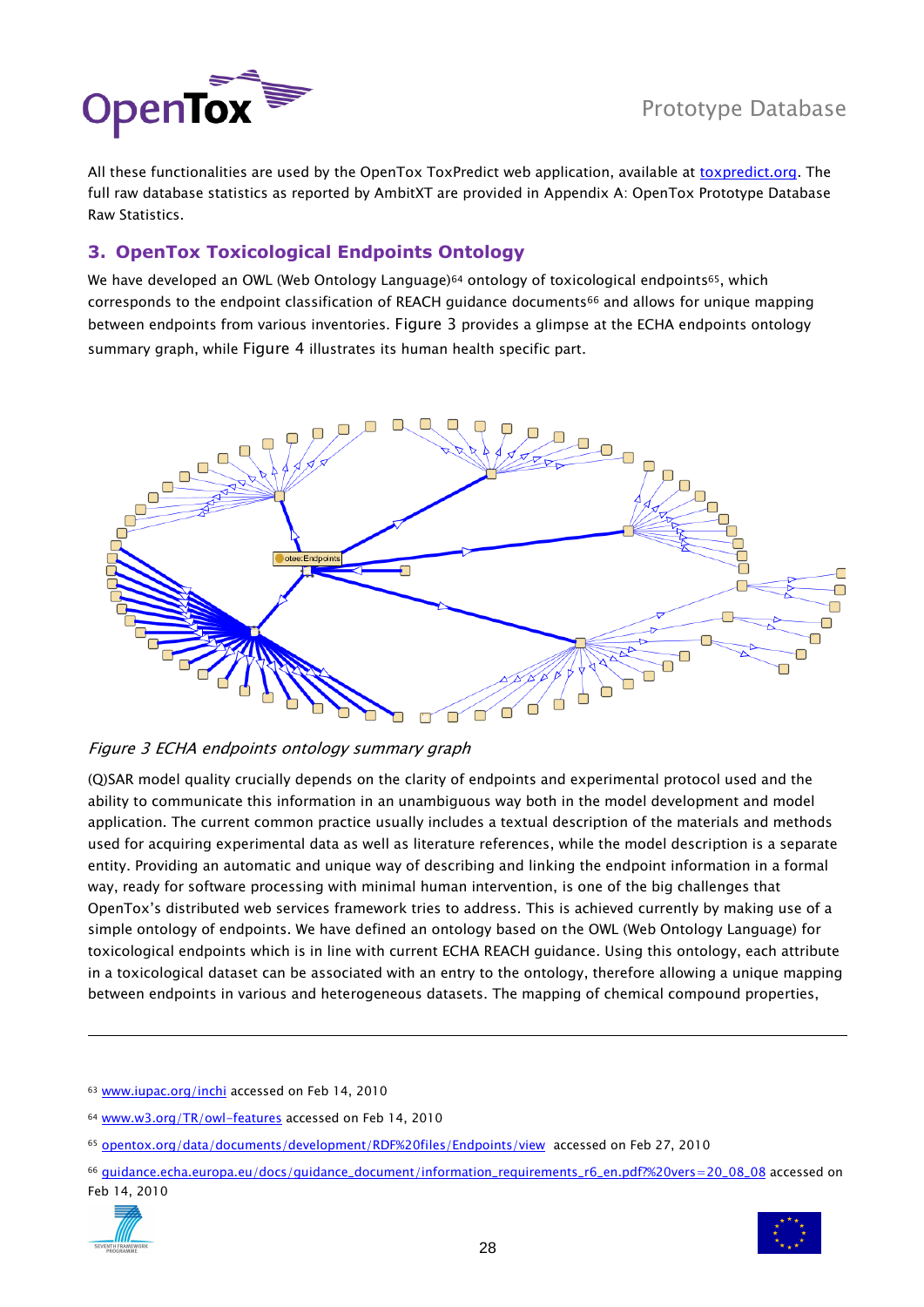

stored in the OpenTox prototype database, with the endpoints ontology, and the information which properties are predicted by models, available via the OpenTox model service, is used to automatically recognise which endpoints have predictive models available, and ensures consistency of the used endpoint terminology across the set of distributed OpenTox services.

| <b>SUBCLASS EXPLORER</b>                                                                                                |  | ╔ |
|-------------------------------------------------------------------------------------------------------------------------|--|---|
| For Project: echa-endpoints                                                                                             |  |   |
|                                                                                                                         |  |   |
| <b>Asserted Hierarchy</b>                                                                                               |  |   |
| owl:Thing                                                                                                               |  |   |
| otee:Endpoints                                                                                                          |  |   |
| otee:EcotoxicEffects                                                                                                    |  |   |
| otee:EnvironmentalFateParameters                                                                                        |  |   |
| otee:HumanHealthEffects                                                                                                 |  |   |
| otee: Acute_photoirritation                                                                                             |  |   |
| otee: AcuteDermalToxicity                                                                                               |  |   |
| otee: AcutelnhalationToxicity                                                                                           |  |   |
| otee: AcuteOralToxicity                                                                                                 |  |   |
| otee:Carcinogenicity<br>otee:Eye_irritation_corrosion                                                                   |  |   |
| otee:In_vitro_reproductive_toxicity_e.g._embryotoxic_effects_in_cell_culture_such_as_embryo_stem_cells                  |  |   |
| otee:In_vivo_pre-_peri-_post_natal_development_and_or_fertility_1_or_2_gen._Study_or_enhanced_1_gen_study               |  |   |
| otee:In_vivo_pre-natal-developmental_toxicity                                                                           |  |   |
| otee:Mutagenicity                                                                                                       |  |   |
| otee:Other_e.g._inhibition_of_specific_enzymes_involved_in_hormone_synthesis_or_regulation_specify_enzyme_s_and_hormone |  |   |
| otee:Photocarcinogenicity                                                                                               |  |   |
| otee:Photomutagenicity                                                                                                  |  |   |
| otee:Photosensitisation                                                                                                 |  |   |
| otee:Receptor-binding_specify_receptor                                                                                  |  |   |
| otee:Receptor_binding_and_gene_expression_specify_receptor                                                              |  |   |
| otee:Repeated_dose_toxicity                                                                                             |  |   |
| otee:Respiratory_sensitisation                                                                                          |  |   |
| otee:SkinlrritationCorrosion                                                                                            |  |   |
| otee:SkinSensitisation                                                                                                  |  |   |
| otee:PhysicoChemicalEffects                                                                                             |  |   |
| otee:Air-_water_partition_coefficient_Henry_s_law_constant_H                                                            |  |   |
| otee:Boiling_point                                                                                                      |  |   |
| otee:Dissociation_constant_pKa                                                                                          |  |   |
|                                                                                                                         |  |   |

#### <span id="page-28-0"></span>Figure 4 Human health specific part of the ECHA endpoints ontology

A full OWL dump of the Toxicological Endpoints Ontology is provided in Appendix C: [OpenTox Toxicological](#page-59-0)  [Endpoints](#page-59-0) Ontology. The ontology has been used for mapping the relevant OpenTox prototype database dataset fields with the ECHA endpoints. This allows for dynamic linking of models, datasets and endpoints through OpenTox API-compliant operations. The Ontology service<sup>67</sup> stores the endpoints ontology, along with other OpenTox-relevant ontologies (opentox.owl<sup>68</sup>, algorithm types<sup>69</sup> and Blue Obelisk Descriptor Ontology<sup>70</sup>),

<sup>68</sup> [opentox.org/data/documents/development/RDF%20files/OpenToxOntology/view](http://opentox.org/data/documents/development/RDF%20files/OpenToxOntology/view) accessed on Feb 25, 2010





<sup>67</sup> <http://apps.ideaconsult.net:8180/ontology> accessed on Feb 25, 2010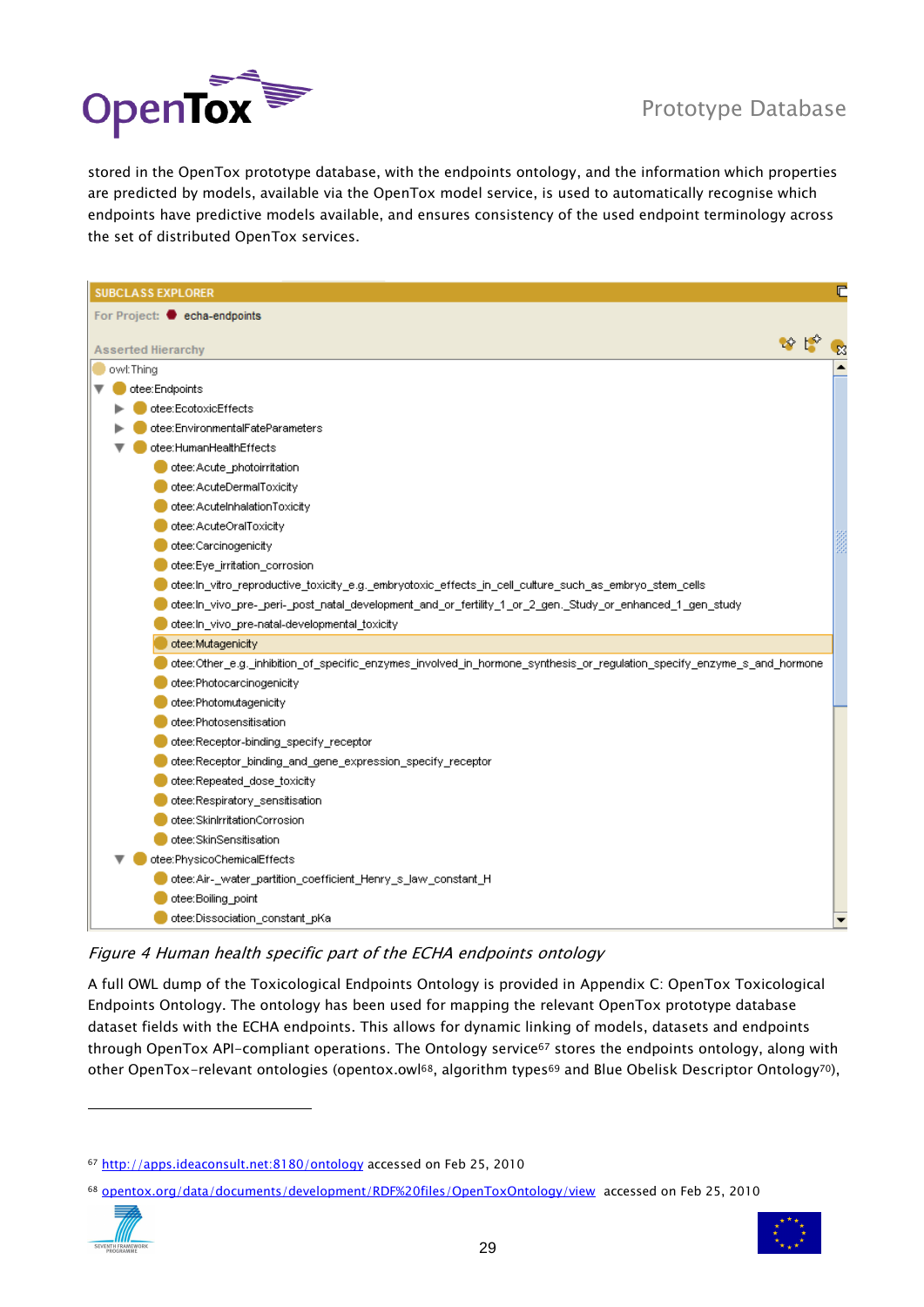

as well as dynamic information of available models, algorithms and features, provided by OpenTox services. The ToxPredict application<sup>71</sup> (step 3) queries<sup>72</sup> the Ontology service by standard SPARQL<sup>73</sup> interface for all available models, and retrieves associated information about endpoint modelled, algorihtms used to create models and independent and target variables used in models.

### <span id="page-29-0"></span>**4. Further Work Directions**

During the second half of the OpenTox project we're planning to:

- identify and include more datasets in the OpenTox database, satisfying the established rigorous quality criteria, e.g.:
	- $\circ$  Fraunhofer ITEM RepDose<sup>74</sup>: subacute to chronic toxicity data for 655 chemicals, retrieved from around 2280 studies, carried out in rats, mice or dogs with oral or inhalation exposure. Each chemical is characterised by at least one, but up to 15 studies, with the majority of chemicals having 1 to 4 studies. Provides a sound basis for the analysis of relationships between chemical functional groups/categories and target organs in repeated dose studies;
	- o ISS ISSMIC a curated database, containing critically-selected information on chemical compounds tested with the in vivo Micronucleus mutagenicity assay in rodents. In Vivo mutagenicity testing is ranked three (well ahead of rodent caricnogenicity) as animal consuming experimentation. Results in Bone Marrow cells, Peripheral blood cells and Splenocytes for Male/ Female Rat/Mouse, are reported. The data are collected from publicly available databases (Toxnet, NTP), and from the Leadscope FDA CRADA Toxicity Database. ISSMIC provides both biological calls and chemical structures, and is the basis for establishing sound read-across and QSAR risk assessment;
	- $\circ$  IBMC data on sensitization, reproductive toxicity, embryotoxicity and teratogenicity for several thousands of chemicals, along with relevant physico-chemical and structural information for these chemicals.
- perform further work on data curation in order to resolve as many inconsistencies and errors as possible. An obvious target for this work would be compounds which have one of the following automatic classification quality labels assigned in the OpenTox Prototype Database (in decreasing order of importance):
	- 1. Ambiguous;
	- 2. Unconfirmed;
	- 3. Majority.
- <sup>69</sup> [opentox.org/data/documents/development/RDF%20files/AlgorithmTypes/view](http://opentox.org/data/documents/development/RDF%20files/AlgorithmTypes/view) accessed on Feb 25, 2010
- <sup>70</sup> [opentox.org/data/documents/development/RDF%20files/BlueObeliskOntology/view](http://opentox.org/data/documents/development/RDF%20files/BlueObeliskOntology/view) accessed on Feb 25, 2010

<sup>74</sup> [www.fraunhofer-repdose.de](http://www.fraunhofer-repdose.de/) accessed on February 23, 2010





<sup>71</sup> [toxpredict.org](http://toxpredict.org/) accessed on Feb 25, 2010

<sup>72</sup> [opentox.org/data/documents/development/RDF%20files/JavaOnly/query-reasoning-with-jena-and-sparql](http://opentox.org/data/documents/development/RDF%20files/JavaOnly/query-reasoning-with-jena-and-sparql) accessed on Feb 25, 2010

<sup>73</sup> <http://www.w3.org/TR/rdf-sparql-query/> accessed on Feb 25, 2010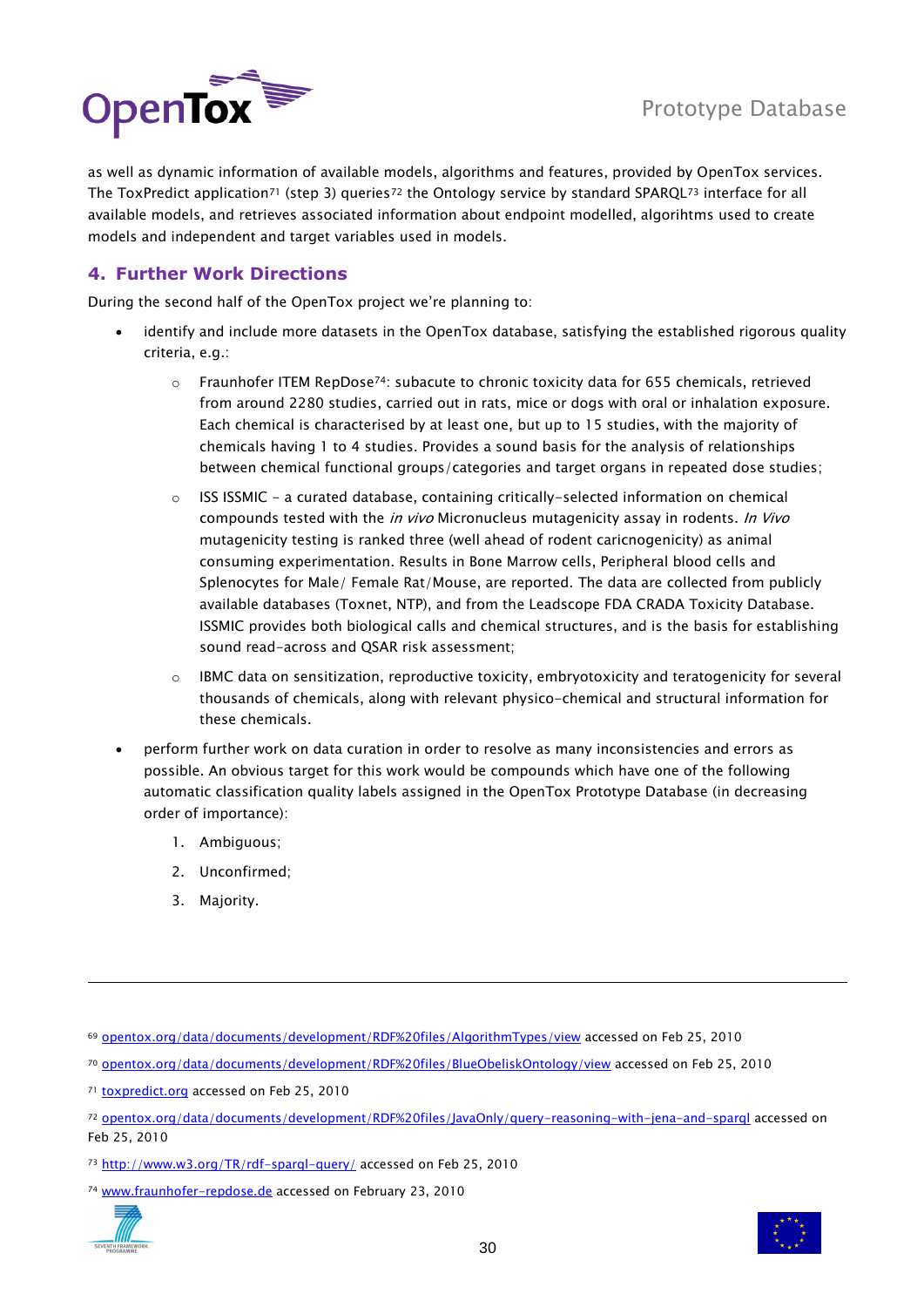

- implement OpenTox API-compliant workflows for batch online data retrieval from 3rd party sources (e.g. Chemical Identifier Resolver, ChemIDplus, PubChem, IUCLID575, ToxCast76, etc);
- apply the ontologies, under development by partner ISS, for more detailed representation of links between various dataset fields, endpoints and models;
- introduce authentication and authorization in the OpenTox framework, allowing for confidential and restricted access to certain datasets, as well as per-user workspace and profile management.

### <span id="page-30-0"></span>**5. Conclusions**

The OpenTox prototype database is a major contribution beyond the state-of-the-art in the area of life sciences data warehousing and provides a solid basis for the OpenTox framework of RESTful webservices. It enables improved storage, exchange, aggregation, quality labelling, curation and integrated use of high quality life sciences information, and allows for consistent and scientifically sound mathematical and computer modelling, including modelling of structure-activity relationships for REACH-relevant endpoints.

The ToxPredict web application, which estimates the chemical hazard of chemical structures and is available for online beta-testing at **toxpredict.org**, illustrates one generic use case for the OpenTox prototype database. Users can either search the OpenTox prototype database, which includes currently quality-labelled data for ~150,000 chemicals, grouped in more than a dozen datasets, or can upload their own chemical structure data and eventually chose to allow third parties to work on it in a collaborative way. At the time of this writing, ToxPredict provides access to 9 ready-to-use models, addressing 8 different endpoints. It allows transparent and sound scientific modelling of chemical properties, in compliance with the best current practices for data management and records keeping, implemented in the OpenTox prototype database.

Another important aspect of the OpenTox prototype database is that it could be either hosted on a single computer (even a laptop or netbook would do fine) or could be transparently distributed on multiple servers in various physical locations, in particular for better reliability, resilience, performance and scalability. Moreover, it could be deployed behind firewalls, in Intranets (or even offline), when very tight security policies would have to be met. Third parties, willing to deploy the OpenTox prototype database in-house, could select a relevant subset of datasets to install, tailored to their specific needs.

The OpenTox approach to data resource management and integration addresses the replacement alternatives challenge in a multi-domain friendly way, which is essential for data and model sharing, repeatability and validation of prediction results - really a must in the 21<sup>st</sup> century.

<sup>76</sup> [www.epa.gov/ncct/toxcast](http://www.epa.gov/ncct/toxcast) accessed on Feb 14, 2010





<sup>75</sup> [iuclid.echa.europa.eu](http://iuclid.echa.europa.eu/) accessed on Feb 14, 2010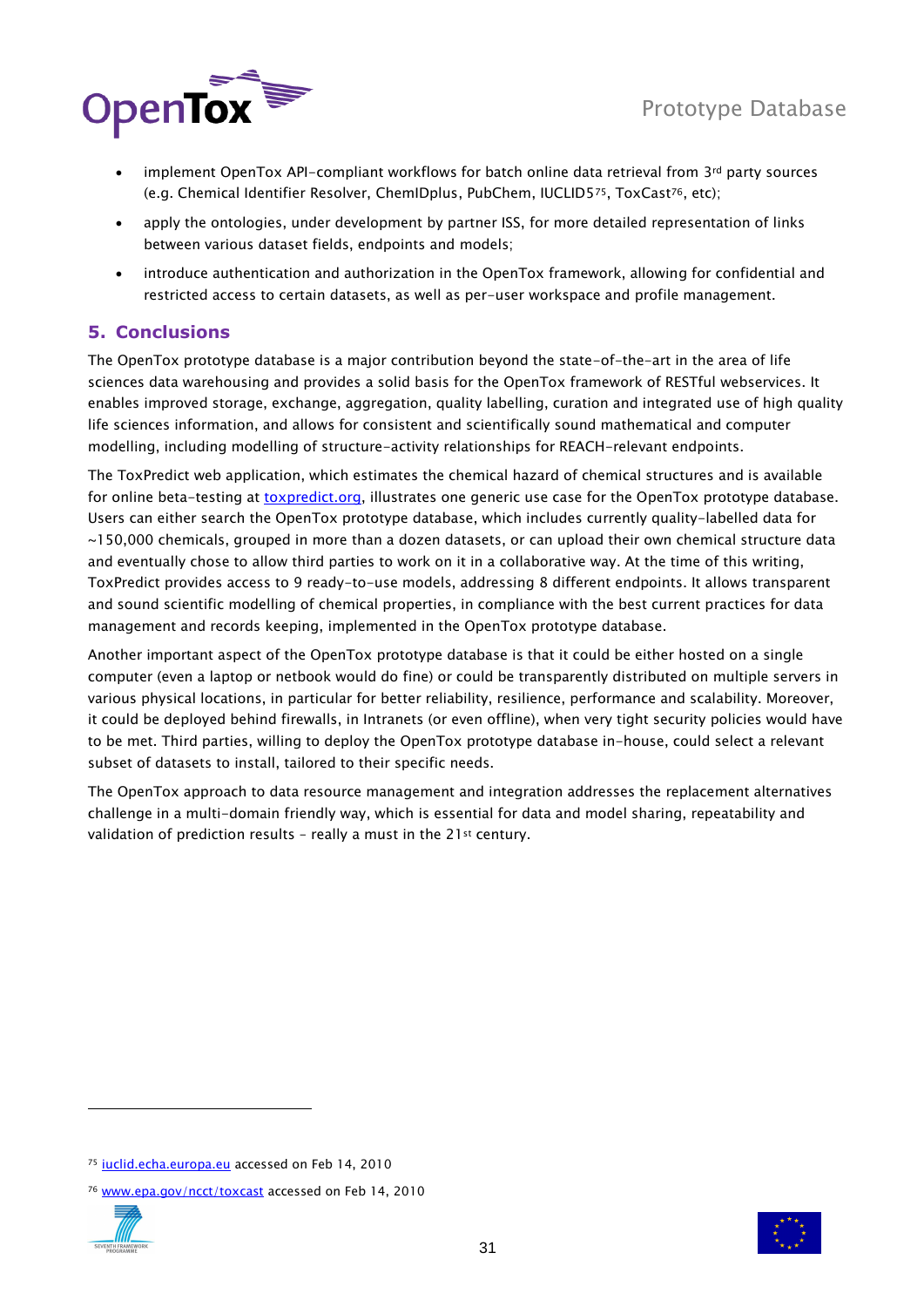

#### <span id="page-31-0"></span>**Appendix A: OpenTox Prototype Database Raw Statistics**

The OpenTox prototype database raw statistics as reported by AmbitXT are reported below:

Number of datasets 15

Dataset Number of compounds pre\_registered\_substances\_20090327.xml 143835 prs\_complete\_20090327-CSLS-StructByCAS-MERGED.sdf 85083 prs\_complete\_20090327-ChemIDplus-20100202 78525 ECHA-ChemDraw 20052 PRS processed file-VJ.sdf 80410 ECETOC Technical Report No. 66 Skin irritation and corrosion Reference Chemicals data base (1995) 176

Compilation of historical local lymph node assay data for the evaluation of skin sensitization alternatives 209 Bioconcentration factor (BCF) Gold Standard Database 1130 ISSCAN: Istituto Superiore di Sanita, CHEMICAL CARCINOGENS: STRUCTURES AND EXPERIMENTAL DATA 1153

CPDBAS: Carcinogenic Potency Database Summary Tables - All Species 1547 DBPCAN: EPA Water Disinfection By-Products with Carcinogenicity Estimates 209 EPAFHM: EPA Fathead Minnow Acute Toxicity 617 KIERBL: EPA Estrogen Receptor Ki Binding Study (Laws et al.) 278 IRISTR: EPA Integrated Risk Information System (IRIS) Toxicity Review Data 544 FDAMDD: FDA Maximum (Recommended) Daily Dose 1216

Dataset Number of empty structures pre registered substances 20090327.xml 143835 prs complete 20090327-ChemIDplus-20100202 1 ECETOC Technical Report No. 66 Skin irritation and corrosion Reference Chemicals data base (1995) 1

Bioconcentration factor (BCF) Gold Standard Database 1130 ISSCAN: Istituto Superiore di Sanita, CHEMICAL CARCINOGENS: STRUCTURES AND EXPERIMENTAL DATA 12

CPDBAS: Carcinogenic Potency Database Summary Tables - All Species 39 IRISTR: EPA Integrated Risk Information System (IRIS) Toxicity Review Data 5

Quality labels summary Entire database

Label Details Number of chemicals Consensus 10 1 Consensus 11 1 Consensus 14 1



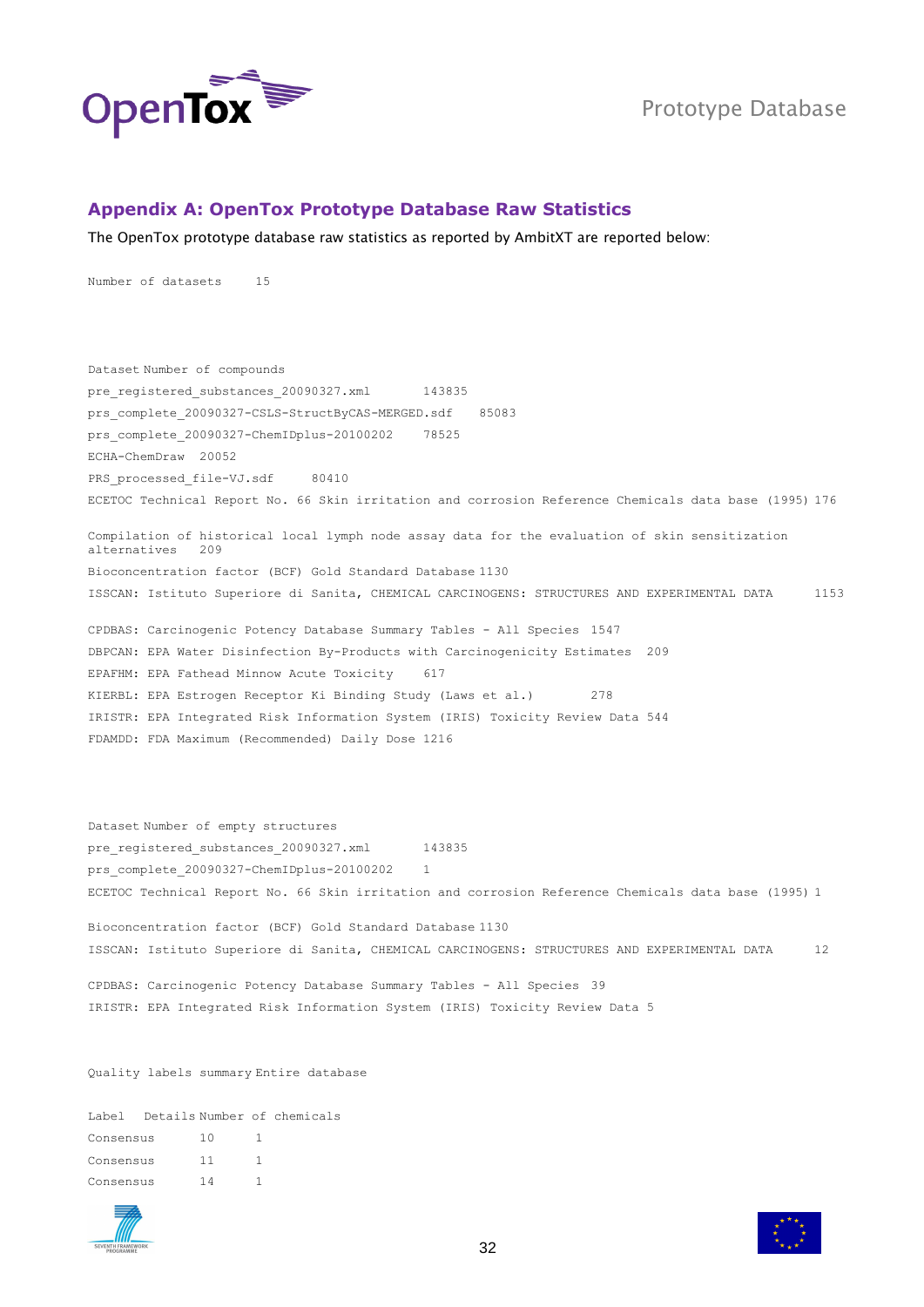

| Consensus   | 2         | 9687           |
|-------------|-----------|----------------|
| Consensus   | 3         | 40989          |
| Consensus   | 4         | 16870          |
| Consensus   | 5         | 675            |
| Consensus   | 6         | 131            |
| Consensus   | 7         | 69             |
| Consensus   | 8         | 36             |
| Consensus   | 9         | 8              |
| Majority    | 1:1:1:2:5 |                |
| Majority    | 1:1:2     | 191            |
| Majority    | 1:1:3     | 16             |
| Majority    | 1:1:4     | 1              |
| Majority    | 1:2       | 7389           |
| Majority    | 1:2:2     | 1              |
| Majority    | 1:3       | 1287           |
| Majority    | 1:4       | 56             |
| Majority    | 1:5       | 11             |
| Majority    | 1:6       | 2              |
| Majority    | 1:7       | 1              |
| Majority    | 2:3       | 7              |
| Majority    | 2:4       | $\overline{c}$ |
| Majority    | 2:5       | 3              |
| Unconfirmed | 1         | 14975          |
| Ambiguous   | 1:1       | 2624           |
| Ambiquous   | 1:1:1     | 519            |
| Ambiquous   | 1:1:1:1:1 |                |
| Ambiguous   | 1:2:2     | 1              |
| Ambiquous   | 2:2       | 427            |

| label<br>Dataset Mode                             | Number of compounds |               |               |               |       |      |
|---------------------------------------------------|---------------------|---------------|---------------|---------------|-------|------|
| prs complete 20090327-CSLS-StructByCAS-MERGED.sdf |                     |               | comparison    | OK            | 67779 |      |
| prs complete 20090327-CSLS-StructByCAS-MERGED.sdf |                     |               | comparison    | ProbablyOK    |       | 5314 |
| prs complete 20090327-CSLS-StructByCAS-MERGED.sdf |                     |               | comparison    | Unknown 3471  |       |      |
| prs complete 20090327-CSLS-StructByCAS-MERGED.sdf |                     |               | comparison    | ProbablyERROR |       | 3638 |
| prs complete 20090327-ChemIDplus-20100202         |                     | comparison    | OK.           | 64802         |       |      |
| prs complete 20090327-ChemIDplus-20100202         |                     | comparison    | ProbablyOK    |               | 7986  |      |
| prs complete 20090327-ChemIDplus-20100202         |                     | comparison    | Unknown 1745  |               |       |      |
| prs complete 20090327-ChemIDplus-20100202         |                     | comparison    | ProbablyERROR |               | 921   |      |
| comparison<br>ECHA-ChemDraw                       | 17918<br>OK         |               |               |               |       |      |
| ECHA-ChemDraw comparison                          | ProbablyOK          | 1147          |               |               |       |      |
| ECHA-ChemDraw comparison                          | Unknown 478         |               |               |               |       |      |
| ECHA-ChemDraw comparison                          | ProbablyERROR       | 502           |               |               |       |      |
| PRS processed file-VJ.sdf                         | comparison          | OK            | 61332         |               |       |      |
| PRS processed file-VJ.sdf                         | comparison          | ProbablyOK    | 4833          |               |       |      |
| PRS processed file-VJ.sdf                         | comparison          | Unknown 2880  |               |               |       |      |
| PRS processed file-VJ.sdf                         | comparison          | ProbablyERROR | 4022          |               |       |      |
| $\equiv$                                          |                     |               |               |               |       |      |



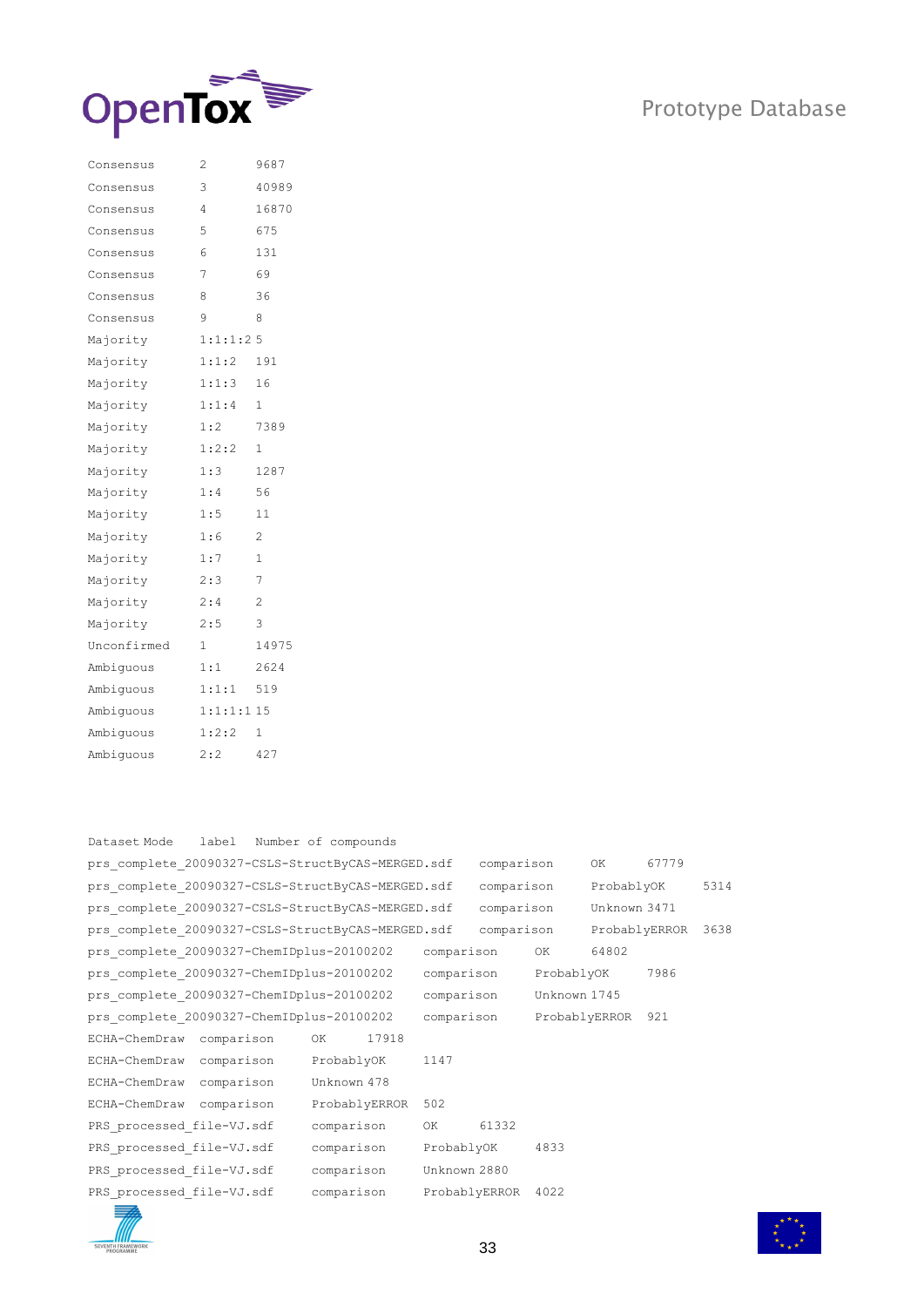

ECETOC Technical Report No. 66 Skin irritation and corrosion Reference Chemicals data base (1995) comparison ECETOC Technical Report No. 66 Skin irritation and corrosion Reference Chemicals data base (1995) comparison ProbablyOK 12 ECETOC Technical Report No. 66 Skin irritation and corrosion Reference Chemicals data base (1995) comparison Unknown 5 Compilation of historical local lymph node assay data for the evaluation of skin sensitization alternatives comparison OK 160 Compilation of historical local lymph node assay data for the evaluation of skin sensitization alternatives comparison ProbablyOK Compilation of historical local lymph node assay data for the evaluation of skin sensitization alternatives comparison Unknown 38 Compilation of historical local lymph node assay data for the evaluation of skin sensitization alternatives comparison ProbablyERROR 4 ISSCAN: Istituto Superiore di Sanita, CHEMICAL CARCINOGENS: STRUCTURES AND EXPERIMENTAL DATA comparison OK ISSCAN: Istituto Superiore di Sanita, CHEMICAL CARCINOGENS: STRUCTURES AND EXPERIMENTAL DATA comparison ProbablyOK ISSCAN: Istituto Superiore di Sanita, CHEMICAL CARCINOGENS: STRUCTURES AND EXPERIMENTAL DATA comparison Unknown 62 ISSCAN: Istituto Superiore di Sanita, CHEMICAL CARCINOGENS: STRUCTURES AND EXPERIMENTAL DATA comparison ProbablyERROR 98 CPDBAS: Carcinogenic Potency Database Summary Tables - All Species comparison OK 778 CPDBAS: Carcinogenic Potency Database Summary Tables - All Species comparison ProbablyOK 37 CPDBAS: Carcinogenic Potency Database Summary Tables - All Species comparison Unknown 693 DBPCAN: EPA Water Disinfection By-Products with Carcinogenicity Estimates comparison OK 60 DBPCAN: EPA Water Disinfection By-Products with Carcinogenicity Estimates comparison ProbablyOK 2 DBPCAN: EPA Water Disinfection By-Products with Carcinogenicity Estimates comparison Unknown 147 EPAFHM: EPA Fathead Minnow Acute Toxicity comparison OK 281 EPAFHM: EPA Fathead Minnow Acute Toxicity comparison ProbablyOK 5 EPAFHM: EPA Fathead Minnow Acute Toxicity comparison Unknown 331 KIERBL: EPA Estrogen Receptor Ki Binding Study (Laws et al.) comparison OK 102 KIERBL: EPA Estrogen Receptor Ki Binding Study (Laws et al.) comparison ProbablyOK 1 KIERBL: EPA Estrogen Receptor Ki Binding Study (Laws et al.) comparison Unknown 175 IRISTR: EPA Integrated Risk Information System (IRIS) Toxicity Review Data comparison OK 346 IRISTR: EPA Integrated Risk Information System (IRIS) Toxicity Review Data comparison ProbablyOK 16 IRISTR: EPA Integrated Risk Information System (IRIS) Toxicity Review Data comparison Unknown 177 FDAMDD: FDA Maximum (Recommended) Daily Dose comparison OK 213 FDAMDD: FDA Maximum (Recommended) Daily Dose comparison ProbablyOK 19 FDAMDD: FDA Maximum (Recommended) Daily Dose comparison Unknown 983 FDAMDD: FDA Maximum (Recommended) Daily Dose comparison ProbablyERROR 1

Datasets Mode label Number of compounds pre registered substances 20090327.xml CAS numbers OK 118284 pre registered substances 20090327.xml CAS numbers ERROR 2

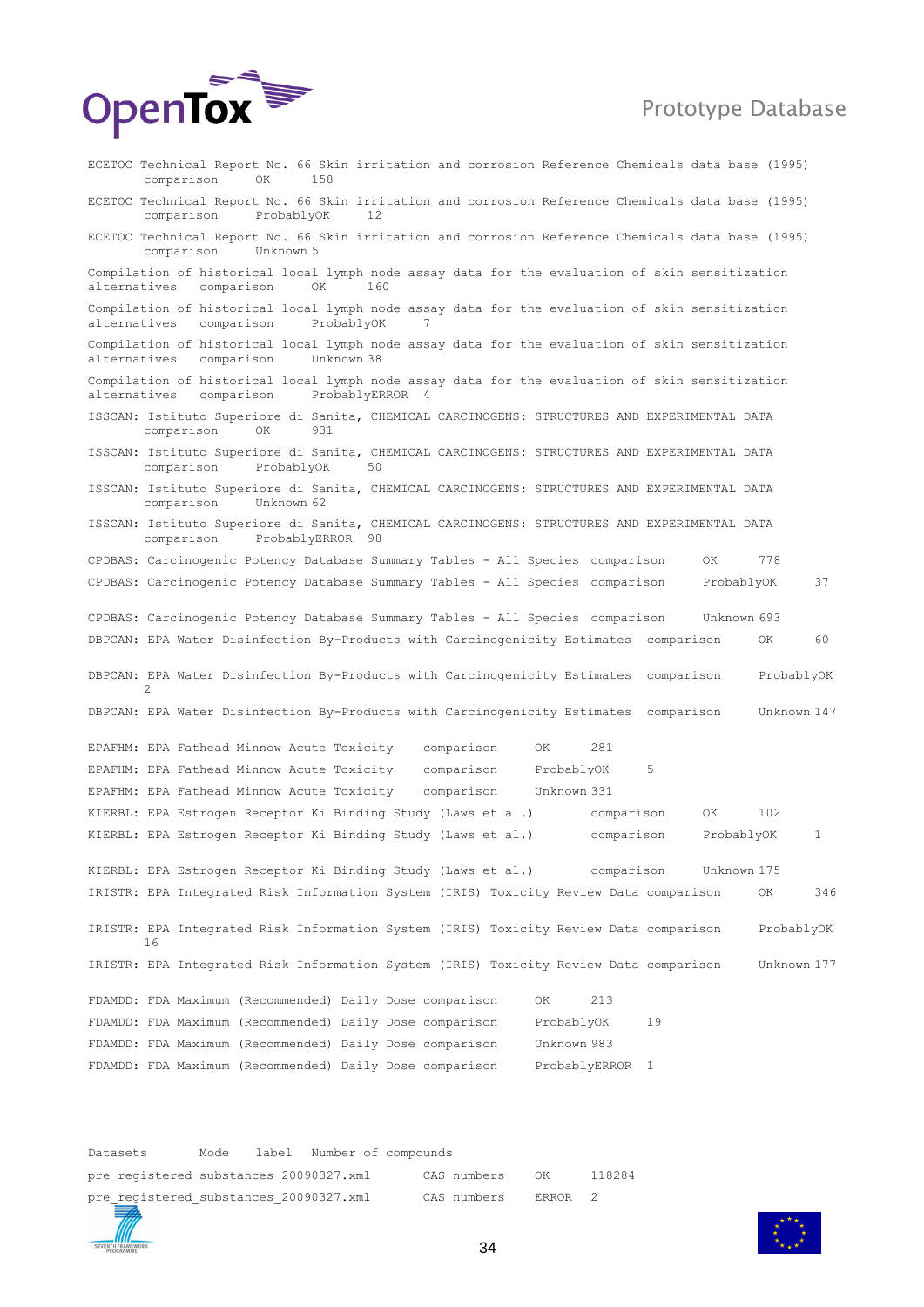

pre registered substances 20090327.xml EINECS numbers OK 143654 pre registered substances 20090327.xml EINECS numbers ERROR 181 prs complete 20090327-CSLS-StructByCAS-MERGED.sdf CAS numbers OK 85083 prs\_complete\_20090327-ChemIDplus-20100202 CAS numbers OK 78525 ECHA-ChemDraw EINECS numbers OK 20051 PRS processed file-VJ.sdf CAS numbers OK 80410 PRS processed file-VJ.sdf EINECS numbers OK 70749 ECETOC Technical Report No. 66 Skin irritation and corrosion Reference Chemicals data base (1995) CAS numbers OK 172 ECETOC Technical Report No. 66 Skin irritation and corrosion Reference Chemicals data base (1995) CAS numbers ERROR 4 Compilation of historical local lymph node assay data for the evaluation of skin sensitization alternatives CAS numbers OK 203 Bioconcentration factor (BCF) Gold Standard Database CAS numbers OK 1121 Bioconcentration factor (BCF) Gold Standard Database CAS numbers ERROR 7 ISSCAN: Istituto Superiore di Sanita, CHEMICAL CARCINOGENS: STRUCTURES AND EXPERIMENTAL DATA CAS numbers OK 1140 CPDBAS: Carcinogenic Potency Database Summary Tables - All Species CAS numbers OK 1527 DBPCAN: EPA Water Disinfection By-Products with Carcinogenicity Estimates CAS numbers 0K 179 EPAFHM: EPA Fathead Minnow Acute Toxicity CAS numbers OK 617 KIERBL: EPA Estrogen Receptor Ki Binding Study (Laws et al.) CAS numbers OK 278 IRISTR: EPA Integrated Risk Information System (IRIS) Toxicity Review Data CAS numbers OK 536 FDAMDD: FDA Maximum (Recommended) Daily Dose CAS numbers OK 1216 Dataset Mode label Number of compounds pre registered substances 20090327.xml CAS numbers, EINECS numbers OK 143654 pre registered substances 20090327.xml EINECS numbers, CAS numbers ERROR 183 prs complete 20090327-CSLS-StructByCAS-MERGED.sdf CAS numbers OK 85083 prs\_complete\_20090327-ChemIDplus-20100202 CAS numbers OK 78525 ECHA-ChemDraw EINECS numbers OK 20051 PRS\_processed\_file-VJ.sdf CAS numbers, EINECS numbers OK 80410 ECETOC Technical Report No. 66 Skin irritation and corrosion Reference Chemicals data base (1995) CAS numbers OK 172 ECETOC Technical Report No. 66 Skin irritation and corrosion Reference Chemicals data base (1995) CAS numbers ERROR 4 Compilation of historical local lymph node assay data for the evaluation of skin sensitization alternatives CAS numbers OK 203 Bioconcentration factor (BCF) Gold Standard Database CAS numbers OK 1121 Bioconcentration factor (BCF) Gold Standard Database CAS numbers ERROR 7 ISSCAN: Istituto Superiore di Sanita, CHEMICAL CARCINOGENS: STRUCTURES AND EXPERIMENTAL DATA CAS numbers OK 1140 CPDBAS: Carcinogenic Potency Database Summary Tables - All Species CAS numbers OK 1527 DBPCAN: EPA Water Disinfection By-Products with Carcinogenicity Estimates CAS numbers OK 179 EPAFHM: EPA Fathead Minnow Acute Toxicity CAS numbers OK 617 KIERBL: EPA Estrogen Receptor Ki Binding Study (Laws et al.) CAS numbers OK 278 IRISTR: EPA Integrated Risk Information System (IRIS) Toxicity Review Data CAS numbers OK 536



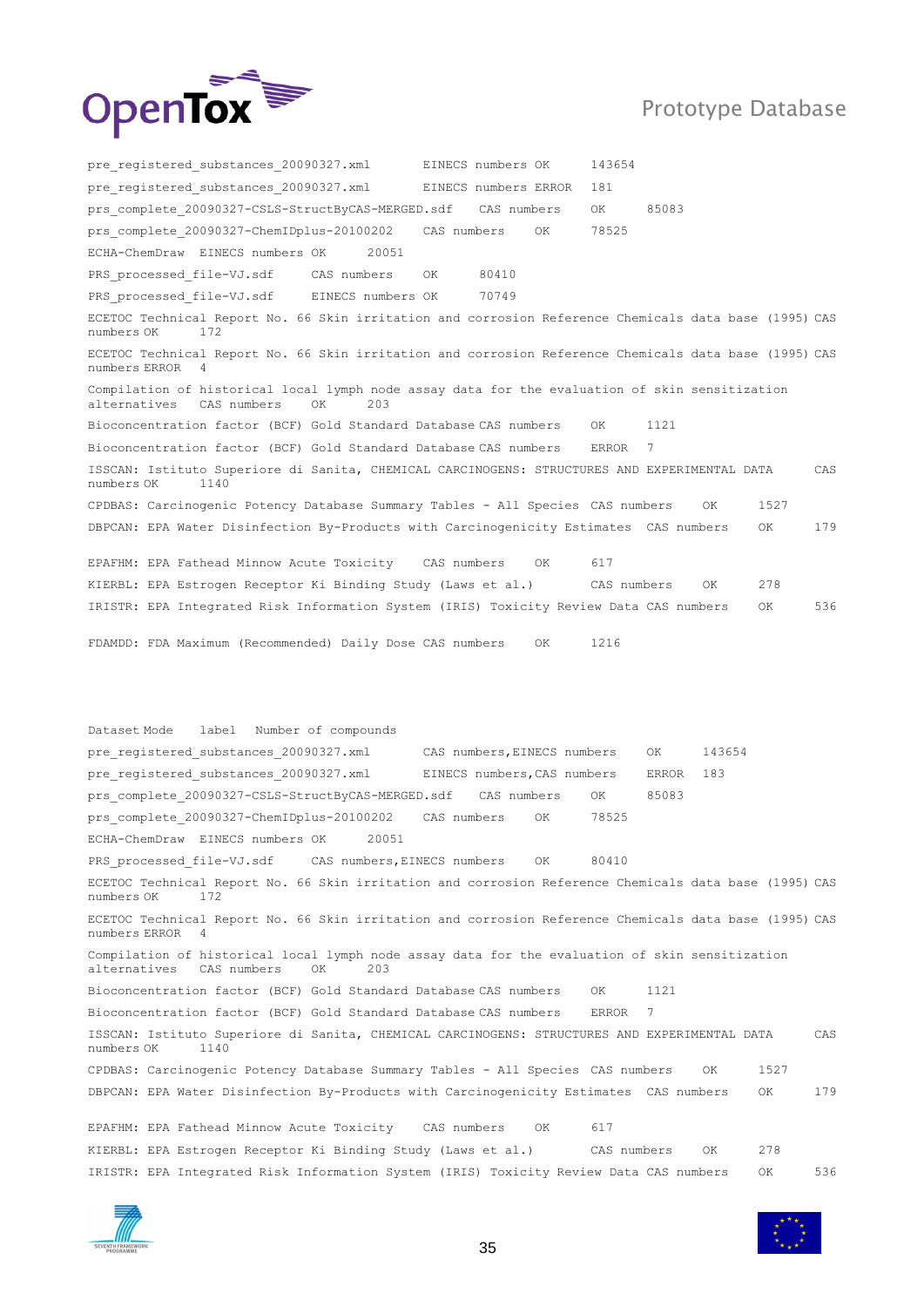

FDAMDD: FDA Maximum (Recommended) Daily Dose CAS numbers OK 1216

#### Datasets Mode label Number of compounds

pre registered substances 20090327.xml,prs complete 20090327-CSLS-StructByCAS-MERGED.sdf,prs\_complete\_20090327-ChemIDplus-20100202,ECHA-ChemDraw,PRS\_processed\_file-VJ.sdf,ECETOC\_ Technical Report No. 66 Skin irritation and corrosion Reference Chemicals data base (1995),Compilation of historical local lymph node assay data for the evaluation of skin sensitization alternatives,Bioconcentration factor (BCF) Gold Standard Database,ISSCAN: Istituto Superiore di Sanita, CHEMICAL CARCINOGENS: STRUCTURES AND EXPERIMENTAL DATA,CPDBAS: Carcinogenic Potency Database Summary Tables - All Species, DBPCAN: EPA Water Disinfection By-Products with Carcinogenicity Estimates,EPAFHM: EPA Fathead Minnow Acute Toxicity,KIERBL: EPA Estrogen Receptor Ki Binding Study (Laws et al.),IRISTR: EPA Integrated Risk Information System (IRIS) Toxicity Review Data,FDAMDD: FDA Maximum (Recommended) Daily Dose CAS numbers,EINECS numbers OK 146905

pre registered substances 20090327.xml, ECETOC Technical Report No. 66 Skin irritation and corrosion Reference Chemicals data base (1995), Bioconcentration factor (BCF) Gold Standard Database EINECS numbers,CAS numbers ERROR 190

Dataset Structure type Number of compounds pre registered substances 20090327.xml NA 143835 prs complete 20090327-CSLS-StructByCAS-MERGED.sdf 3D no H 3647 prs complete 20090327-CSLS-StructByCAS-MERGED.sdf 3D with H 81436 prs complete 20090327-ChemIDplus-20100202 NA 1 prs\_complete\_20090327-ChemIDplus-20100202 MARKUSH 2848 prs\_complete\_20090327-ChemIDplus-20100202 3D no H 71205 prs\_complete\_20090327-ChemIDplus-20100202 3D with H 4471 ECHA-ChemDraw 3D no H 19036 ECHA-ChemDraw 3D with H 1016 PRS\_processed\_file-VJ.sdf MARKUSH 87 PRS processed file-VJ.sdf 3D no H 77508 PRS processed file-VJ.sdf 3D with H 2815 ECETOC Technical Report No. 66 Skin irritation and corrosion Reference Chemicals data base (1995) NA 1 ECETOC Technical Report No. 66 Skin irritation and corrosion Reference Chemicals data base (1995) 3D no H 171 ECETOC Technical Report No. 66 Skin irritation and corrosion Reference Chemicals data base (1995) 3D with H 4 Compilation of historical local lymph node assay data for the evaluation of skin sensitization alternatives 3D no H 2 Compilation of historical local lymph node assay data for the evaluation of skin sensitization alternatives 3D with H 207 Bioconcentration factor (BCF) Gold Standard Database NA 1130 ISSCAN: Istituto Superiore di Sanita, CHEMICAL CARCINOGENS: STRUCTURES AND EXPERIMENTAL DATA NA 12 ISSCAN: Istituto Superiore di Sanita, CHEMICAL CARCINOGENS: STRUCTURES AND EXPERIMENTAL DATA 3D no H 1127 ISSCAN: Istituto Superiore di Sanita, CHEMICAL CARCINOGENS: STRUCTURES AND EXPERIMENTAL DATA 3D with H 14 CPDBAS: Carcinogenic Potency Database Summary Tables - All Species NA 39 CPDBAS: Carcinogenic Potency Database Summary Tables - All Species 3D no H 1422 CPDBAS: Carcinogenic Potency Database Summary Tables - All Species 3D with H 86 DBPCAN: EPA Water Disinfection By-Products with Carcinogenicity Estimates 3D no H 209

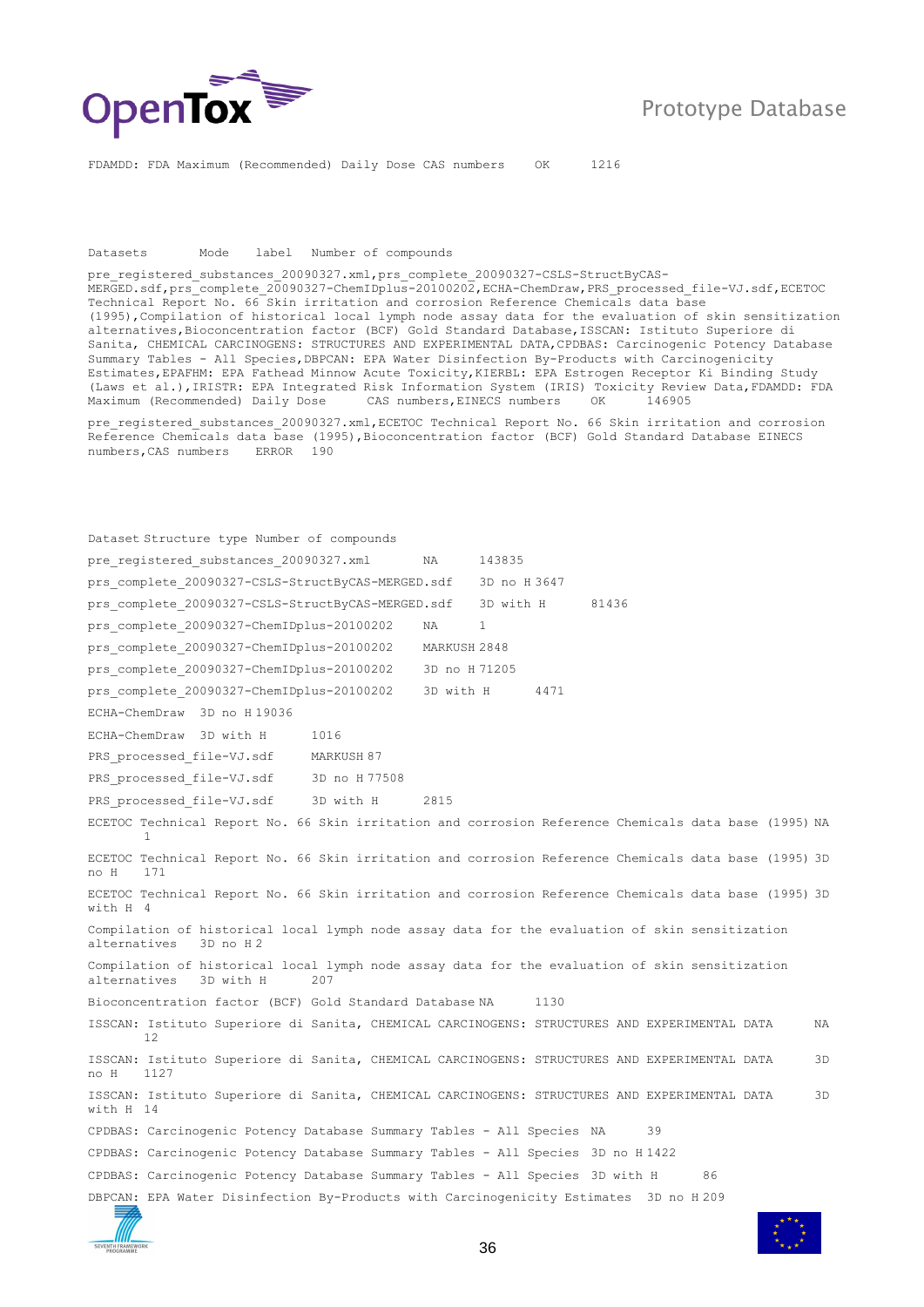



EPAFHM: EPA Fathead Minnow Acute Toxicity 3D no H 606 EPAFHM: EPA Fathead Minnow Acute Toxicity 3D with H 11 KIERBL: EPA Estrogen Receptor Ki Binding Study (Laws et al.) 3D no H 276 KIERBL: EPA Estrogen Receptor Ki Binding Study (Laws et al.) 3D with H 2 IRISTR: EPA Integrated Risk Information System (IRIS) Toxicity Review Data NA 5 IRISTR: EPA Integrated Risk Information System (IRIS) Toxicity Review Data 3D no H 532 IRISTR: EPA Integrated Risk Information System (IRIS) Toxicity Review Data 3D with H 7 FDAMDD: FDA Maximum (Recommended) Daily Dose 3D no H 984 FDAMDD: FDA Maximum (Recommended) Daily Dose 3D with H 232



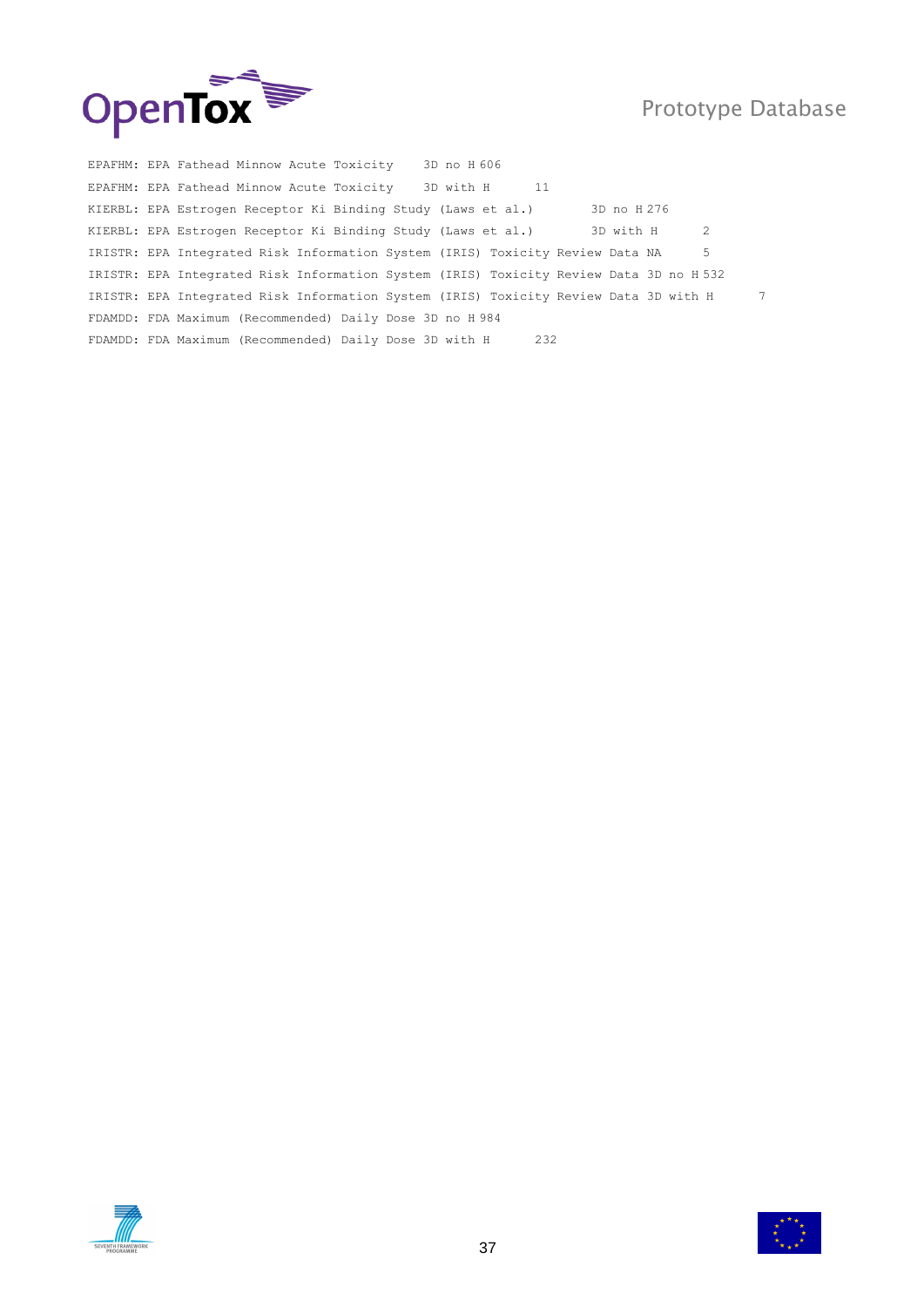

#### <span id="page-37-0"></span>**Appendix B: OpenTox Prototype Database Structure**

#### A full SQL dump of the OpenTox prototype database structure is provided below:

```
SET @OLD_UNIQUE_CHECKS=@@UNIQUE_CHECKS, UNIQUE_CHECKS=0;
SET @OLD FOREIGN KEY CHECKS=@@FOREIGN KEY CHECKS, FOREIGN KEY CHECKS=0;
SET @OLD SQL MODE=@@SQL MODE, SQL MODE='TRADITIONAL';
-- -----------------------------------------------------
-- Table `roles` User roles
-- -----------------------------------------------------
DROP TABLE IF EXISTS `roles`;
CREATE TABLE `roles` (
  `role name` varchar(16) character set utf8 collate utf8 bin NOT NULL,
 PRIMARY KEY (`role name`)
) ENGINE=InnoDB DEFAULT CHARSET=utf8;
-- -----------------------------------------------------
-- Table `users` Users
-- -----------------------------------------------------
DROP TABLE IF EXISTS `users`;
CREATE TABLE `users` (
  `user name` varchar(16) character set utf8 collate utf8 bin NOT NULL,
 `password` varchar(45) character set utf8 collate utf8 bin NOT NULL,
  `email` varchar(45) NOT NULL,
   `registration_status` enum('commenced','confirmed','deleted') NOT NULL default 'commenced',
  `registration date` timestamp NOT NULL default CURRENT TIMESTAMP on update CURRENT TIMESTAMP,
  `registration id` blob,
   `title` varchar(6) character set utf8 collate utf8_bin NOT NULL default '""',
   `firstname` varchar(128) character set utf8 collate utf8_bin NOT NULL default '""',
   `lastname` varchar(128) character set utf8 collate utf8_bin NOT NULL default '""',
  `address` varchar(128) character set utf8 collate utf8 bin NOT NULL default '""',
   `country` varchar(128) character set utf8 collate utf8_bin NOT NULL default '""',
   `webpage` varchar(255) character set utf8 collate utf8_bin NOT NULL default '""',
   `affiliation` varchar(128) character set utf8 collate utf8_bin NOT NULL default '""',
   `keywords` varchar(128) default '""',
   `reviewer` tinyint(1) NOT NULL default '0' COMMENT 'true if wants to become a reviewer',
  PRIMARY KEY ('user name')
) ENGINE=InnoDB DEFAULT CHARSET=utf8;
   -- -----------------------------------------------------
-- Table `roles` Roles assigned to users
-- -----------------------------------------------------
DROP TABLE IF EXISTS `user roles`;
CREATE TABLE `user_roles` (
```


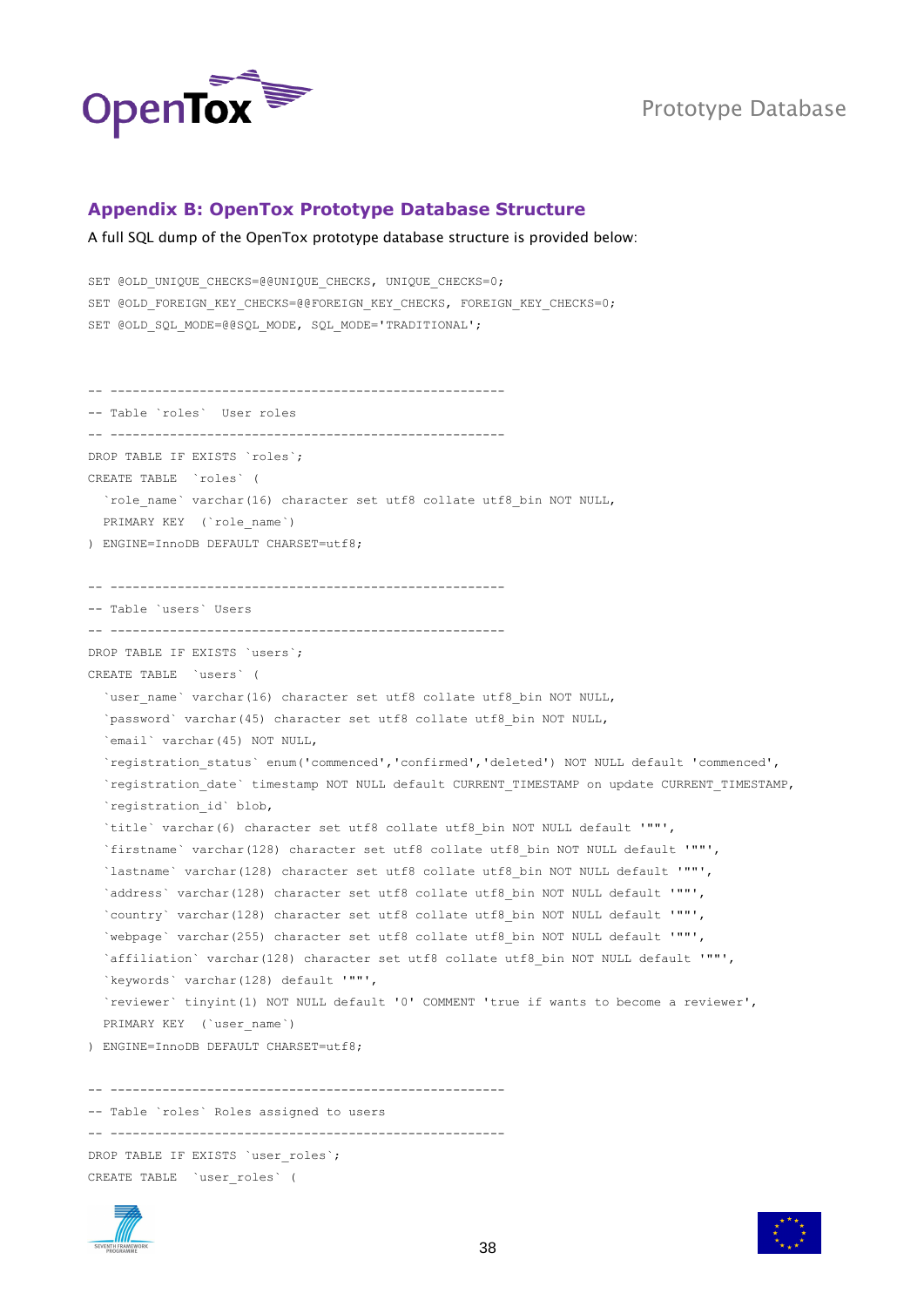

`user name` varchar(16) character set utf8 collate utf8 bin NOT NULL, `role\_name` varchar(16) character set utf8 collate utf8\_bin NOT NULL, PRIMARY KEY (`user\_name`, `role\_name`), KEY `FK user roles 2` (`role name`), CONSTRAINT `FK\_user\_roles\_2` FOREIGN KEY (`role\_name`) REFERENCES `roles` (`role\_name`) ON DELETE CASCADE ON UPDATE CASCADE, CONSTRAINT `FK\_user\_roles\_1` FOREIGN KEY (`user\_name`) REFERENCES `users` (`user\_name`) ON DELETE CASCADE ON UPDATE CASCADE ) ENGINE=InnoDB DEFAULT CHARSET=utf8; -- ----------------------------------------------------- -- Table `references` -- ----------------------------------------------------- DROP TABLE IF EXISTS `catalog references`; CREATE TABLE `catalog\_references` ( `idreference` int(11) unsigned NOT NULL auto increment, `title` varchar(255) character set utf8 collate utf8 bin NOT NULL, `url` varchar(255) character set utf8 collate utf8 bin NOT NULL, PRIMARY KEY (`idreference`), UNIQUE KEY `Index\_2` (`title`) ) ENGINE=InnoDB DEFAULT CHARSET=utf8; -- ----------------------------------------------------- -- Table `chemicals` -- ----------------------------------------------------- DROP TABLE IF EXISTS `chemicals`; CREATE TABLE `chemicals` ( `idchemical` int(11) unsigned NOT NULL auto increment, `inchi` text character set latin1 collate latin1 bin, `smiles` text character set latin1 collate latin1\_bin, `formula` varchar(64) default NULL, `hashcode` bigint(20) NOT NULL default '0', `label` enum('OK','UNKNOWN','ERROR') NOT NULL default 'UNKNOWN', PRIMARY KEY (`idchemical`), KEY `sinchi` (`inchi`(760)), KEY `ssmiles` (`smiles`(760)), KEY `idchemical` (`idchemical`), KEY `inchi` (`inchi`(767)), KEY `formula` (`formula`), KEY `hashcode` USING BTREE (`hashcode`), KEY `Index\_8` (`label`) ) ENGINE=InnoDB DEFAULT CHARSET=utf8; -- ----------------------------------------------------- -- Table `structure` -- ----------------------------------------------------- DROP TABLE IF EXISTS `structure` ; CREATE TABLE `structure` (

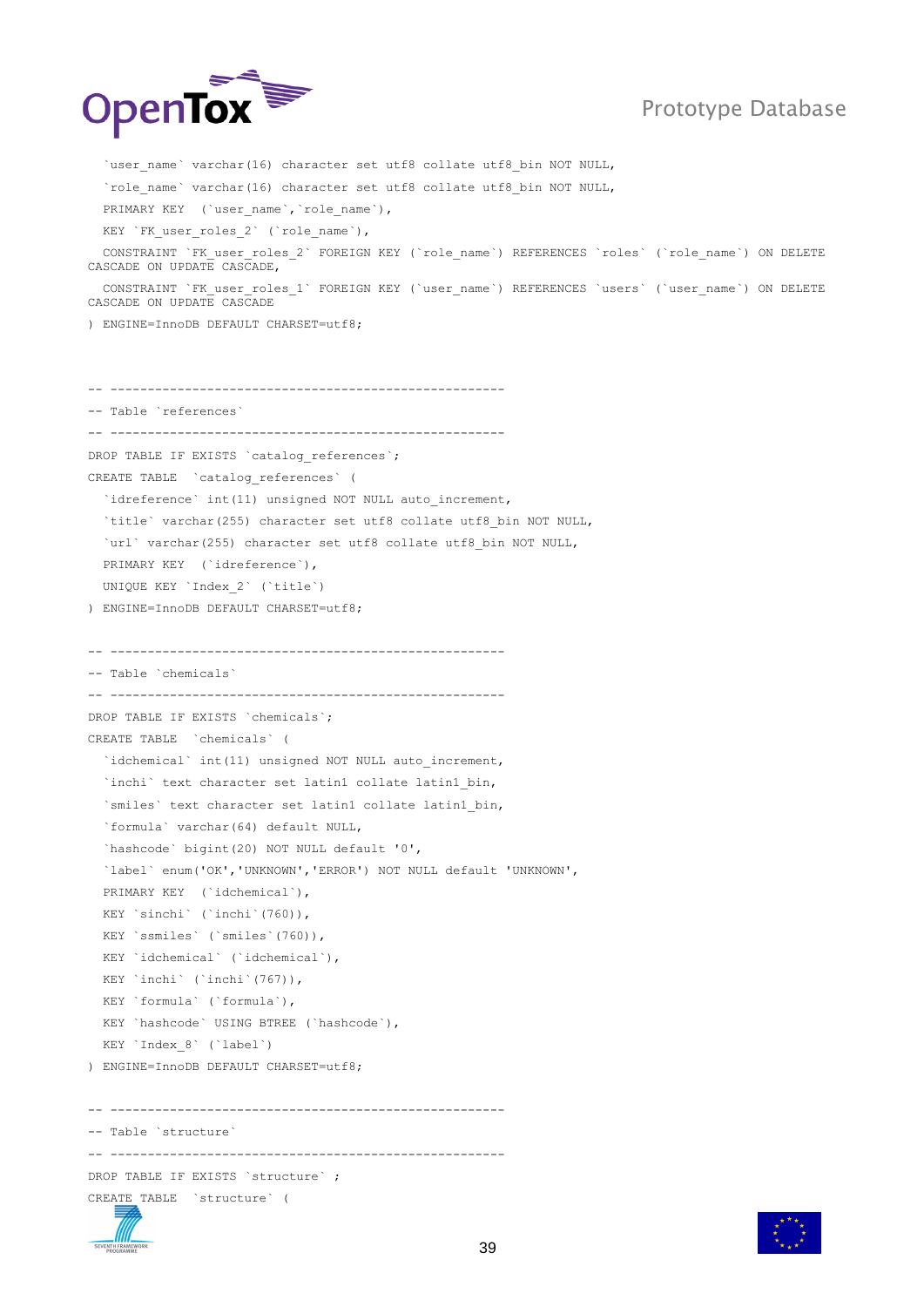

```
`idstructure` int(11) unsigned NOT NULL auto increment,
   `idchemical` int(11) unsigned NOT NULL,
   `structure` blob NOT NULL,
   `format` enum('SDF','CML','MOL') collate utf8_bin NOT NULL default 'CML',
  `updated` timestamp NOT NULL default CURRENT TIMESTAMP,
  `user_name` varchar(16) collate utf8 bin default NULL,
  `type structure` enum('NA','MARKUSH','SMILES','2D no H','2D with H','3D no H','3D with
H','optimized','experimental') collate utf8_bin NOT NULL default 'NA',
   `label` enum('OK','UNKNOWN','ERROR') collate utf8_bin NOT NULL default 'UNKNOWN' COMMENT 'quality 
label',
   `atomproperties` blob,
  PRIMARY KEY (`idstructure`),
 KEY `FK structure 2` (`user name`),
  KEY `idchemical` USING BTREE (`idchemical`),
 KEY `Index 4` (`label`),
 KEY `Index 5` (`idstructure`, `user_name`),
  CONSTRAINT `fk_idchemical` FOREIGN KEY (`idchemical`) REFERENCES `chemicals` (`idchemical`) ON 
DELETE CASCADE ON UPDATE CASCADE,
   CONSTRAINT `FK_structure_2` FOREIGN KEY (`user_name`) REFERENCES `users` (`user_name`) ON DELETE 
SET NULL ON UPDATE CASCADE
) ENGINE=InnoDB DEFAULT CHARSET=utf8 COLLATE=utf8_bin;
DELIMITER $
CREATE TRIGGER copy history BEFORE UPDATE ON structure
   FOR EACH ROW BEGIN
   INSERT INTO history (idstructure, structure, format, updated, user name, type structure, label)
        SELECT idstructure, structure, format, updated, user_name, type_structure, label FROM structure
        WHERE structure.idstructure = OLD.idstructure;
   END $
DELIMITER ;
  -- -----------------------------------------------------
-- Table `properties`
-- -----------------------------------------------------
DROP TABLE IF EXISTS `properties`;
CREATE TABLE `properties` (
  `idproperty` int(10) unsigned NOT NULL auto increment,
   `idreference` int(11) unsigned NOT NULL default '0',
   `name` varchar(128) collate utf8_bin NOT NULL default '',
   `units` varchar(16) collate utf8_bin NOT NULL default '',
   `comments` varchar(128) collate utf8_bin NOT NULL default '',
   `islocal` tinyint(1) NOT NULL default '0',
   PRIMARY KEY USING BTREE (`idproperty`),
  UNIQUE KEY `ddictionary name` USING BTREE (`name`, `idreference`),
 KEY `ddictionary_idref` (`idreference`),
  CONSTRAINT `FK_properties_1` FOREIGN KEY (`idreference`) REFERENCES `catalog_references`
(`idreference`) ON DELETE CASCADE ON UPDATE CASCADE
) ENGINE=InnoDB DEFAULT CHARSET=utf8 COLLATE=utf8_bin;
```


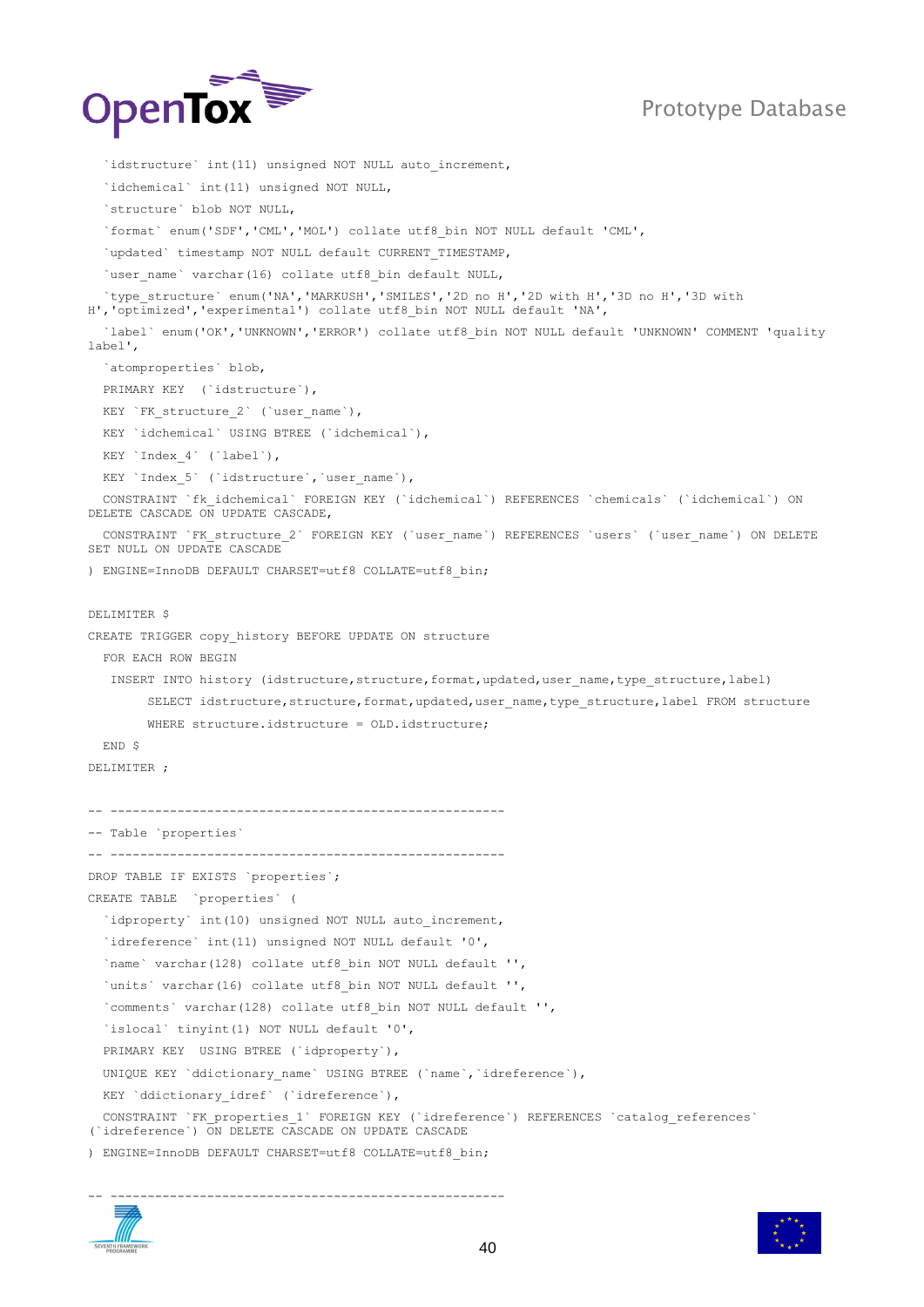

-- Table `property string` string values -- ----------------------------------------------------- DROP TABLE IF EXISTS `property string`; CREATE TABLE `property\_string` ( `idvalue string` int(10) unsigned NOT NULL auto increment, `value` varchar(255) collate utf8\_bin NOT NULL, PRIMARY KEY (`idvalue string`), UNIQUE KEY `Index\_3` (`value`) ) ENGINE=InnoDB DEFAULT CHARSET=utf8 COLLATE=utf8\_bin;

-- ----------------------------------------------------- -- Table `template` defines templates -- ----------------------------------------------------- DROP TABLE IF EXISTS `template`; CREATE TABLE `template` ( `idtemplate` int(10) unsigned NOT NULL auto increment, `name` varchar(128) collate utf8 bin default NULL, PRIMARY KEY (`idtemplate`), UNIQUE KEY `template\_list\_index4157` USING BTREE (`name`) ) ENGINE=InnoDB DEFAULT CHARSET=utf8 COLLATE=utf8\_bin;

-- -- Dumping data for table `template` --

LOCK TABLES `template` WRITE;

/\*!40000 ALTER TABLE `template` DISABLE KEYS \*/;

INSERT INTO `template` VALUES (84,NULL),(7,'Acute dermal toxicity'),(8,'Acute inhalation toicity'),(9,'Acute oral toxicity'),(10,'Acute photoirritation'),(11,'Acute toxicity to fish (lethality)'),(12,'Adsorption/Desorption in sediment'),(13,'Adsorption/Desorption in soil '),(14,'Air- water partition coefficient (Henry`s law constant, H)'),(15,'BAF fish'),(16,'BAF other organisms '),(17,'BCF fish'),(18,'BCF other organisms '),(78,'Bioaccumulation'),(79,'Bioconcentration '),(19,'Biodegradation time frame (primary, ultimate degradation)'),(20,'Blood-brain barrier penetration'),(21,'Blood-lung barrier penetration'),(22,'Blood-testis barrier penetration'),(23,'Boiling point'),(89,'CasRN'),(24,'Carcinogenicity'),(91,'Names'),(27,'DNAbinding'),(86,'Descriptors'),(25,'Direct photolysis'),(26,'Dissociation constant (pKa)'),(1,'Ecotoxic effects'),(83,'Endocrine Activity'),(85,'Endpoints'),(2,'Environmental fate parameters '),(28,'Eye irritation/corrosion'),(29,'Gastrointestinal absorption'),(3,'Human health effects'),(30,'Hydrolysis '),(90,'IUPAC name'),(88,'Identifiers'),(31,'In vitro reproductive toxicity (e.g. embryotoxic effects in cell culture such as embryo stem cells) '), (32,'In vivo pre-, peri-, post natal development and / or fertility (1 or 2 gen. Study or enhanced 1 gen study) '),(33,'In vivo pre-natal-developmental toxicity'),(34,'Indirect photolysis (OH-radical reaction, ozone-radical reaction, other)'),(35,'Longterm toxicity (survival, growth, reproduction)'),(36,'Long-term toxicity to Daphnia (lethality, inhibition of reproduction)'),(37,'Long-term toxicity to fish (egg/sac fry, growth inhibition of juvenile fish, early life stage, full life cycle)'),(38,'Melting point'),(39,'Metabolism (including metabolic clearance)'),(40,'Microbial inhibition (activated sludge respiration inhibition, inhibition of nitrification, other)'),(41,'Mutagenicity '),(42,'Octanol-air partition coefficient (Koa)'),(43,'Octanol-water distribution coefficient (D)'),(44,'Octanol-water partition coefficient (Kow)'),(45,'Ocular membrane penetration'),(46,'Organic carbon-sorption partition coefficient (organic carbon; Koc)'),(4,'Other'),(47,'Other (e.g. inhibition of specific enzymes involved in hormone synthesis or regulation, specify enzyme(s) and hormone)'),(48,'Oxidation '),(80,'Persistence: Abiotic degradation in air (Phototransformation)'),(81,'Persistence: Abiotic degradation in water'),(82,'Persistence:

Biodegradation'),(49,'Photocarcinogenicity'),(50,'Photomutagenicity'),(51,'Photosensitisation'),(5,'P hysicochemical effects '),(52,'Placental barrier penetration'),(53,'Protein-binding'),(54,'Ready/not ready biodegradability'),(55,'Receptor binding and gene expression (specify



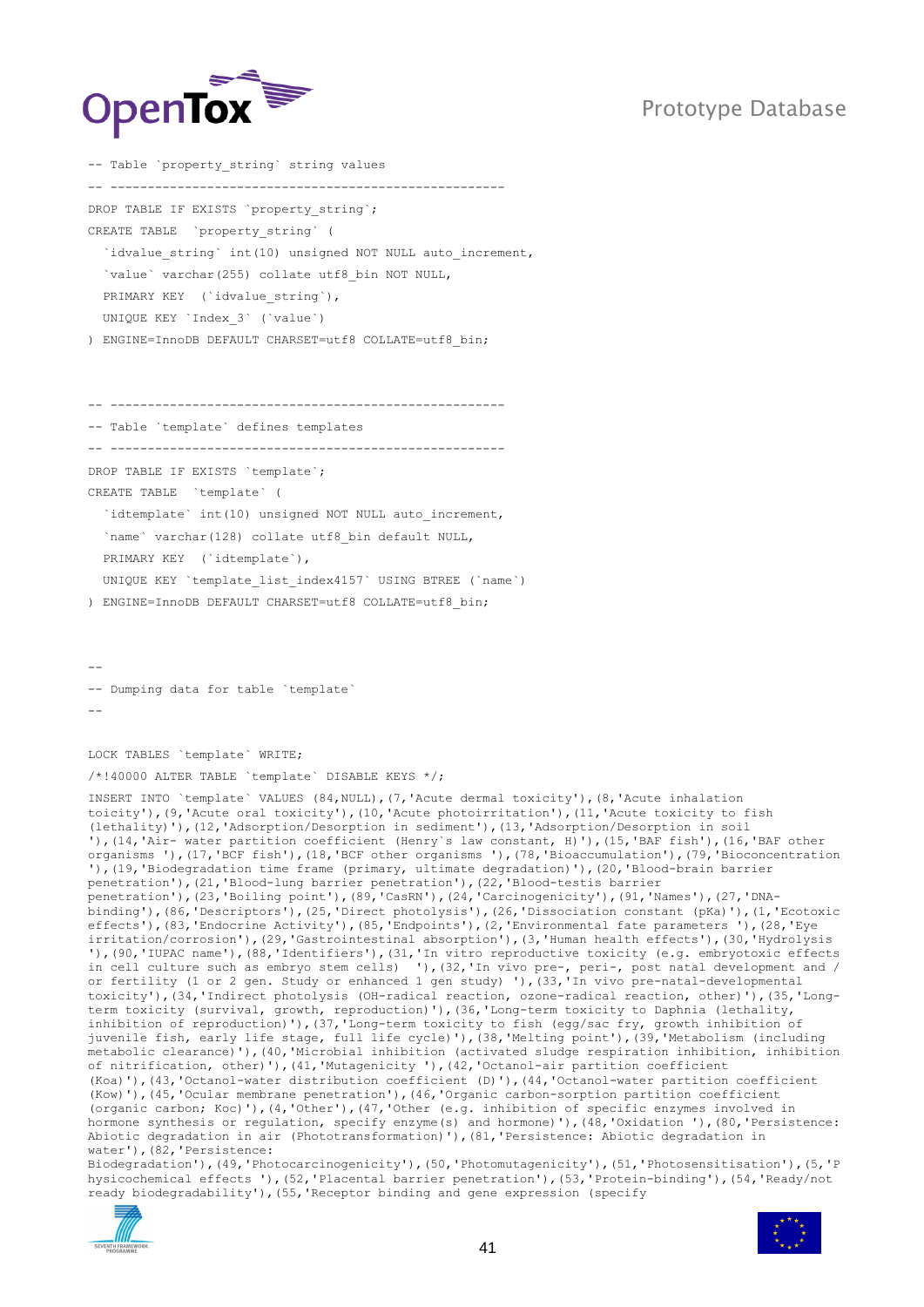

receptor)'),(56,'Receptor-binding (specify receptor)'),(57,'Repeated dose toxicity '),(58,'Respiratory sensitisation'),(59,'Short term toxicity (feeding, gavage, other)'),(61,'Shortterm toxicity to Daphnia (immobilisation)'),(60,'Short-term toxicity to algae (inhibition of the exponential growth rate)'),(62,'Skin irritation /corrosion'),(63,'Skin penetration'),(64,'Skin sensitisation'),(65,'Surface tension'),(77,'Toxicity to birds'),(66,'Toxicity to earthworms (survival, growth, reproduction)'),(67,'Toxicity to plants (leaves, seed germination, root elongation)'),(68,'Toxicity to sediment organisms (survival, growth, reproduction)'),(69,'Toxicity to soil invertebrates (survival, growth, reproduction)'),(70,'Toxicity to soil microorganisms (inhibition of C-mineralisation, inhibition of N-mineralisation, other)'),(6,'Toxicokinetics '),(71,'Vapour pressure'),(72,'Vegetation-air partition coefficient'),(73,'Vegetation-soil partition coefficient'),(74,'Vegetation-water partition coefficient'),(75,'Water solubility'),(92,'Dataset');

/\*!40000 ALTER TABLE `template` ENABLE KEYS \*/; UNLOCK TABLES;

-- ----------------------------------------------------- -- Table `template def` template definitions -- ----------------------------------------------------- DROP TABLE IF EXISTS `template def`; CREATE TABLE `template\_def` ( `idtemplate` int(10) unsigned NOT NULL, `idproperty` int(10) unsigned NOT NULL, `order` int(10) unsigned NOT NULL default '0', PRIMARY KEY USING BTREE (`idtemplate`,`idproperty`), KEY `FK template def 2` (`idproperty`), CONSTRAINT `FK template def 2` FOREIGN KEY (`idproperty') REFERENCES `properties' (`idproperty') ON DELETE CASCADE ON UPDATE CASCADE, CONSTRAINT `FK\_template def\_1` FOREIGN KEY (`idtemplate`) REFERENCES `template` (`idtemplate`) ON DELETE CASCADE ON UPDATE CASCADE ) ENGINE=InnoDB DEFAULT CHARSET=utf8 COLLATE=utf8\_bin; -- ----------------------------------------------------- -- Table `dictionary` -- ----------------------------------------------------- DROP TABLE IF EXISTS `dictionary`; CREATE TABLE `dictionary` ( `idsubject` int(10) unsigned NOT NULL, `relationship` enum('is\_a','is\_part\_of') collate utf8\_bin NOT NULL default 'is\_a', `idobject` int(10) unsigned NOT NULL, PRIMARY KEY (`idsubject`,`relationship`,`idobject`), KEY `FK dictionary 2` (`idobject`), CONSTRAINT `FK dictionary 2` FOREIGN KEY (`idobject`) REFERENCES `template` (`idtemplate`) ON DELETE CASCADE ON UPDATE CASCADE, CONSTRAINT `FK\_dictionary\_1` FOREIGN KEY (`idsubject`) REFERENCES `template` (`idtemplate`) ON DELETE CASCADE ON UPDATE CASCADE ) ENGINE=InnoDB DEFAULT CHARSET=utf8 COLLATE=utf8\_bin; -- -- Dumping data for table `dictionary` -- LOCK TABLES `dictionary` WRITE;



/\*!40000 ALTER TABLE `dictionary` DISABLE KEYS \*/;

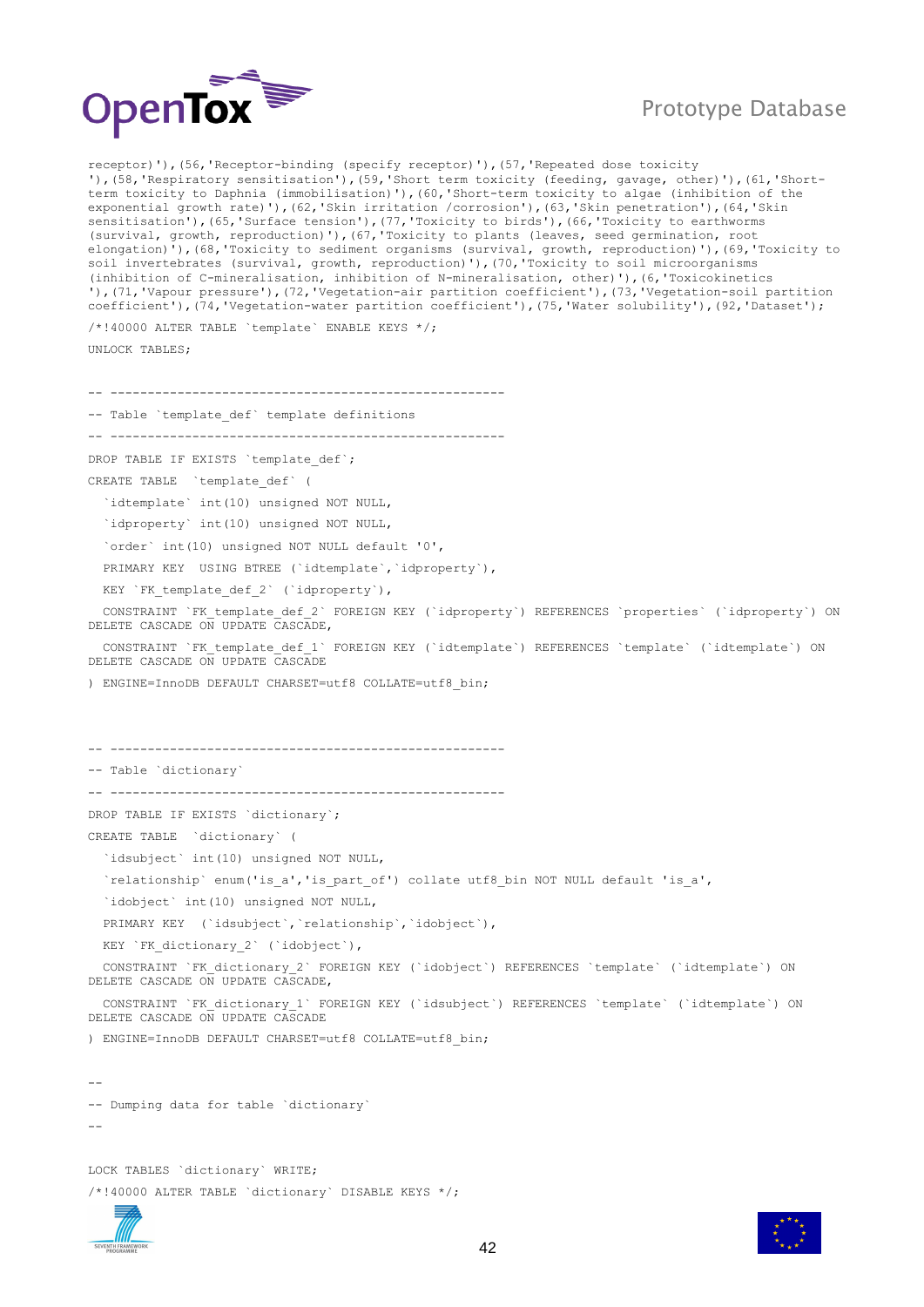

INSERT INTO `dictionary` VALUES (11,'is\_a',1),(35,'is\_a',1),(36,'is\_a',1),(37,'is\_a',1),(40,'is\_a',1),(59,'is\_a',1),(60,'is\_a',1),(61 ,'is\_a',1),(66,'is\_a',1),(67,'is\_a',1),(68,'is\_a',1),(69,'is\_a',1),(70,'is\_a',1),(77,'is\_a',1),(4,'is \_a',2),(12,'is\_a',2),(13,'is\_a',2),(19,'is\_a',2),(25,'is\_a',2),(30,'is\_a',2),(34,'is\_a',2),(46,'is\_a' ,2),(48,'is a',2),(54,'is a',2),(72,'is a',2),(73,'is a',2),(74,'is a',2),(78,'is a',2),(79,'is a',2) ,(80,'is\_a',2),(81,'is\_a',2),(82,'is\_a',2),(7,'is\_a',3),(8,'is\_a',3),(9,'is\_a',3),(10,'is\_a',3),(24,' is a',3),(28,'is a',3),(31,'is a',3),(32,'is a',3),(33,'is a',3),(41,'is a',3),(47,'is a',3),(49,'is a',3),(50,'is\_a',3),(51,'is\_a',3),(55,'is\_a',3),(56,'is\_a',3),(57,'is\_a',3),(58,'is\_a',3),(62,'is\_a', 3),(64,'is a',3),(4,'is a',4),(14,'is a',5),(23,'is a',5),(26,'is a',5),(38,'is a',5),(42,'is a',5),( 43,'is a',5),(44,'is a',5),(65,'is a',5),(71,'is a',5),(75,'is a',5),(20,'is a',6),(21,'is a',6),(22, 'is\_a',6),(27,'is\_a',6),(29,'is\_a',6),(39,'is\_a',6),(45,'is\_a',6),(52,'is\_a',6),(53,'is\_a',6),(63,'is \_a',6),(15,'is\_a',78),(16,'is\_a',78),(17,'is\_a',79),(18,'is\_a',79),(85,'is\_part\_of',84),(86,'is\_part\_ of',84),(88,'is\_part\_of',84),(1,'is\_a',85),(2,'is\_a',85),(3,'is\_a',85),(4,'is\_a',85),(5,'is\_a',85),(6 ,'is\_a',85),(89,'is\_a',88),(90,'is\_a',88),(91,'is\_a',88),(92,'is\_part\_of',84); /\*!40000 ALTER TABLE `dictionary` ENABLE KEYS \*/; UNLOCK TABLES; insert into template values (null,"Models"); insert into dictionary (idsubject, relationship, idobject) SELECT t1.idtemplate, "is a", t2.idtemplate FROM template t1 join template t2 where  $t1.name = "Models" and t2.name is null;$ -- ----------------------------------------------------- DROP TABLE IF EXISTS `models`; CREATE TABLE `models` ( `idmodel` int(10) unsigned NOT NULL auto increment, `name` varchar(255) collate utf8 bin NOT NULL, `idquery` int(10) unsigned default NULL COMMENT 'dataset', `predictors` int(10) unsigned NOT NULL COMMENT 'template for predictors', `dependent` int(10) unsigned NOT NULL COMMENT 'template for dependent variables', `content` blob NOT NULL, `algorithm` varchar(255) collate utf8\_bin NOT NULL default 'N/A' COMMENT 'URI of the algorithm', `mediatype` varchar(48) collate utf8\_bin NOT NULL default 'application/java' COMMENT 'Content formats: JAVA\_CLASS, WEKA\_BASE64, PMML', `parameters` text collate utf8\_bin COMMENT 'Model parameters', `predicted` int(10) unsigned NOT NULL COMMENT 'template for predicted variables', PRIMARY KEY (`idmodel`), UNIQUE KEY `Index\_5` USING BTREE (`name`), KEY `FK\_models\_predictors` (`predictors`), KEY `FK models dataset` (`idquery`), KEY `FK models dependent` (`dependent`), KEY `Index\_6` (`algorithm`), KEY `Index 7` (`parameters`(255)), KEY `FK models predicted` (`predicted`), CONSTRAINT `FK\_models\_predicted` FOREIGN KEY (`predicted`) REFERENCES `template` (`idtemplate`) ON UPDATE CASCADE, CONSTRAINT `FK\_models\_dataset` FOREIGN KEY (`idquery`) REFERENCES `query` (`idquery`) ON UPDATE CASCADE, CONSTRAINT `FK\_models\_dependent` FOREIGN KEY (`dependent`) REFERENCES `template` (`idtemplate`) ON UPDATE CASCADE, CONSTRAINT `FK\_models\_predictors` FOREIGN KEY (`predictors`) REFERENCES `template` (`idtemplate`) ON UPDATE CASCADE

) ENGINE=InnoDB DEFAULT CHARSET=utf8 COLLATE=utf8\_bin;

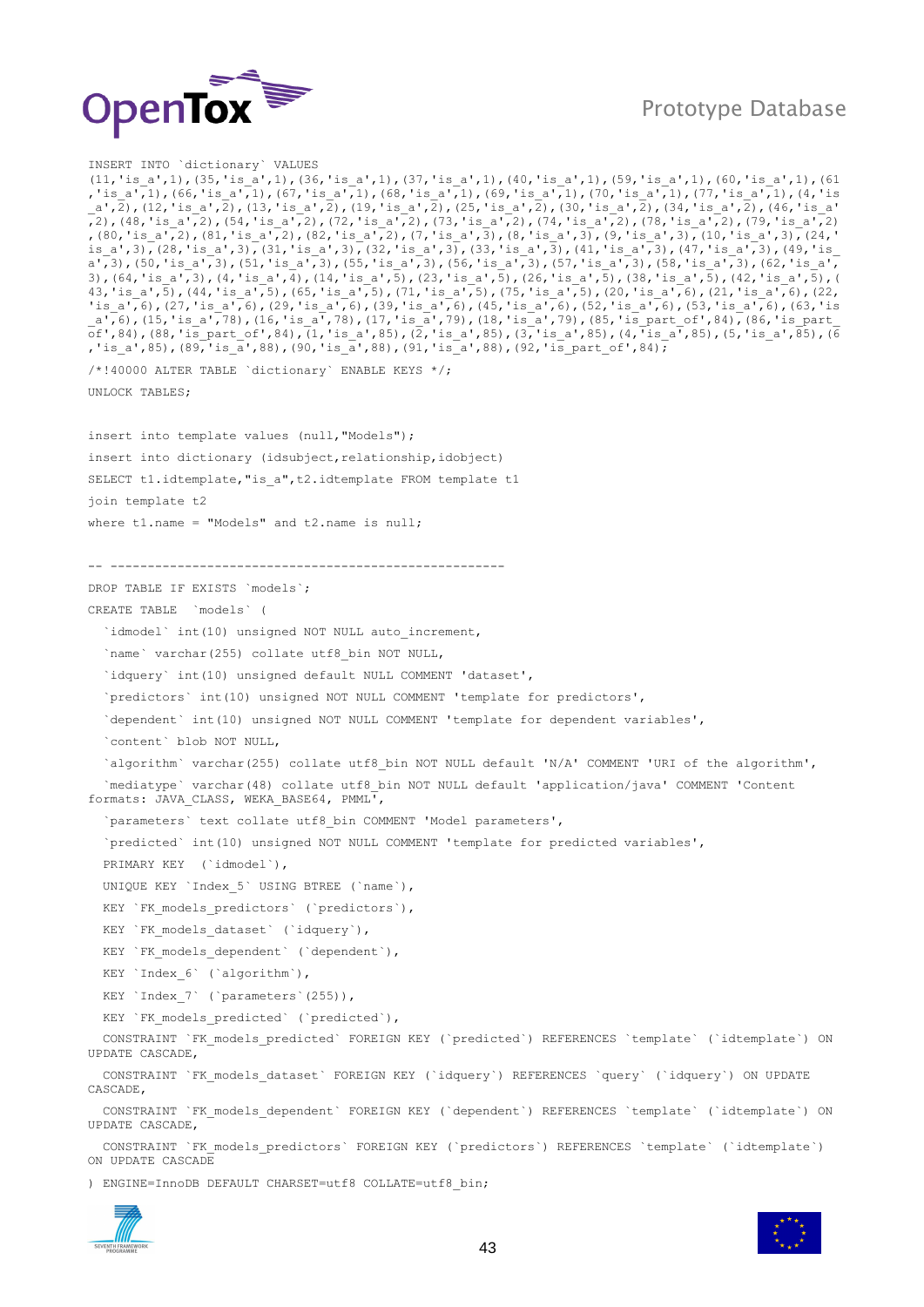



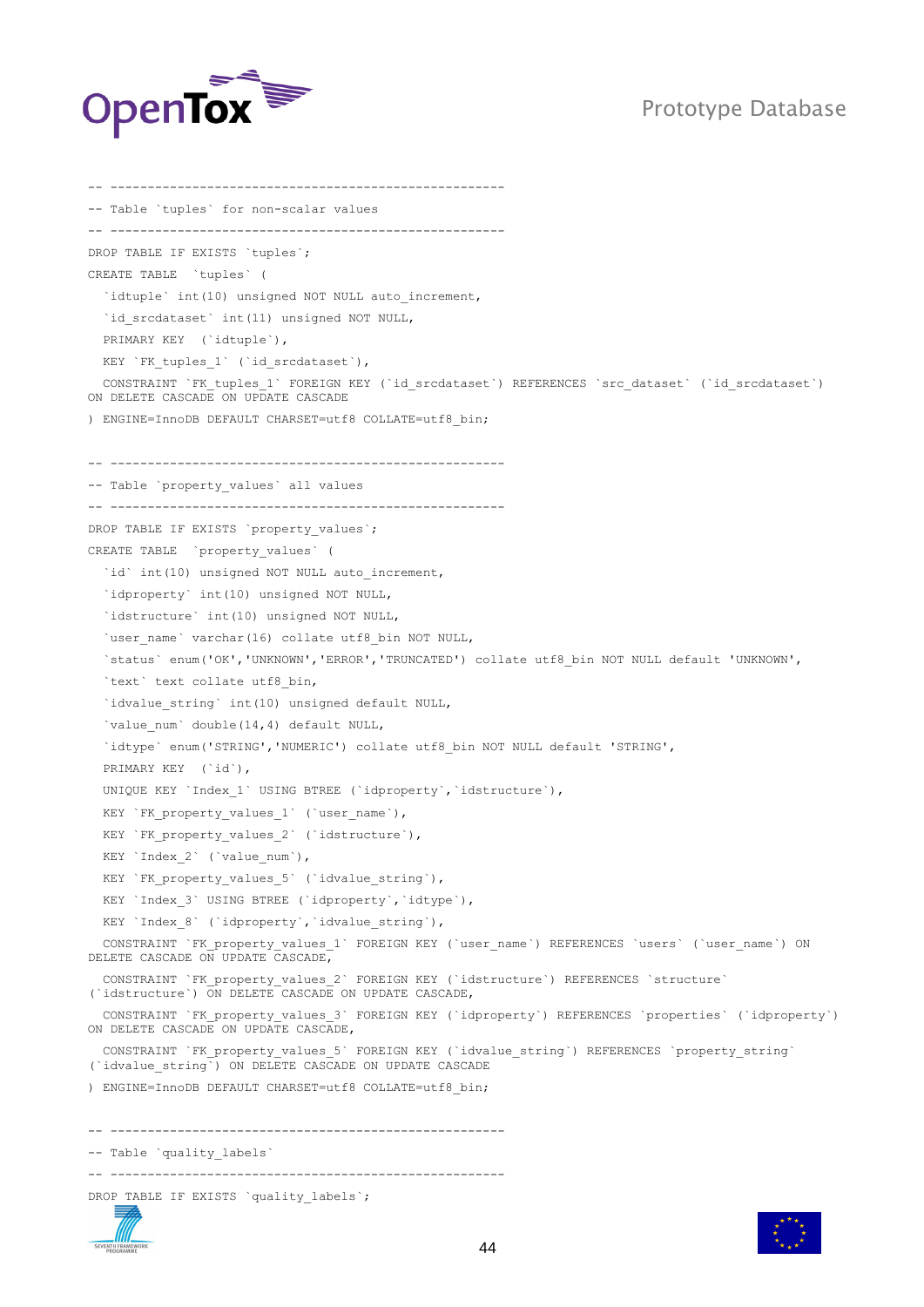

CREATE TABLE `quality\_labels` ( `id` int(10) unsigned NOT NULL, `user name` varchar(16) collate utf8 bin NOT NULL, `label` enum('OK','ProbablyOK','Unknown','ProbablyERROR','ERROR') collate utf8\_bin NOT NULL default 'Unknown', `text` text collate utf8 bin, `updated` timestamp NOT NULL default CURRENT TIMESTAMP, PRIMARY KEY USING BTREE (`id`, `user\_name`), KEY `FK quality labels 2` (`user name`), KEY `FK quality labels 3` (`label`), CONSTRAINT `FK quality labels 1` FOREIGN KEY (`id`) REFERENCES `property values` (`id`) ON DELETE CASCADE ON UPDATE CASCADE, CONSTRAINT `FK\_quality\_labels\_2` FOREIGN KEY (`user\_name`) REFERENCES `users` (`user\_name`) ON DELETE CASCADE ON UPDATE CASCADE ) ENGINE=InnoDB DEFAULT CHARSET=utf8 COLLATE=utf8\_bin; -- ----------------------------------------------------- -- Table `quality pair` -- ----------------------------------------------------- DROP TABLE IF EXISTS `quality pair`; CREATE TABLE `quality\_pair` ( `idchemical` int(10) unsigned NOT NULL auto increment, `idstructure` int(10) unsigned NOT NULL, `rel` int(10) unsigned NOT NULL default '0' COMMENT 'number of same structures', `user name` varchar(16) collate utf8 bin NOT NULL, `updated` timestamp NOT NULL default CURRENT TIMESTAMP, `TEXT` text collate utf8\_bin, PRIMARY KEY (`idchemical`,`idstructure`), KEY `FK qpair 1` (`user name`), KEY `FK qpair 3` (`idstructure`), KEY `Index 4` (`TEXT`(255)), KEY `Index 5` USING BTREE (`idchemical`, `rel`), CONSTRAINT `FK\_qpair\_1` FOREIGN KEY (`user\_name`) REFERENCES `users` (`user\_name`) ON DELETE CASCADE ON UPDATE CASCADE, CONSTRAINT `FK\_qpair\_2` FOREIGN KEY (`idchemical`) REFERENCES `chemicals` (`idchemical`) ON DELETE CASCADE ON UPDATE CASCADE, CONSTRAINT `FK\_qpair\_3` FOREIGN KEY (`idstructure`) REFERENCES `structure` (`idstructure`) ON DELETE CASCADE ON UPDATE CASCADE ) ENGINE=InnoDB DEFAULT CHARSET=utf8 COLLATE=utf8\_bin; -- ----------------------------------------------------- -- Table `quality\_structure` -- ----------------------------------------------------- DROP TABLE IF EXISTS `quality chemicals`; CREATE TABLE `quality\_chemicals` ( `idchemical` int(10) unsigned NOT NULL auto increment, `num\_sources` int(10) unsigned NOT NULL, `label` enum('Consensus','Majority','Unconfirmed','Ambiguous','Unknown') collate utf8\_bin NOT NULL default 'Unknown',





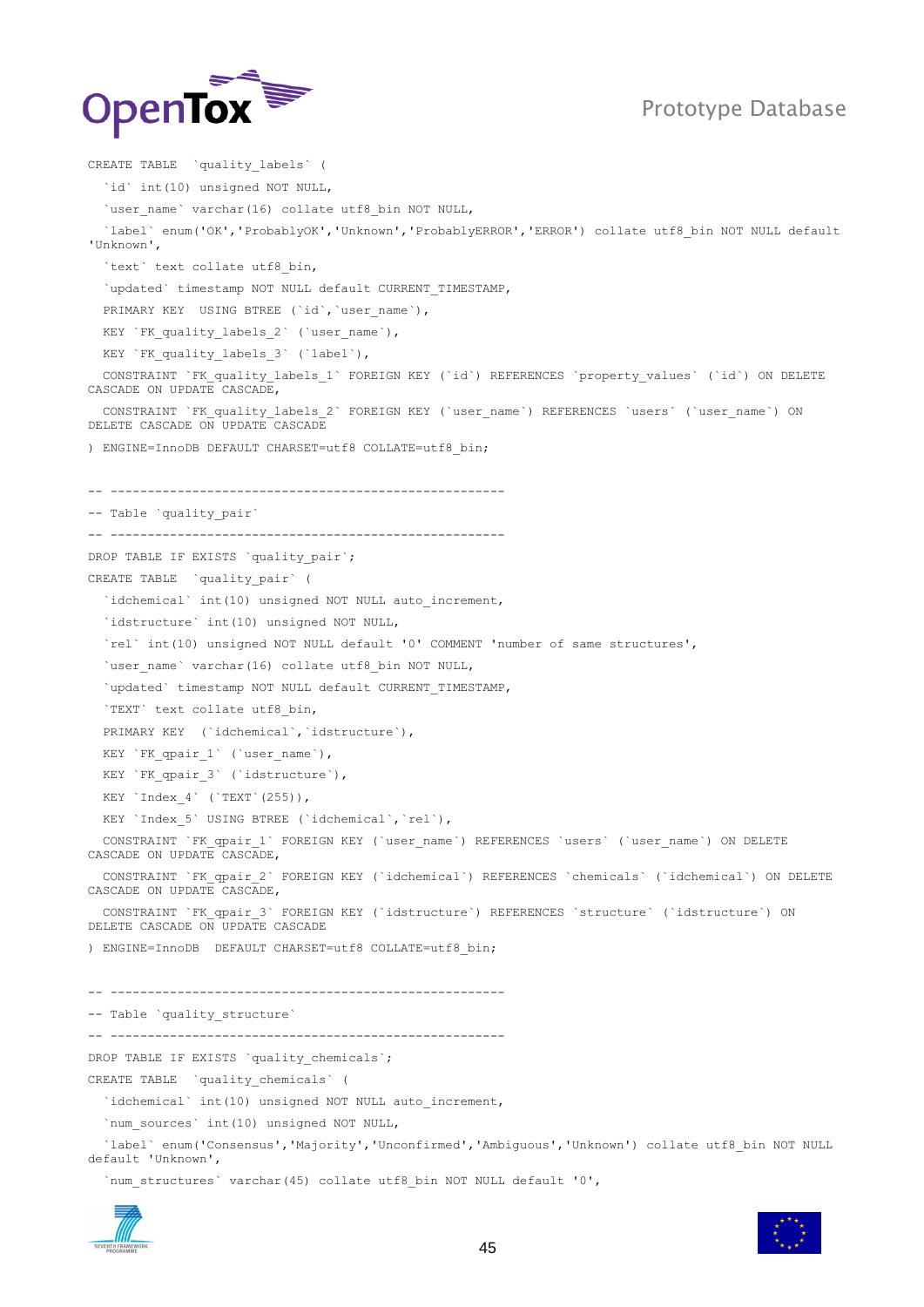

```
`text` varchar(255) collate utf8 bin NOT NULL,
   PRIMARY KEY (`idchemical`),
  KEY `Index 4` (`num structures`),
   KEY `Index_2` USING BTREE (`label`,`text`)
) ENGINE=InnoDB DEFAULT CHARSET=utf8 COLLATE=utf8_bin;
-- -----------------------------------------------------
-- Table `quality structure`
-- -----------------------------------------------------
DROP TABLE IF EXISTS `quality structure`;
CREATE TABLE `quality_structure` (
   `idstructure` int(10) unsigned NOT NULL,
  `user_name` varchar(16) collate utf8 bin NOT NULL,
   `label` enum('OK','ProbablyOK','Unknown','ProbablyERROR','ERROR') collate utf8_bin NOT NULL default 
'Unknown',
  `text` text collate utf8 bin,
  `updated` timestamp NOT NULL default CURRENT_TIMESTAMP,
  PRIMARY KEY USING BTREE (`idstructure`,`user_name`),
  KEY `FK_quality_struc_2` (`user_name`),
 KEY `FK quality struc 3` (`label`),
  CONSTRAINT `FK_quality_struc_1` FOREIGN KEY (`idstructure`) REFERENCES `structure` (`idstructure`) 
ON DELETE CASCADE ON UPDATE CASCADE,
  CONSTRAINT `FK_quality_struc_2` FOREIGN KEY (`user_name`) REFERENCES `users` (`user_name`) ON 
DELETE CASCADE ON UPDATE CASCADE
) ENGINE=InnoDB DEFAULT CHARSET=utf8 COLLATE=utf8_bin;
-- -----------------------------------------------------
-- Table `property tuples` tuples of properties
 -- -----------------------------------------------------
DROP TABLE IF EXISTS `property tuples`;
CREATE TABLE `property_tuples` (
  `idtuple` int(10) unsigned NOT NULL,
  `id` int(10) unsigned NOT NULL,
  PRIMARY KEY USING BTREE (`idtuple`,`id`),
 KEY `FK property tuples 2` (`id`),
  CONSTRAINT `FK_property_tuples_2` FOREIGN KEY (`id`) REFERENCES `property_values` (`id`) ON DELETE
CASCADE ON UPDATE CASCADE,
   CONSTRAINT `FK_property_tuple_1` FOREIGN KEY (`idtuple`) REFERENCES `tuples` (`idtuple`) ON DELETE 
CASCADE ON UPDATE CASCADE
) ENGINE=InnoDB DEFAULT CHARSET=utf8 COLLATE=utf8_bin;
-- -----------------------------------------------------
-- Table `history`
-- -----------------------------------------------------
DROP TABLE IF EXISTS `history`;
CREATE TABLE `history` (
  `version` int(11) NOT NULL auto_increment,
   `idstructure` int(11) unsigned NOT NULL,
   `structure` blob NOT NULL,
   `format` enum('SDF','CML','MOL') collate utf8_bin NOT NULL default 'CML',
```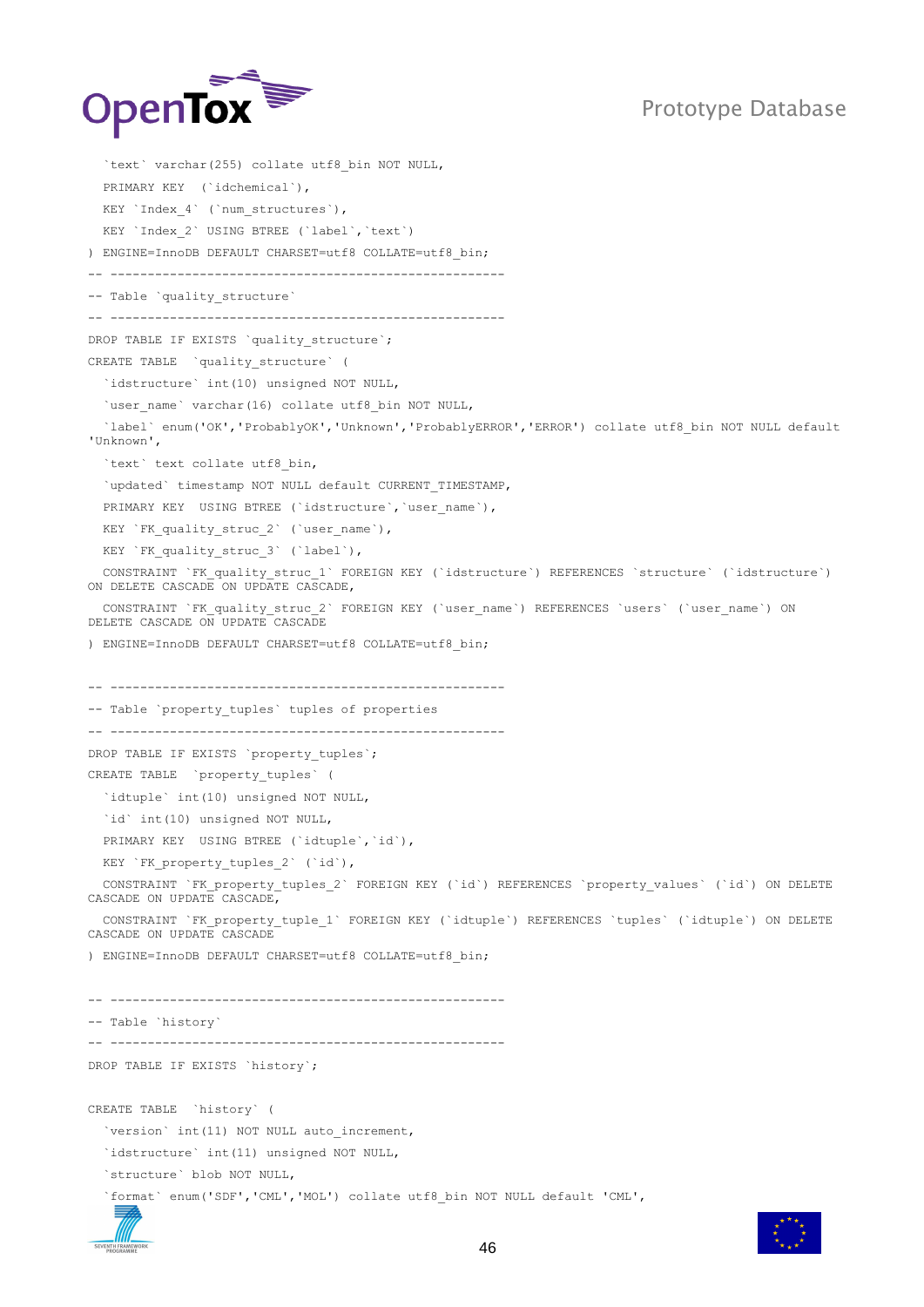

 `label` enum('OK','UNKNOWN','ERROR') collate utf8\_bin NOT NULL default 'UNKNOWN' COMMENT 'quality label', `updated` timestamp NOT NULL default CURRENT TIMESTAMP, `user name` varchar(16) collate utf8 bin default NULL, `type\_structure` enum('NA','MARKUSH','SMILES','2D no H','2D with H','3D no H','3D with H','optimized','experimental') collate utf8\_bin NOT NULL default 'NA', PRIMARY KEY (`version`), KEY `idstructure` (`idstructure`), KEY `f idstructure` (`idstructure`), KEY `FK\_history\_1` (`user\_name`), CONSTRAINT `FK\_history\_1` FOREIGN KEY (`user\_name`) REFERENCES `users` (`user\_name`) ON DELETE SET NULL ON UPDATE CASCADE ) ENGINE=InnoDB DEFAULT CHARSET=utf8 COLLATE=utf8\_bin; -- ----------------------------------------------------- -- Table `src\_dataset` datasets -- ----------------------------------------------------- DROP TABLE IF EXISTS `src\_dataset`; CREATE TABLE `src\_dataset` ( `id srcdataset` int(11) unsigned NOT NULL auto increment, `name` varchar(255) collate utf8\_bin NOT NULL default 'default', `user\_name` varchar(16) collate utf8 bin default NULL, `idreference` int(11) unsigned NOT NULL, `created` timestamp NOT NULL default CURRENT\_TIMESTAMP, PRIMARY KEY (`id srcdataset`), UNIQUE KEY `src\_dataset\_name` (`name`), KEY `FK src\_dataset 1` (`user\_name`), KEY `FK src dataset 2` (`idreference`), CONSTRAINT `FK src dataset 2` FOREIGN KEY (`idreference`) REFERENCES `catalog references` (`idreference`) ON UPDATE CASCADE, CONSTRAINT `FK\_src\_dataset\_1` FOREIGN KEY (`user\_name`) REFERENCES `users` (`user\_name`) ON DELETE SET NULL ON UPDATE CASCADE ) ENGINE=InnoDB DEFAULT CHARSET=utf8 COLLATE=utf8\_bin; -- ----------------------------------------------------- -- Table `struc\_dataset` structures per dataset -- ----------------------------------------------------- DROP TABLE IF EXISTS `struc\_dataset`; CREATE TABLE IF NOT EXISTS `struc\_dataset` ( `idstructure` int unsigned NOT NULL , `id srcdataset` int unsigned NOT NULL , `created` timestamp NOT NULL default CURRENT\_TIMESTAMP, PRIMARY KEY (`idstructure`, `id\_srcdataset`), KEY `struc dataset` (`id srcdataset`), CONSTRAINT `struc\_dataset\_ibfk\_1` FOREIGN KEY (`idstructure`) REFERENCES `structure` (`idstructure`) ON DELETE CASCADE ON UPDATE CASCADE, CONSTRAINT `struc\_dataset\_ibfk\_2` FOREIGN KEY (`id\_srcdataset`) REFERENCES `src\_dataset` (`id\_srcdataset`) ON DELETE CASCADE ON UPDATE CASCADE

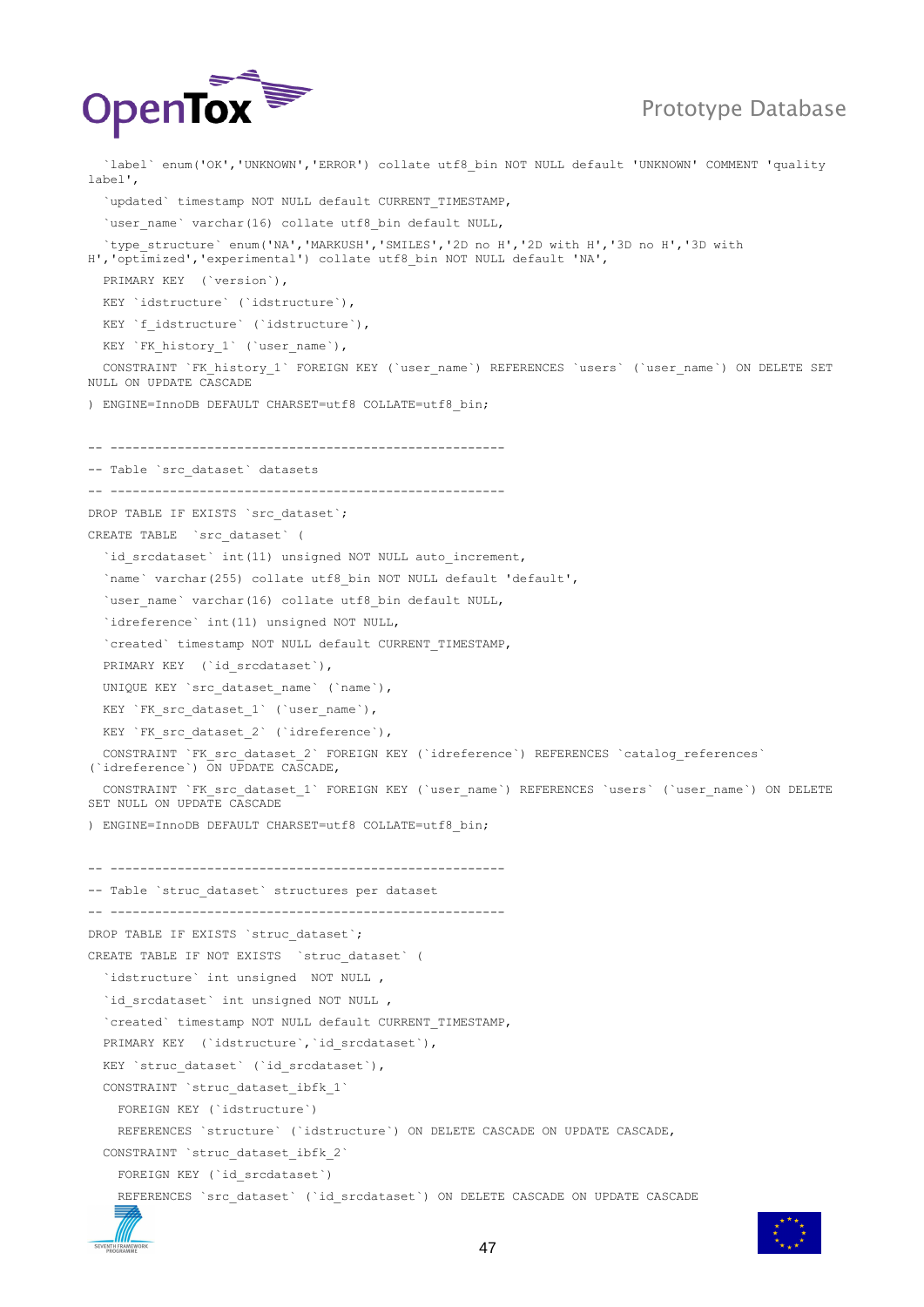

);

-- ----------------------------------------------------- -- Table `sessions` User sessions -- ----------------------------------------------------- DROP TABLE IF EXISTS `sessions`; CREATE TABLE `sessions` ( `idsessions` int(10) unsigned NOT NULL auto increment, `user name` varchar(16) collate utf8 bin NOT NULL, `started` timestamp NOT NULL default CURRENT\_TIMESTAMP, `completed` timestamp, `title` varchar(45) collate utf8\_bin NOT NULL default 'Default', PRIMARY KEY (`idsessions`), UNIQUE KEY `Index 3` USING BTREE (`title`, `user\_name`), KEY `FK sessions 1` (`user name`), CONSTRAINT `FK\_sessions\_1` FOREIGN KEY (`user\_name`) REFERENCES `users` (`user\_name`) ON DELETE CASCADE ON UPDATE CASCADE ) ENGINE=InnoDB DEFAULT CHARSET=utf8 COLLATE=utf8\_bin; -- ----------------------------------------------------- -- Table `query` User queries per session -- ----------------------------------------------------- DROP TABLE IF EXISTS `query`; CREATE TABLE `query` ( `idquery` int(10) unsigned NOT NULL auto increment, `idsessions` int(10) unsigned NOT NULL, `name` text collate utf8\_bin NOT NULL, `content` text collate utf8\_bin NOT NULL, `idtemplate` int(10) unsigned default NULL, PRIMARY KEY ('idquery'), UNIQUE KEY `Index 3` USING BTREE (`name`(255), `idsessions`), KEY `FK query 1` (`idsessions`), KEY `FK\_query\_2` (`idtemplate`), CONSTRAINT `FK\_query\_2` FOREIGN KEY (`idtemplate`) REFERENCES `template` (`idtemplate`) ON DELETE CASCADE ON UPDATE CASCADE, CONSTRAINT `FK\_query\_1` FOREIGN KEY (`idsessions`) REFERENCES `sessions` (`idsessions`) ON DELETE CASCADE ON UPDATE CASCADE ) ENGINE=InnoDB DEFAULT CHARSET=utf8 COLLATE=utf8\_bin COMMENT='Structure queries'; -- ----------------------------------------------------- -- Table `query results` Results of a user query -- ----------------------------------------------------- DROP TABLE IF EXISTS `query results`; CREATE TABLE `query\_results` ( `idquery` int(10) unsigned NOT NULL, `idchemical` int(10) unsigned NOT NULL, `idstructure` int(11) unsigned NOT NULL, `selected` tinyint(1) NOT NULL default '1', `metric` float(10,6) default NULL,



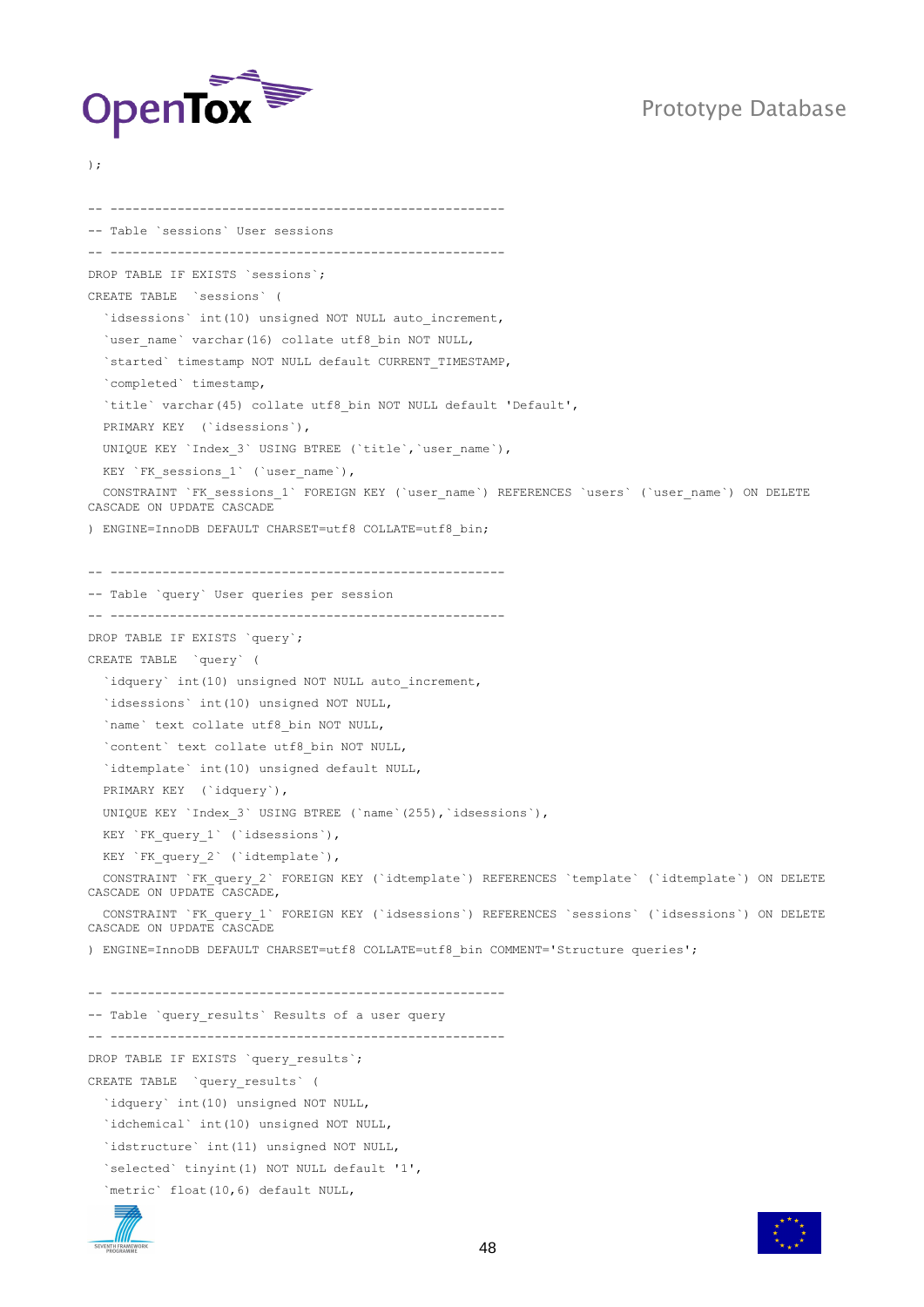

```
`text` varchar(200) collate utf8 bin default NULL,
   PRIMARY KEY (`idquery`,`idchemical`,`idstructure`),
  KEY `FK query results 2` (`idstructure`),
  KEY `FK query results 3` (`idchemical`),
  KEY `Index 4` USING BTREE (`idquery`, `metric`),
  KEY `Index 5` (`idquery`),
   KEY `Index_6` (`idquery`,`text`),
  CONSTRAINT `FK query results 1` FOREIGN KEY (`idquery`) REFERENCES `query` (`idquery`) ON DELETE
CASCADE ON UPDATE CASCADE,
   CONSTRAINT `FK_query_results_2` FOREIGN KEY (`idstructure`) REFERENCES `structure` (`idstructure`) 
ON DELETE CASCADE ON UPDATE CASCADE,
  CONSTRAINT `FK_query_results_3` FOREIGN KEY (`idchemical`) REFERENCES `chemicals` (`idchemical`) ON 
DELETE CASCADE ON UPDATE CASCADE
) ENGINE=InnoDB DEFAULT CHARSET=utf8 COLLATE=utf8_bin;
-- -----------------------------------------------------
-- Table `funcgroups` Functional groups
-- -----------------------------------------------------
DROP TABLE IF EXISTS `funcgroups`;
CREATE TABLE `funcgroups` (
   `idfuncgroup` int(10) unsigned NOT NULL,
  `name` varchar(45) collate utf8 bin NOT NULL,
   `smarts` blob NOT NULL,
  `user name` varchar(16) collate utf8 bin default NULL,
   PRIMARY KEY (`idfuncgroup`),
  UNIQUE KEY `Index_2` (`name`),
  KEY `FK funcgroups 1` (`user name`),
  CONSTRAINT `FK_funcgroups_1` FOREIGN KEY (`user_name`) REFERENCES `users` (`user_name`) ON DELETE
SET NULL ON UPDATE CASCADE
) ENGINE=InnoDB DEFAULT CHARSET=utf8 COLLATE=utf8_bin;
  -- -----------------------------------------------------
-- Table `struc fgroups` Functional groups per structure
-- -----------------------------------------------------
DROP TABLE IF EXISTS `struc fgroups`;
CREATE TABLE `struc_fgroups` (
   `idfuncgroup` int(10) unsigned NOT NULL,
   `idchemical` int(10) unsigned NOT NULL default '0',
 PRIMARY KEY USING BTREE (`idfuncgroup`, `idchemical`),
 KEY `FK struc fgroups 1` (`idchemical`),
  CONSTRAINT `FK_struc_fgroups_2` FOREIGN KEY (`idfuncgroup`) REFERENCES `funcgroups` (`idfuncgroup`) 
ON DELETE CASCADE ON UPDATE CASCADE,
  CONSTRAINT `FK_struc_fgroups_1` FOREIGN KEY (`idchemical`) REFERENCES `chemicals` (`idchemical`) ON 
DELETE CASCADE ON UPDATE CASCADE
) ENGINE=InnoDB DEFAULT CHARSET=utf8 COLLATE=utf8_bin;
-- -----------------------------------------------------
-- Table `fp1024` 1024 length hashed fingerprints
-- -----------------------------------------------------
DROP TABLE IF EXISTS `fp1024`;
```
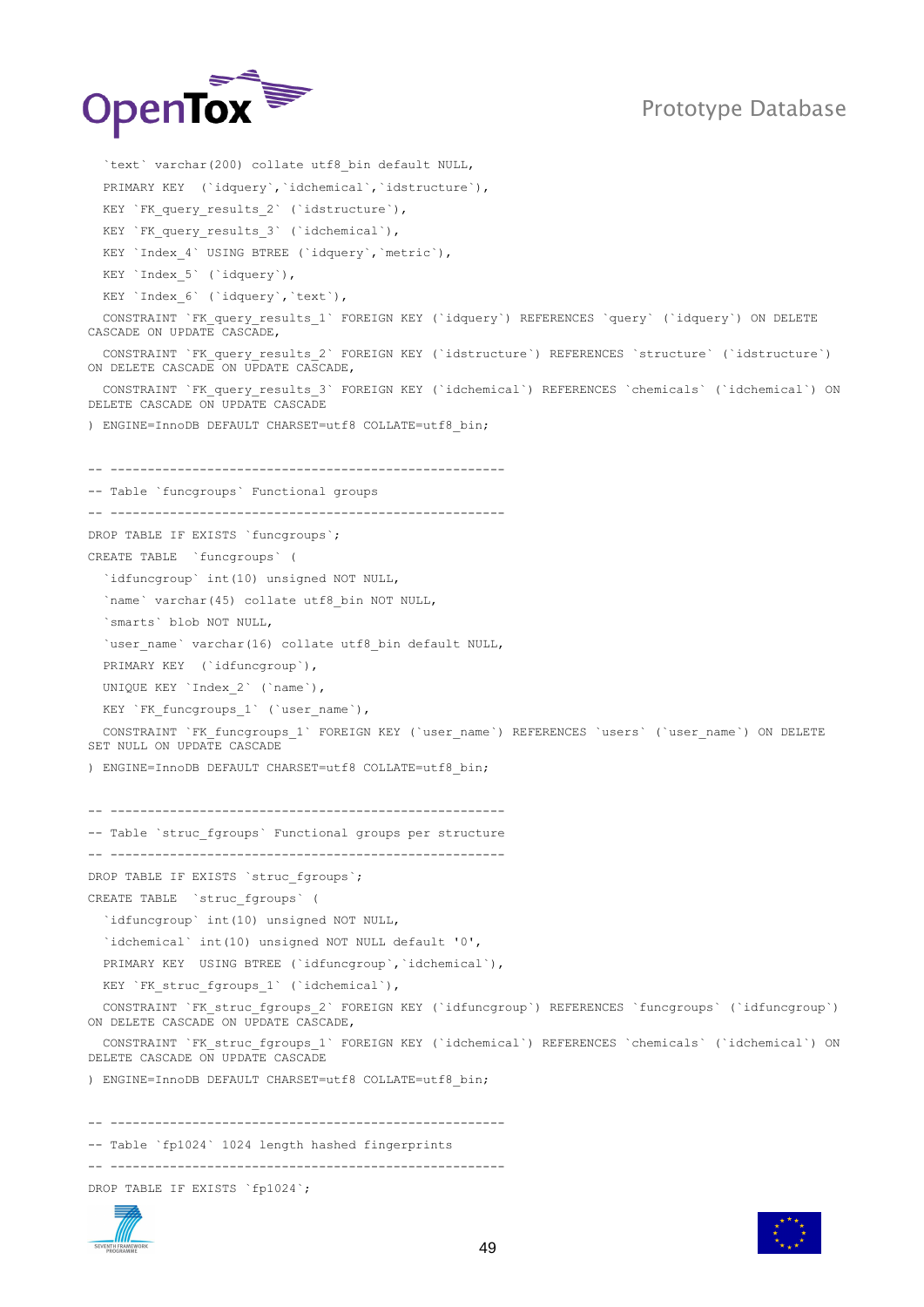



```
CREATE TABLE `fp1024` (
   `idchemical` int(10) unsigned NOT NULL default '0',
   `fp1` bigint(20) unsigned NOT NULL default '0',
   `fp2` bigint(20) unsigned NOT NULL default '0',
   `fp3` bigint(20) unsigned NOT NULL default '0',
   `fp4` bigint(20) unsigned NOT NULL default '0',
   `fp5` bigint(20) unsigned NOT NULL default '0',
   `fp6` bigint(20) unsigned NOT NULL default '0',
   `fp7` bigint(20) unsigned NOT NULL default '0',
   `fp8` bigint(20) unsigned NOT NULL default '0',
   `fp9` bigint(20) unsigned NOT NULL default '0',
   `fp10` bigint(20) unsigned NOT NULL default '0',
   `fp11` bigint(20) unsigned NOT NULL default '0',
   `fp12` bigint(20) unsigned NOT NULL default '0',
   `fp13` bigint(20) unsigned NOT NULL default '0',
   `fp14` bigint(20) unsigned NOT NULL default '0',
   `fp15` bigint(20) unsigned NOT NULL default '0',
   `fp16` bigint(20) unsigned NOT NULL default '0',
   `time` int(10) unsigned default '0',
   `bc` int(6) NOT NULL default '0',
   `status` enum('invalid','valid','error') collate utf8_bin NOT NULL default 'invalid',
   `updated` timestamp NOT NULL default CURRENT_TIMESTAMP,
   `version` int(10) unsigned zerofill NOT NULL default '0000000000',
   PRIMARY KEY (`idchemical`),
   KEY `fpall` 
(`fp1`,`fp2`,`fp3`,`fp4`,`fp5`,`fp6`,`fp7`,`fp8`,`fp9`,`fp10`,`fp11`,`fp12`,`fp13`,`fp14`,`fp15`,`fp1
6`),
   KEY `time` (`time`),
  KEY `status` (`status`),
   CONSTRAINT `fp1024_ibfk_1` FOREIGN KEY (`idchemical`) REFERENCES `chemicals` (`idchemical`) ON 
DELETE CASCADE ON UPDATE CASCADE
) ENGINE=InnoDB DEFAULT CHARSET=utf8 COLLATE=utf8_bin;
 -- -----------------------------------------------------
-- Table `fp1024 struc` 1024 length hashed fingerprints
-- -----------------------------------------------------
DROP TABLE IF EXISTS `fp1024 struc`;
CREATE TABLE `fp1024_struc` (
   `idchemical` int(10) unsigned NOT NULL default '0',
   `idstructure` int(10) unsigned NOT NULL default '0',
   `fp1` bigint(20) unsigned NOT NULL default '0',
   `fp2` bigint(20) unsigned NOT NULL default '0',
   `fp3` bigint(20) unsigned NOT NULL default '0',
   `fp4` bigint(20) unsigned NOT NULL default '0',
   `fp5` bigint(20) unsigned NOT NULL default '0',
   `fp6` bigint(20) unsigned NOT NULL default '0',
   `fp7` bigint(20) unsigned NOT NULL default '0',
```
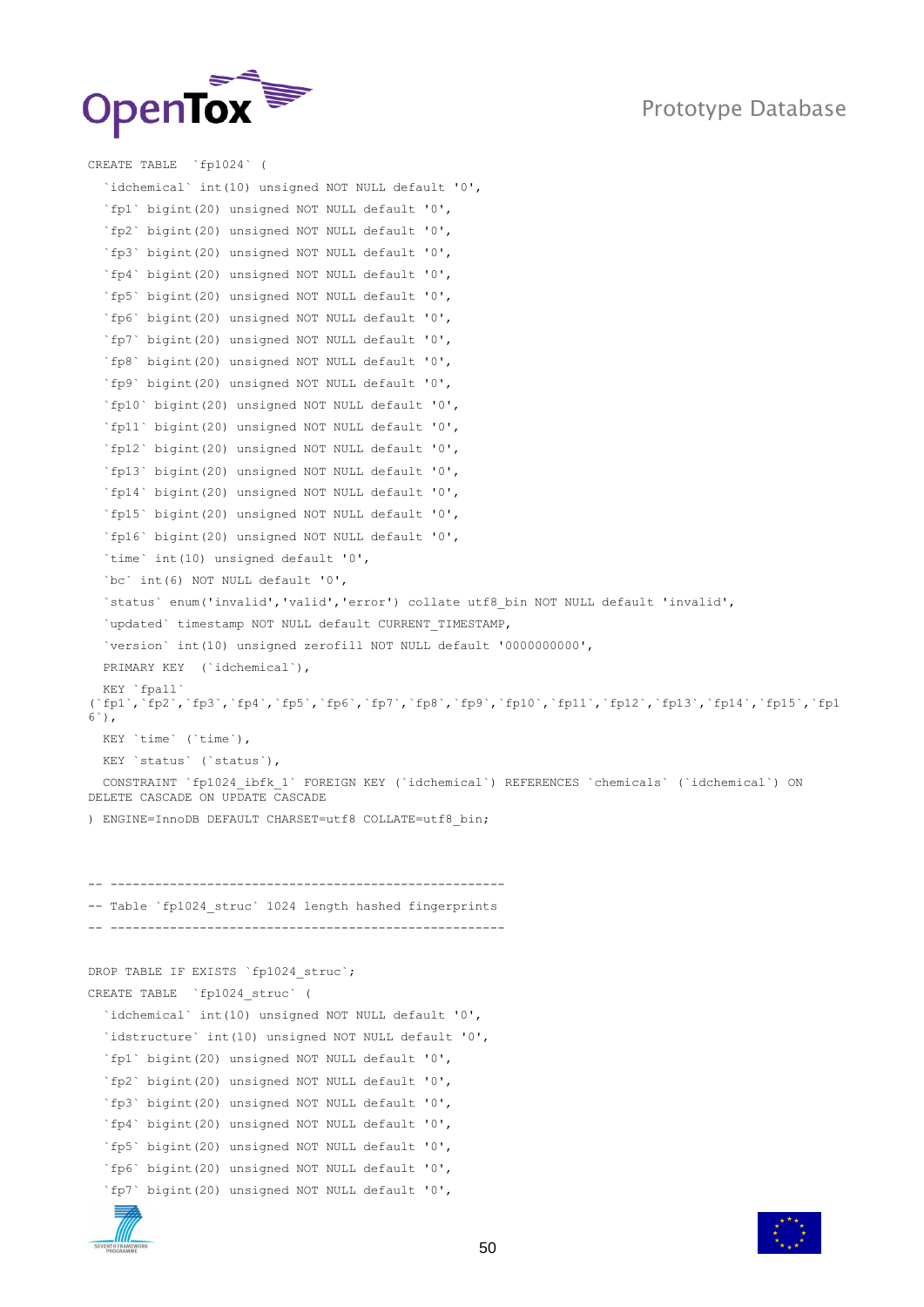

```
 `fp8` bigint(20) unsigned NOT NULL default '0',
   `fp9` bigint(20) unsigned NOT NULL default '0',
   `fp10` bigint(20) unsigned NOT NULL default '0',
   `fp11` bigint(20) unsigned NOT NULL default '0',
   `fp12` bigint(20) unsigned NOT NULL default '0',
   `fp13` bigint(20) unsigned NOT NULL default '0',
   `fp14` bigint(20) unsigned NOT NULL default '0',
   `fp15` bigint(20) unsigned NOT NULL default '0',
   `fp16` bigint(20) unsigned NOT NULL default '0',
   `time` int(10) unsigned default '0',
   `bc` int(6) NOT NULL default '0',
   `status` enum('invalid','valid','error') collate utf8_bin NOT NULL default 'invalid',
  `updated` timestamp NOT NULL default CURRENT TIMESTAMP,
   `version` int(10) unsigned zerofill NOT NULL default '0000000000',
   PRIMARY KEY USING BTREE (`idchemical`,`idstructure`),
   KEY `fpall` 
(`fp1`,`fp2`,`fp3`,`fp4`,`fp5`,`fp6`,`fp7`,`fp8`,`fp9`,`fp10`,`fp11`,`fp12`,`fp13`,`fp14`,`fp15`,`fp1
6`),
  KEY `time` (`time`),
  KEY `status` (`status`),
 KEY `fp1024struc ibfk 2` (`idstructure`),
   CONSTRAINT `fp1024struc_ibfk_1` FOREIGN KEY (`idchemical`) REFERENCES `chemicals` (`idchemical`) ON 
DELETE CASCADE ON UPDATE CASCADE,
   CONSTRAINT `fp1024struc_ibfk_2` FOREIGN KEY (`idstructure`) REFERENCES `structure` (`idstructure`) 
ON DELETE CASCADE ON UPDATE CASCADE
) ENGINE=InnoDB DEFAULT CHARSET=utf8 COLLATE=utf8_bin;
 -- -----------------------------------------------------
-- Table `sk1024` 1024 structural keys
       -- -----------------------------------------------------
DROP TABLE IF EXISTS `sk1024`;
CREATE TABLE `sk1024` (
   `idchemical` int(10) unsigned NOT NULL default '0',
   `fp1` bigint(20) unsigned NOT NULL default '0',
   `fp2` bigint(20) unsigned NOT NULL default '0',
   `fp3` bigint(20) unsigned NOT NULL default '0',
   `fp4` bigint(20) unsigned NOT NULL default '0',
   `fp5` bigint(20) unsigned NOT NULL default '0',
   `fp6` bigint(20) unsigned NOT NULL default '0',
   `fp7` bigint(20) unsigned NOT NULL default '0',
   `fp8` bigint(20) unsigned NOT NULL default '0',
   `fp9` bigint(20) unsigned NOT NULL default '0',
   `fp10` bigint(20) unsigned NOT NULL default '0',
   `fp11` bigint(20) unsigned NOT NULL default '0',
   `fp12` bigint(20) unsigned NOT NULL default '0',
   `fp13` bigint(20) unsigned NOT NULL default '0',
   `fp14` bigint(20) unsigned NOT NULL default '0',
   `fp15` bigint(20) unsigned NOT NULL default '0',
   `fp16` bigint(20) unsigned NOT NULL default '0',
```


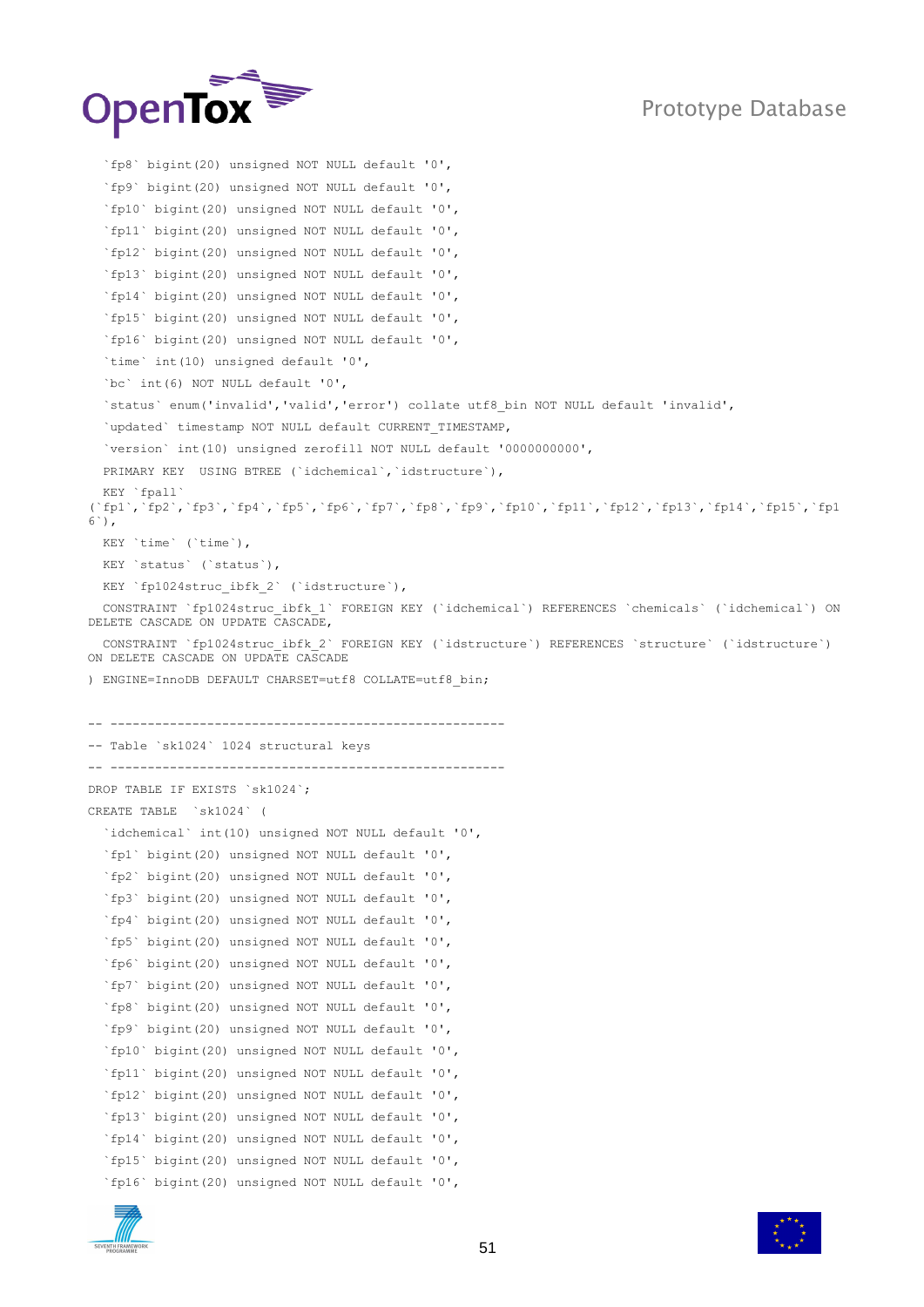

 `time` int(10) unsigned default '0', `updated` timestamp NOT NULL default CURRENT\_TIMESTAMP, `bc` int(6) NOT NULL default '0', `status` enum('invalid','valid','error') collate utf8\_bin NOT NULL default 'invalid', PRIMARY KEY (`idchemical`), KEY `fpall` (`fp1`,`fp2`,`fp3`,`fp4`,`fp5`,`fp6`,`fp7`,`fp8`,`fp9`,`fp10`,`fp11`,`fp12`,`fp13`,`fp14`,`fp15`,`fp1  $6^{\circ}$ ). KEY `time` (`time`), KEY `status` (`status`), CONSTRAINT `sk1024\_ibfk\_1` FOREIGN KEY (`idchemical`) REFERENCES `chemicals` (`idchemical`) ON DELETE CASCADE ON UPDATE CASCADE ) ENGINE=InnoDB DEFAULT CHARSET=utf8 COLLATE=utf8\_bin; -- ----------------------------------------------------- -- Table `atom distance` Distance between atoms (discretized) -- ----------------------------------------------------- DROP TABLE IF EXISTS `atom distance`; CREATE TABLE `atom\_distance` ( `iddistance` int(10) unsigned NOT NULL auto\_increment, `atom1` varchar(2) collate utf8\_bin NOT NULL default 'C', `atom2` varchar(2) collate utf8\_bin NOT NULL default 'C', `distance` int(10) NOT NULL default '0', PRIMARY KEY ('iddistance'), UNIQUE KEY `atom1` (`atom1`,`atom2`,`distance`), KEY `distance` (`distance`) ) ENGINE=InnoDB DEFAULT CHARSET=utf8 COLLATE=utf8\_bin; -- ----------------------------------------------------- -- Table `atom structure` Distance between atoms (reference to atom distance) -- ----------------------------------------------------- DROP TABLE IF EXISTS `atom structure`; CREATE TABLE `atom\_structure` ( `idstructure` int(11) unsigned NOT NULL default '0', `iddistance` int(11) unsigned NOT NULL auto increment, PRIMARY KEY (`iddistance`,`idstructure`), KEY `adistance` (`idstructure`), CONSTRAINT `atom\_distance\_fk\_1` FOREIGN KEY (`idstructure`) REFERENCES `structure` (`idstructure`) ON DELETE CASCADE ON UPDATE CASCADE, CONSTRAINT `atom\_distance\_fk\_2` FOREIGN KEY (`iddistance`) REFERENCES `atom\_distance` (`iddistance`) ON DELETE CASCADE ON UPDATE CASCADE ) ENGINE=InnoDB DEFAULT CHARSET=utf8 COLLATE=utf8\_bin; -- ----------------------------------------------------- -- Table `version` Version -- ----------------------------------------------------- DROP TABLE IF EXISTS `version`; CREATE TABLE `version` ( `idmajor` int(5) unsigned NOT NULL,

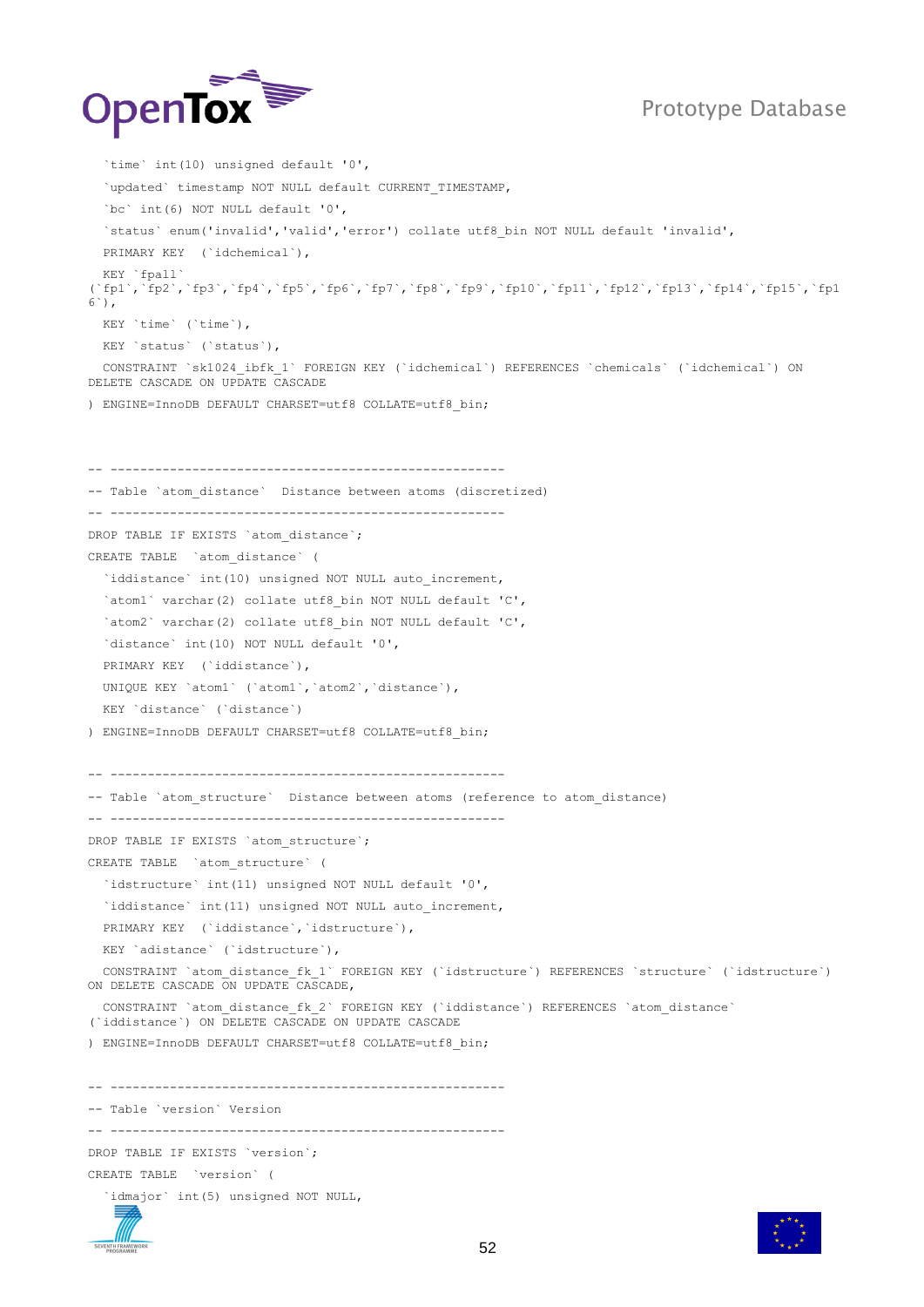

```
 `idminor` int(5) unsigned NOT NULL, 
   `date` timestamp NOT NULL default CURRENT_TIMESTAMP on update CURRENT_TIMESTAMP,
   `comment` varchar(45),
  PRIMARY KEY (`idmajor`,`idminor`)
) ENGINE=InnoDB DEFAULT CHARSET=utf8 COLLATE=utf8_bin;
insert into version (idmajor, idminor, comment) values (2, 10, "AMBIT2 schema");
-- -----------------------------------------------------
 -- Sorts comma seperated strings
-- -----------------------------------------------------
DROP FUNCTION IF EXISTS `sortstring`;
DELIMITER $
CREATE FUNCTION `sortstring`(inString TEXT) RETURNS TEXT DETERMINISTIC
BEGIN
  DECLARE delim CHAR(1) DEFAULT ',';
 DECLARE strings INT DEFAULT 0; -- number of substrings
 DECLARE forward INT DEFAULT 1; -- index for traverse forward thru substrings
  DECLARE backward INT; -- index for traverse backward thru substrings, position in calc.
substrings
  DECLARE remain TEXT; -- work area for calc. no of substrings
  DECLARE swap1 TEXT; -- left substring to swap
 DECLARE swap2 TEXT; --- right substring to swap
  SET remain = inString;
   SET backward = LOCATE(delim, remain);
  WHILE backward != 0 DO
   SET strings = strings + 1;
   SET backward = LOCATE(delim, remain);
   SET remain = SUBSTRING(remain, backward+1);
   END WHILE;
   IF strings < 2 THEN RETURN inString; END IF;
   REPEAT
   SET backward = strings;
    REPEAT
     SET swap1 = SUBSTRING INDEX(SUBSTRING INDEX(inString,delim,backward-1),delim,-1);
     SET swap2 = SUBSTRING INDEX(SUBSTRING INDEX(inString,delim,backward),delim,-1);
      IF swap1 > swap2 THEN
        SET inString = TRIM(BOTH delim FROM CONCAT_WS(delim
        ,SUBSTRING_INDEX(inString,delim,backward-2)
         ,swap2,swap1
         ,SUBSTRING_INDEX(inString,delim,(backward-strings))));
      END IF;
      SET backward = backward - 1;
    UNTIL backward < 2 END REPEAT;
    SET forward = forward +1;
   UNTIL forward + 1 > strings
   END REPEAT;
RETURN inString;
```


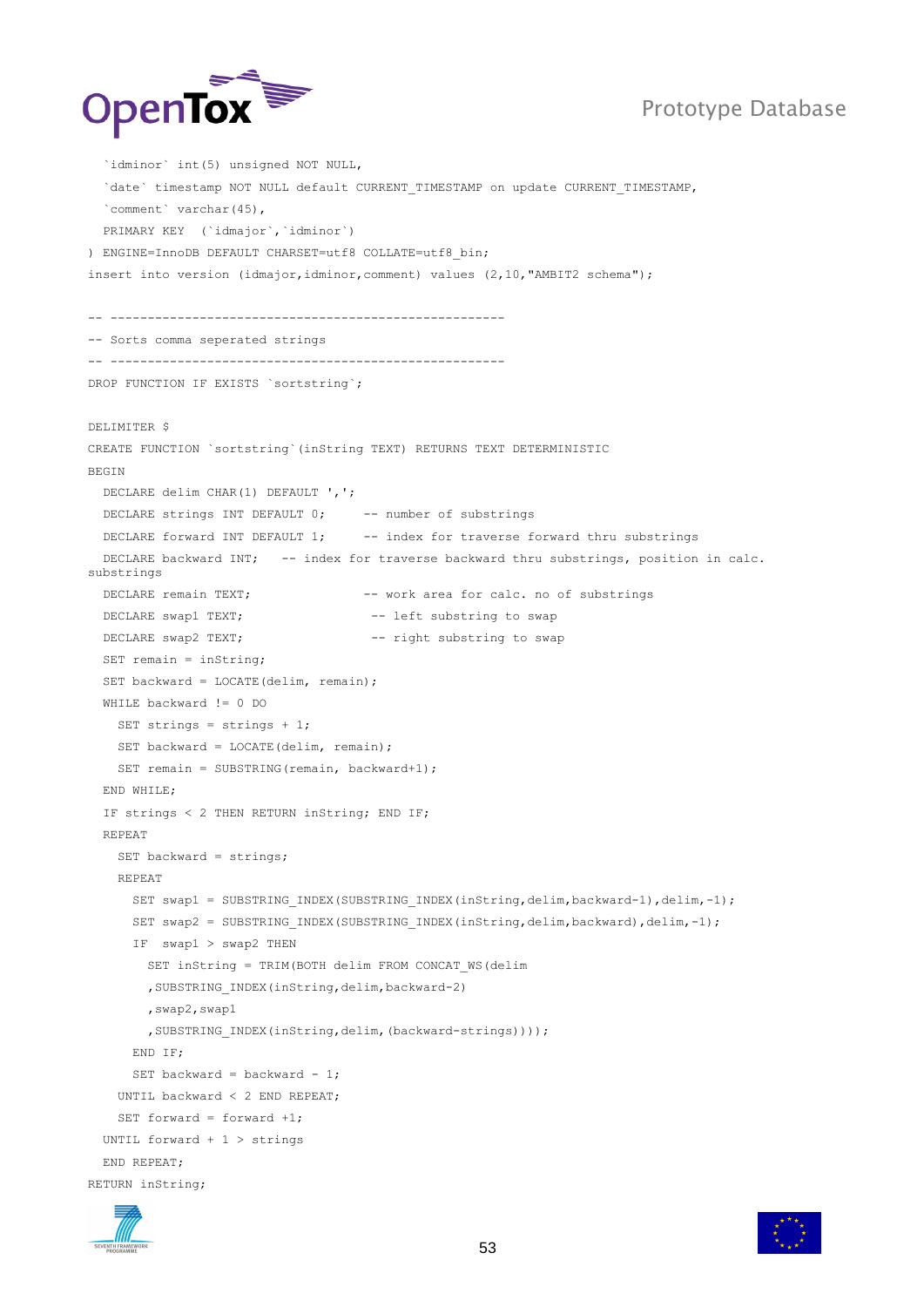

END \$ DELIMITER ;

```
-- -----------------------------------------------------
```
-- Generates sql given numerical and nominal property for a histogram of a numerical property -- -----------------------------------------------------

DROP FUNCTION IF EXISTS `sql\_xtab`; DELIMITER \$\$

CREATE FUNCTION sql xtab(property num VARCHAR(128), property nom VARCHAR(128), query INT, bins DOUBLE) RETURNS TEXT READS SQL

DATA begin

```
 set @x="";
   set @@group_concat_max_len=100000;
   select concat(
                'select a-mod(a,',bins,') \"',property_num,'\"\n'
             group concat (distinct
                   concat(
                       ', sum(','\n'
                         if(b=\"',value,'\"\n'
                            , 1', '\ln', \qquad 0, \qquad'\n'
                      \mathbf{r} ) \n'
                           \rightarrow '
                       , ' "',value,'"\n'
 )
                    order by value
                    separator ''
),',sum(if(b is null, 1, 0)) "N/A" '
,'from (','\n'
,' select a,b from','\n'
, ' (','\n'
,' select value_num as a,idchemical from query_results','\n'
,' join property_values using(idstructure) join properties using(idproperty)','\n'
,' where name = "',property_num,'" and idquery=',query,' and value_num is not null\n'
,' group by idchemical,value_num','\n'
,' ) as X',' \n\uparrow \negthinspace \setminus \negthinspace n',' left join','\n'
, ' (','\n'
,' select value as b,idchemical from query_results','\n'
             join property values using(idstructure) join property string using(idvalue string)
join properties using(idproperty)','\n'
,' where name = "', property nom,'" and idquery=', query, '\n'
,' group by idchemical, value num','\n'
,' ) as Y', \ln'using(idchemical)','\n'
```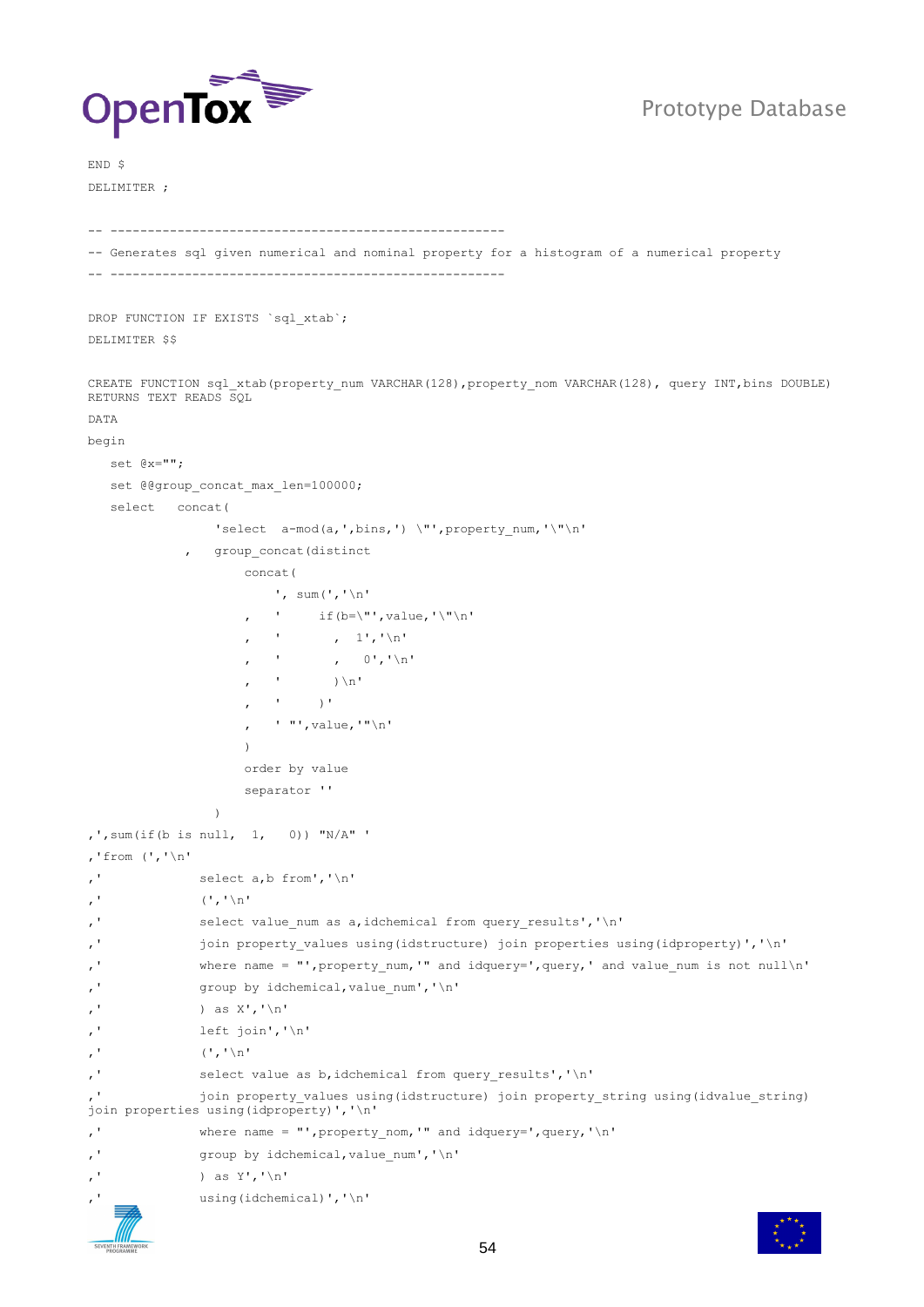

,') as p','\n'

,'group by  $a-mod(a, ',\text{bins}, ') ','\n$ 

```
 ) s
        into @x
    from query results join property values using(idstructure) left join property string
using(idvalue string) join properties using(idproperty)
    where name = property nom and idquery=query;
    return @x;
end $$
DELIMITER ;
-- -----------------------------------------------------
-- Generates sql given numerical and nominal property for a histogram of a numerical property 
-- -----------------------------------------------------
DROP FUNCTION IF EXISTS `sql_dataset_xtab`;
DELIMITER $$
CREATE FUNCTION sql dataset xtab(property num VARCHAR(128), property nom VARCHAR(128), dataset
INT,bins DOUBLE) RETURNS TEXT 
READS SQL DATA 
begin
    DECLARE x TEXT;
   set @@group_concat_max_len=100000;
    select concat(
                  'select a-mod(a,',bins,') \"',property_num,'\"\n'
               group concat (distinct
                      concat(
                          ', sum(','\n'
                              if(b=\"',ifnull(text,value),'\"\n'
                     , \frac{1}{\sqrt{2}}, \frac{1}{\sqrt{2}}, \frac{1}{\sqrt{2}}, ' , 0','\n'
                     , \mathbf{r} ) \n'
                         , \mathbf{r} , \mathbf{r} , \mathbf{r} , ' "',value,'"\n'
) order by ifnull(text,value)
                      separator ''
 )
, ', sum(if(b is null, 1, 0)) "N/A" '
,'from (','\n'
,' select a,b from','\n'
, \mathbf{I} (\mathbf{I}, \mathbf{I})
,' select value num as a,idchemical from structure join struc dataset
using(idstructure)','\n'
,' join property_values using(idstructure) join properties using(idproperty)','\n'
               where name = "', property_num,'" and id_srcdataset=', dataset,' and value_num is not
null\n'
```


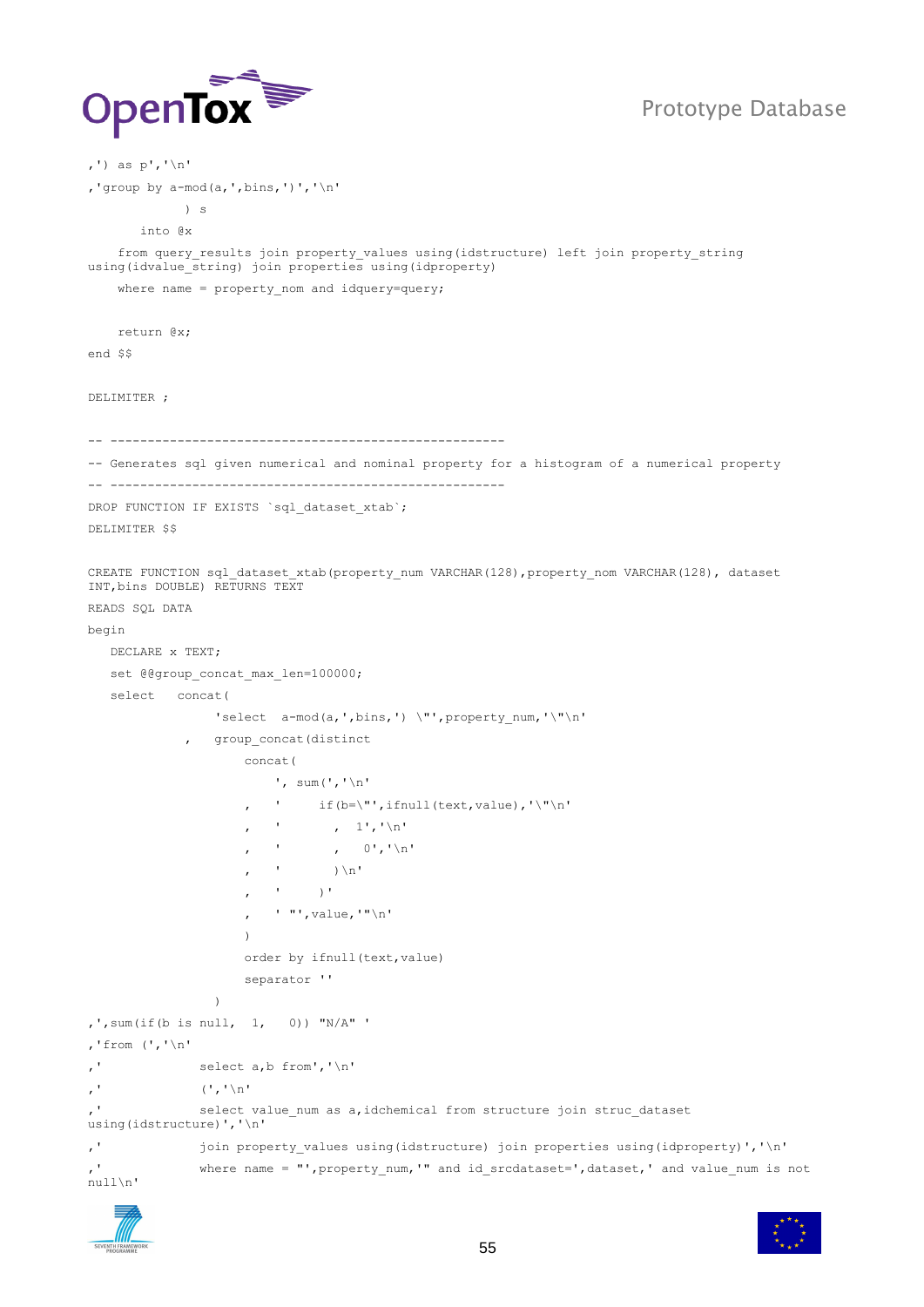

```
,' group by idchemical, value num', '\n'
,' ) as X','\n\,' left join','\n'
,' (^{\dagger},^{\dagger})n'
              select ifnull(text, value) as b, idchemical from structure join struc dataset
using(idstructure)','\n'
,' join property values using(idstructure) join property string using(idvalue string)
join properties using(idproperty)','\n'
,' where name = "',property_nom,'" and id_srcdataset=',dataset,'\n'
,' group by idchemical,value_num','\n'
,' ) as Y', '\n'
,' using(idchemical)','\n'
,') as p','\n'
,'group by a-mod(a,',bins,')','\n'
             ) s
       into @x
    from struc_dataset join property_values using(idstructure) left join property string
using(idvalue string) join properties using(idproperty)
    where name = property nom and id srcdataset=dataset;
     return @x;
end $$
DELIMITER ;
DROP PROCEDURE IF EXISTS `p_dataset_xtab`;
DELIMITER $$
-- -----------------------------------------------------
-- Generates sql given numerical and nominal property for a histogram of a numerical property 
-- -----------------------------------------------------
CREATE PROCEDURE p_dataset_xtab(IN property_num VARCHAR(128),property_nom VARCHAR(128),q INT,bins
DOUBLE)
LANGUAGE SQL
READS SQL DATA 
CONTAINS SQL
SQL SECURITY DEFINER
begin
   set @x="";
  select sql dataset xtab(property num, property nom, q, bins) into @x;
   prepare xtab from @x;
   execute xtab;
   deallocate prepare xtab;
end $$
DELIMITER ;
-- -----------------------------------------------------
-- Generates cross tab view given numerical and nominal property
-- -----------------------------------------------------
```


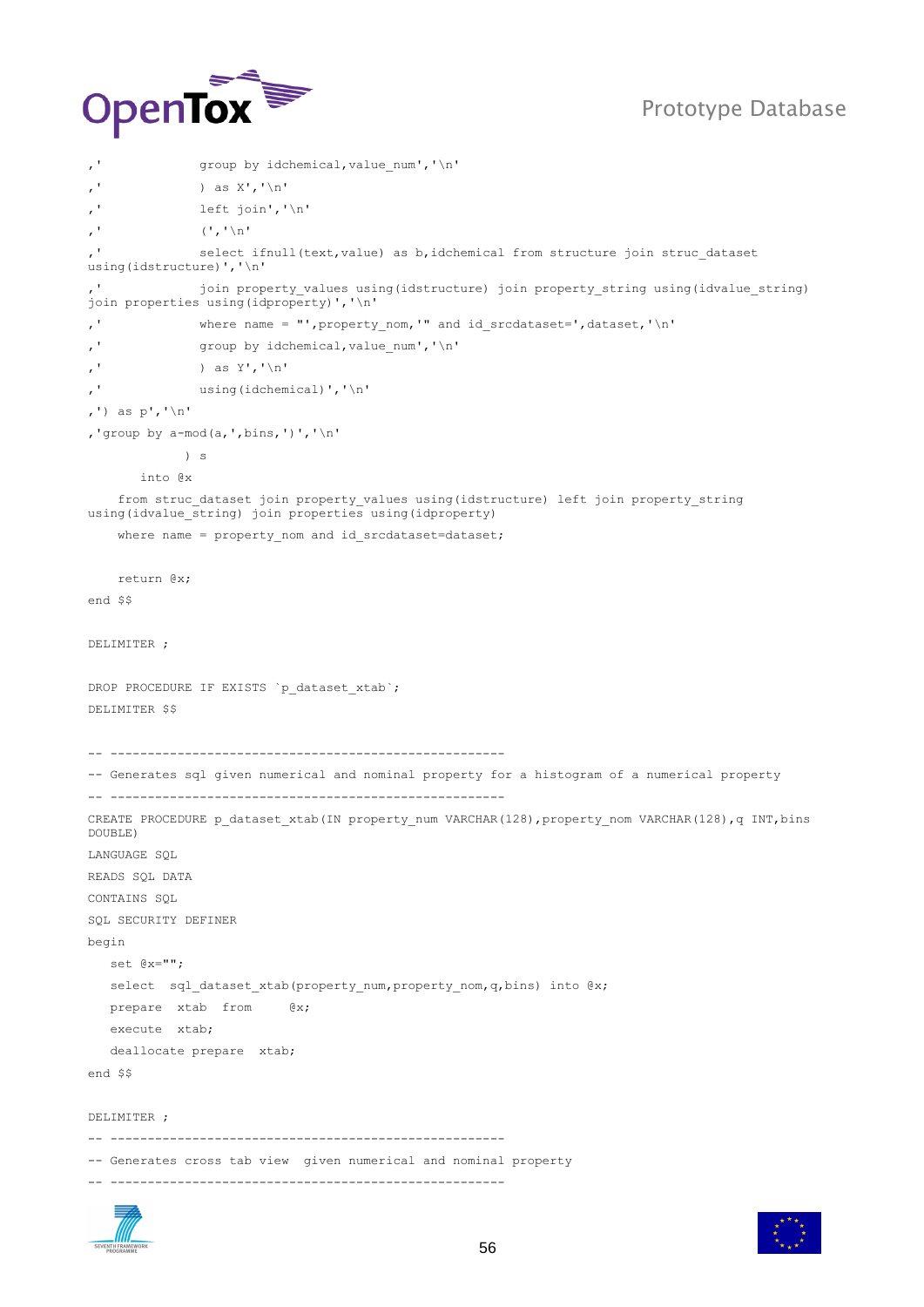

DROP PROCEDURE IF EXISTS `p\_xtab`;

DELIMITER \$\$

CREATE PROCEDURE p\_xtab(IN property\_num VARCHAR(128),property\_nom VARCHAR(128),q INT,bins DOUBLE) LANGUAGE SQL READS SQL DATA CONTAINS SQL SOL SECURITY DEFINER begin set @x=""; select sql xtab(property num, property nom, q, bins) into @x; prepare xtab from @x; execute xtab; deallocate prepare xtab; end \$\$ DELIMITER ; -- ----------------------------------------------------- -- numeric property values -- ----------------------------------------------------- DROP VIEW IF EXISTS `values number`; create view `values\_number` as SELECT id, idproperty, idstructure, value num as value, status, user name FROM property\_values where value\_num is not null; -- ----------------------------------------------------- -- string property values -- ----------------------------------------------------- DROP VIEW IF EXISTS `values string`; create view `values\_string` as SELECT id, idproperty, idstructure, if (status="TRUNCATED", text, value) as value, status, user name, name FROM properties join property\_values using(idproperty) join property\_string using(idvalue\_string) where idvalue\_string is not null; -- ----------------------------------------------------- -- all property values -- ----------------------------------------------------- DROP VIEW IF EXISTS `values all`; create view values\_all as SELECT idstructure,idproperty,name,null as value\_string,value\_num as value\_number,idreference FROM properties join property\_values using(idproperty) where value\_num is not null union SELECT idstructure, idproperty, name, value as value string, null as value number, idreference FROM properties join property values using(idproperty) join property string using(idvalue string) where idvalue string is not null; -- -----------------------------------------------------

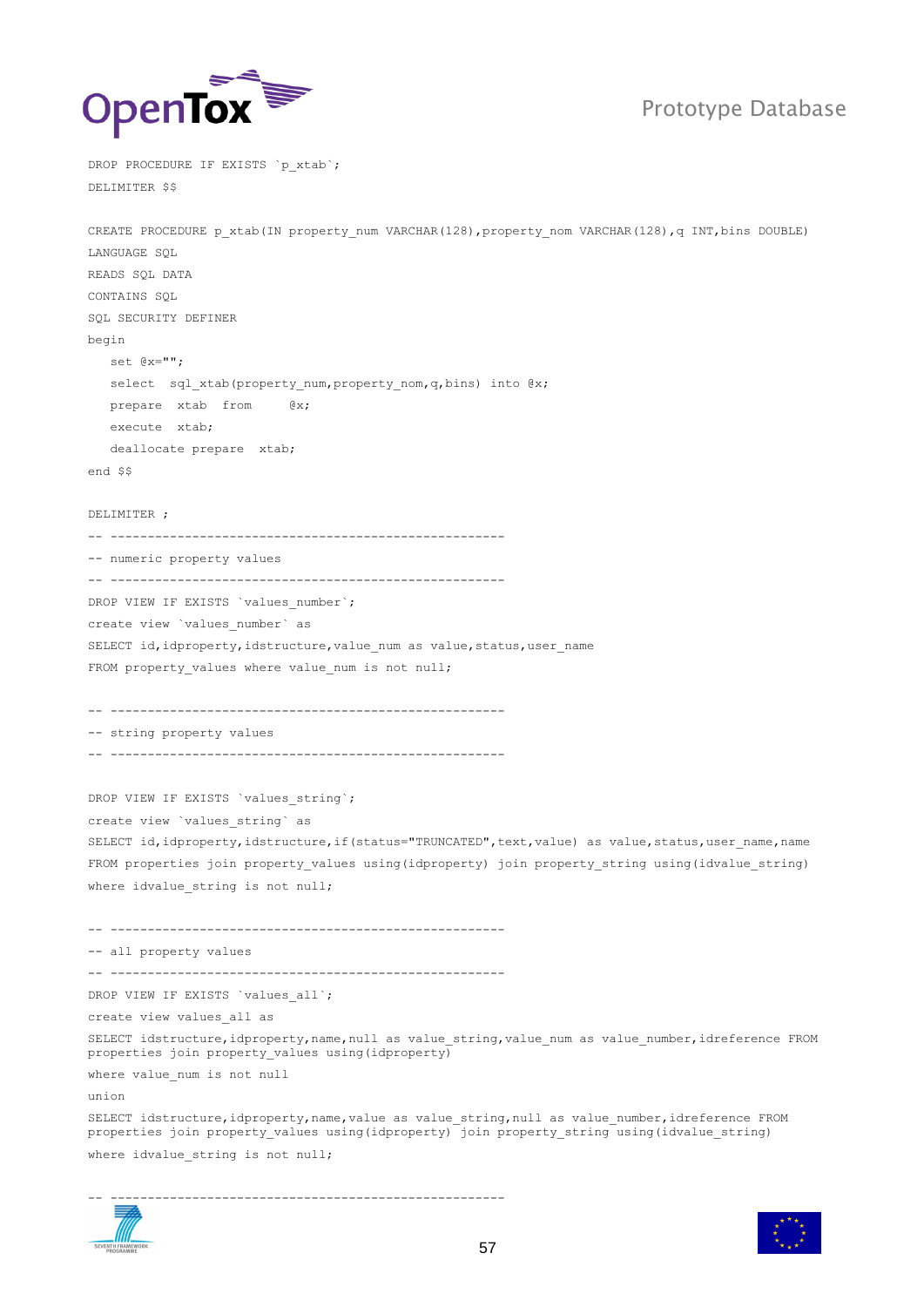



-- ontology -- ----------------------------------------------------- DROP VIEW IF EXISTS `ontology`; create view ontology as SELECT t1.idtemplate as subjectid,t2.idtemplate as objectid,t1.name as subject,relationship,t2.name as object FROM template as t1 join dictionary as d on t1.idtemplate=d.idsubject join template as t2 on d.idobject=t2.idtemplate; -- ----------------------------------------------------- -- Template definitions -- ----------------------------------------------------- DROP VIEW IF EXISTS `template properties`; create view template\_properties as SELECT idtemplate, template.name as template, idproperty, properties.name as property FROM template join template def using(idtemplate) join properties using(idproperty);  $-$ -- default users (<removed>, <removed>) -- ----------------------------------------------------- -- insert into roles (role name) values ("ambit quest"); -- insert into roles (role name) values ("ambit admin"); -- insert into roles (role name) values ("quality"); -- insert into users (user\_name,password,email,lastname,registration\_date,registration\_status,keywords,webpage) values ("<removed>","<removed>","<removed>","<removed>",now(),"confirmed","<removed>","<removed>"); -- insert into users (user\_name,password,email,lastname,registration\_date,registration\_status,keywords,webpage) values ("<removed>","<removed>","<removed>","<removed>",now(),"confirmed","<removed>","<removed>"); -- insert into user\_roles (user\_name,role\_name) values ("<removed>","ambit quest"); -- insert into user roles (user name,role name) values ("<removed>","ambit admin"); -- ----------------------------------------------------- -- default dictionary entries -- ---------------------------------------------------- insert into catalog references (idreference, title, url) values (1, "CAS Registry Number","http://www.cas.org"); -- insert into dictionary (iddictionary, idparent, name, idreference) values (null, 0, "CAS", 1); insert into catalog\_references (idreference,title,url) values (2,"IUPAC name","http://www.iupac.org"); -- insert into dictionary (iddictionary,idparent,name,idreference) values (null,0,"IUPAC Name",2); -- Grants for ambit2@localhost -- REVOKE ALL PRIVILEGES ON ambit2.\* FROM '<removed>'@'localhost'; -- REVOKE ALL PRIVILEGES ON ambit2.\* FROM '<removed>'@'localhost'; -- GRANT USAGE ON ambit2.\* TO '<removed>'@'localhost' IDENTIFIED BY PASSWORD '<removed>'; -- GRANT ALL PRIVILEGES ON ambit2.\* TO '<removed>'@'localhost' WITH GRANT OPTION; -- GRANT SELECT, INSERT, UPDATE, DELETE, SHOW VIEW ON ambit2.\* TO '<removed>'@'localhost' IDENTIFIED BY PASSWORD '<removed>';



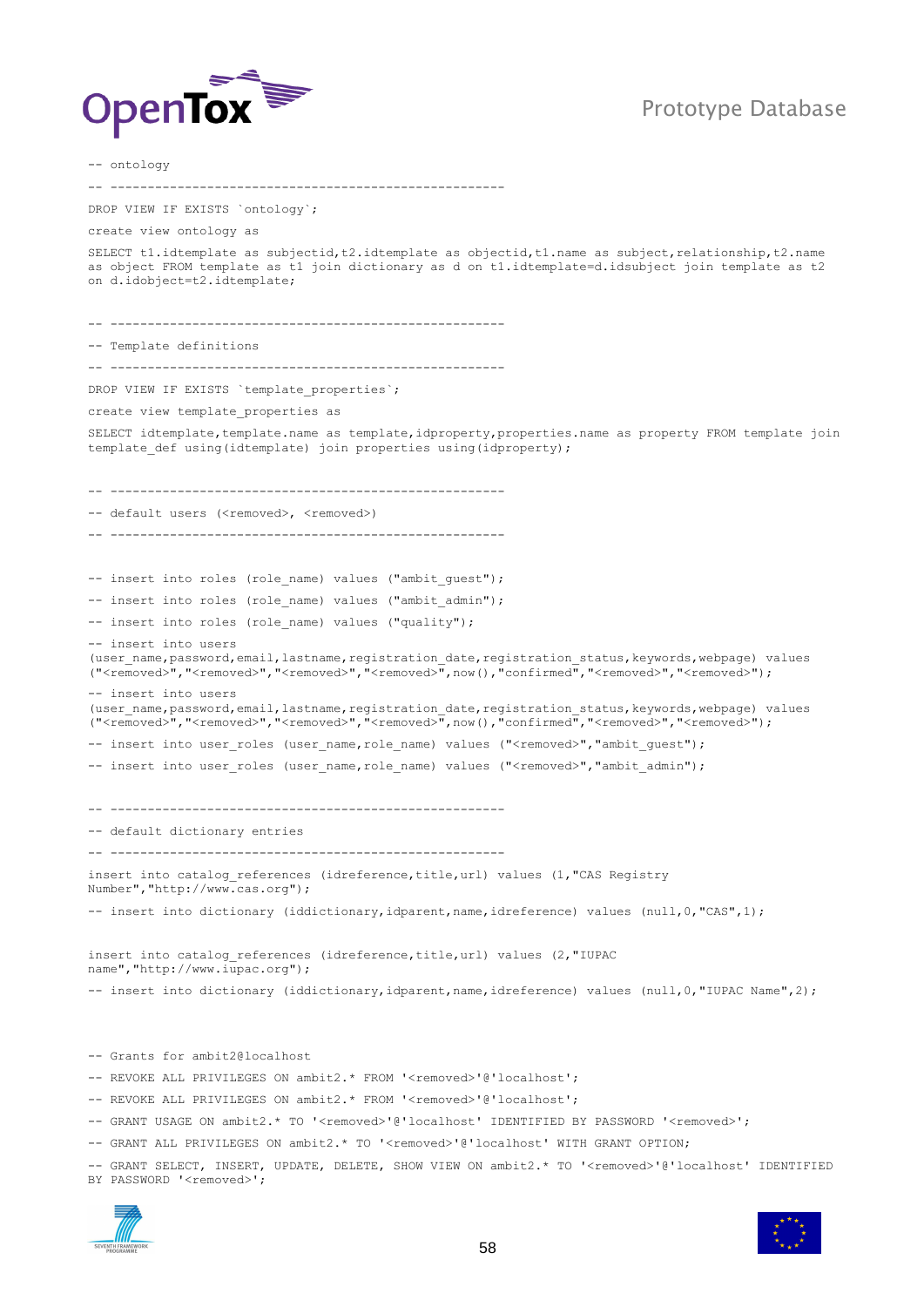

-- GRANT EXECUTE ON FUNCTION sortstring TO '<removed>'@'localhost' --- GRANT CREATE TEMPORARY TABLEs on ambit2.\* to '<removed>'@'%'

SET SQL MODE=@OLD SQL MODE; SET FOREIGN KEY CHECKS=@OLD FOREIGN KEY CHECKS; SET UNIQUE CHECKS=@OLD UNIQUE CHECKS;



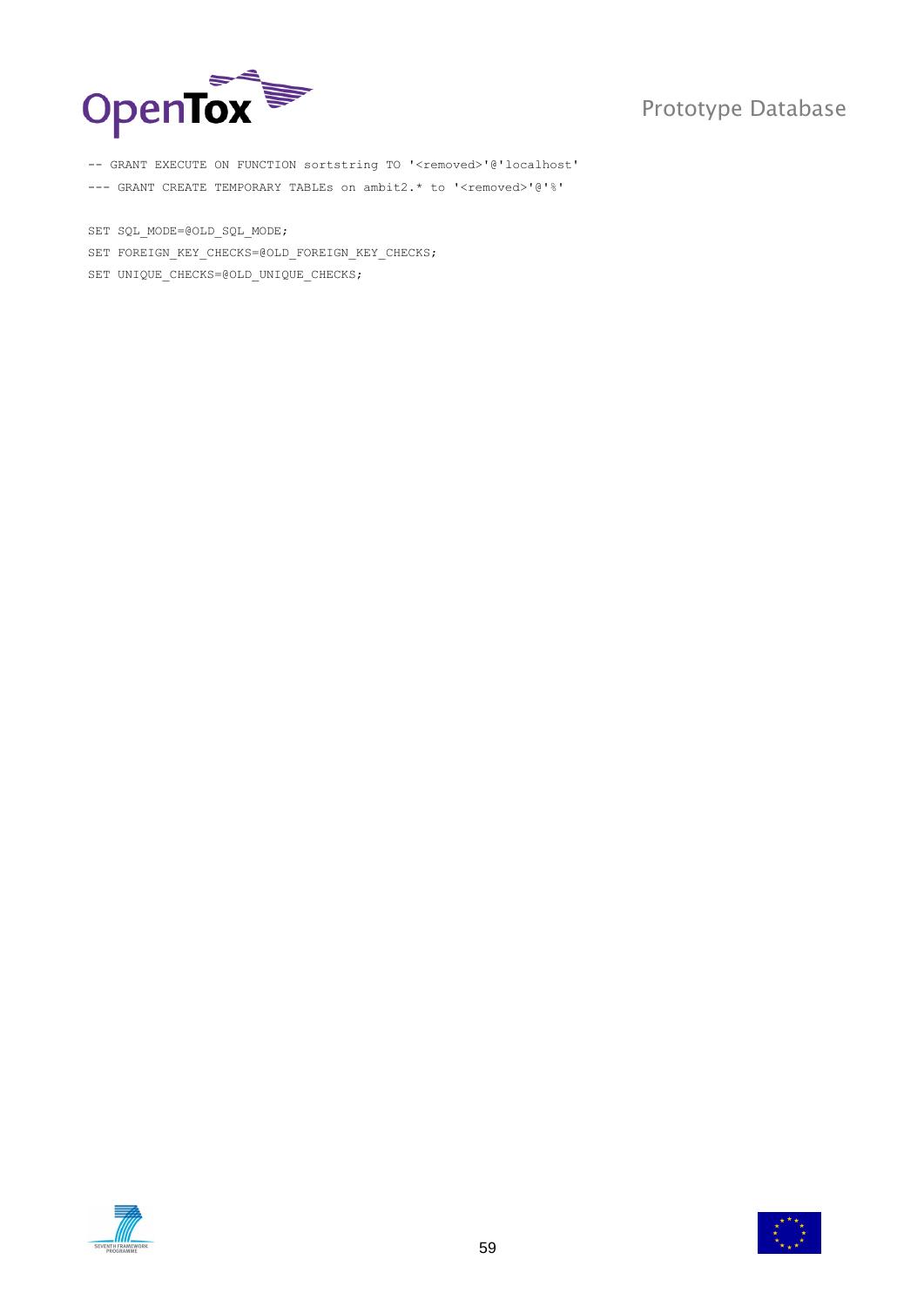

### <span id="page-59-0"></span>**Appendix C: OpenTox Toxicological Endpoints Ontology**

[www.opentox.org/data/documents/development/RDF%20files/Endpoints/view](http://www.opentox.org/data/documents/development/RDF%20files/Endpoints/view)

A full dump of the OpenTox Toxicological Endpoints Ontology in OWL format is provided below:

```
<?xml version="1.0"?>
<rdf:RDF
     xmlns:rdf="http://www.w3.org/1999/02/22-rdf-syntax-ns#"
     xmlns:protege="http://protege.stanford.edu/plugins/owl/protege#"
     xmlns:xsp="http://www.owl-ontologies.com/2005/08/07/xsp.owl#"
     xmlns:owl="http://www.w3.org/2002/07/owl#"
     xmlns:otee="http://www.opentox.org/echaEndpoints.owl#"
     xmlns="http://purl.org/dc/elements/1.1/"
     xmlns:xsd="http://www.w3.org/2001/XMLSchema#"
     xmlns:swrl="http://www.w3.org/2003/11/swrl#"
     xmlns:swrlb="http://www.w3.org/2003/11/swrlb#"
    xmlns:rdfs="http://www.w3.org/2000/01/rdf-schema#"
  xml:base="http://www.opentox.org/echaEndpoints.owl">
   <owl:Ontology rdf:about="">
     <owl:imports rdf:resource="http://protege.stanford.edu/plugins/owl/dc/protege-dc.owl"/>
   </owl:Ontology>
   <owl:Ontology rdf:about="#">
     <owl:imports rdf:resource="http://protege.stanford.edu/plugins/owl/dc/protege-dc.owl"/>
     <rdfs:comment rdf:datatype="http://www.w3.org/2001/XMLSchema#string"
   >ECHA endpoints</rdfs:comment>
  </owl:Ontology>
   <owl:Class rdf:about="#Dissociation_constant_(pKa)">
     <title rdf:datatype="http://www.w3.org/2001/XMLSchema#string"
    >Dissociation constant (pKa)</title>
     <rdfs:subClassOf>
       <owl:Class rdf:ID="PhysicoChemicalEffects"/>
     </rdfs:subClassOf>
   </owl:Class>
   <owl:Class rdf:ID="Vapour_pressure">
     <rdfs:subClassOf>
       <owl:Class rdf:about="#PhysicoChemicalEffects"/>
     </rdfs:subClassOf>
     <title rdf:datatype="http://www.w3.org/2001/XMLSchema#string"
    >Vapour pressure</title>
   </owl:Class>
   <owl:Class rdf:ID="Gastrointestinal_absorption">
     <rdfs:subClassOf>
       <owl:Class rdf:ID="ToxicoKinetics"/>
    </rdfs:subClassOf>
     <title rdf:datatype="http://www.w3.org/2001/XMLSchema#string"
    >Gastrointestinal absorption</title>
   </owl:Class>
   <owl:Class rdf:ID="EcotoxicEffects">
     <rdfs:subClassOf>
       <owl:Class rdf:ID="Endpoints"/>
     </rdfs:subClassOf>
     <title rdf:datatype="http://www.w3.org/2001/XMLSchema#string"
    >Ecotoxic effects</title>
   </owl:Class>
  <owl:Class rdf:ID="Carcinogenicity">
     <rdfs:subClassOf>
       <owl:Class rdf:ID="HumanHealthEffects"/>
    </rdfs:subClassOf>
     <title rdf:datatype="http://www.w3.org/2001/XMLSchema#string"
    >Carcinogenicity</title>
   </owl:Class>
   <owl:Class rdf:about="#Eye_irritation/corrosion">
     <rdfs:subClassOf>
       <owl:Class rdf:about="#HumanHealthEffects"/>
     </rdfs:subClassOf>
     <title rdf:datatype="http://www.w3.org/2001/XMLSchema#string"
    >Eye irritation/corrosion</title>
   </owl:Class>
   <owl:Class rdf:about="#Long-term_toxicity_to_Daphnia_(lethality,_inhibition_of_reproduction)">
     <title rdf:datatype="http://www.w3.org/2001/XMLSchema#string"
```
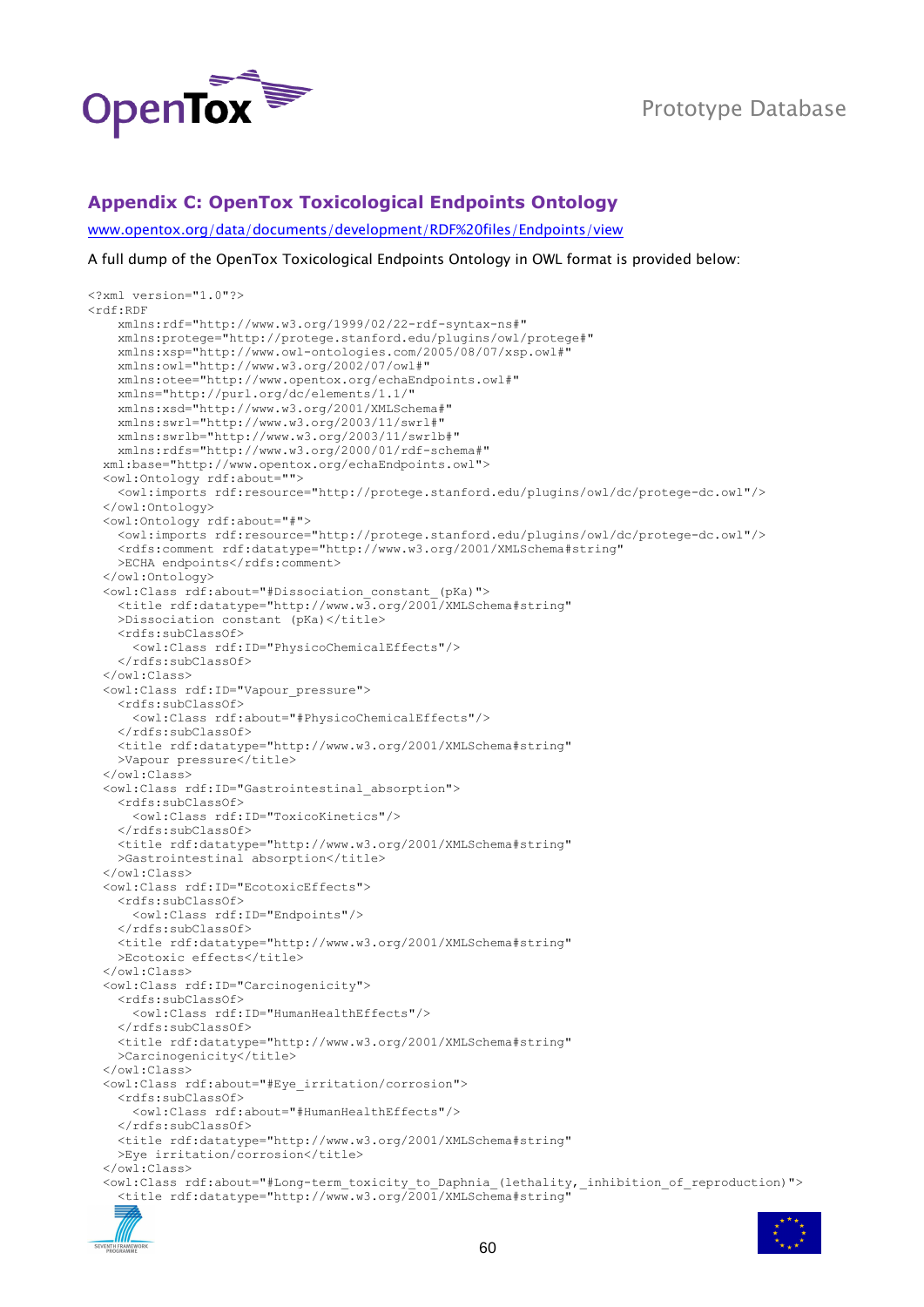

>Long-term toxicity to Daphnia (lethality, inhibition of reproduction)</title> <rdfs:subClassOf rdf:resource="#EcotoxicEffects"/> </owl:Class> <owl:Class rdf:ID="Photocarcinogenicity"> <title rdf:datatype="http://www.w3.org/2001/XMLSchema#string" >Photocarcinogenicity</title> <rdfs:subClassOf> <owl:Class rdf:about="#HumanHealthEffects"/> </rdfs:subClassOf> </owl:Class> <owl:Class rdf:ID="AcuteInhalationToxicity"> <rdfs:subClassOf> <owl:Class rdf:about="#HumanHealthEffects"/> </rdfs:subClassOf> <title rdf:datatype="http://www.w3.org/2001/XMLSchema#string" >Acute inhalation toicity</title> </owl:Class> <owl:Class rdf:about="#Short-term\_toxicity\_to\_algae\_(inhibition\_of\_the\_exponential\_growth\_rate)"> <title rdf:datatype="http://www.w3.org/2001/XMLSchema#string" >Short-term toxicity to algae (inhibition of the exponential growth rate)</title> <rdfs:subClassOf rdf:resource="#EcotoxicEffects"/> </owl:Class> <owl:Class rdf:ID="Toxicity\_to\_birds"> <rdfs:subClassOf rdf:resource="#EcotoxicEffects"/> <title rdf:datatype="http://www.w3.org/2001/XMLSchema#string" >Toxicity to birds</title> </owl:Class> <owl:Class rdf:ID="Photomutagenicity"> <title rdf:datatype="http://www.w3.org/2001/XMLSchema#string" >Photomutagenicity</title> <rdfs:subClassOf> <owl:Class rdf:about="#HumanHealthEffects"/> </rdfs:subClassOf> </owl:Class> <owl:Class rdf:about="#Air- water partition coefficient (Henry&apos;s law constant, H)"> <rdfs:subClassOf> <owl:Class rdf:about="#PhysicoChemicalEffects"/> </rdfs:subClassOf> <title rdf:datatype="http://www.w3.org/2001/XMLSchema#string" >Air- water partition coefficient (Henry's law constant, H) </title> </owl:Class> <owl:Class rdf:ID="Water solubility"> <rdfs:subClassOf> <owl:Class rdf:about="#PhysicoChemicalEffects"/> </rdfs:subClassOf> <title rdf:datatype="http://www.w3.org/2001/XMLSchema#string" >Water solubility</title> </owl:Class> <owl:Class rdf:ID="Protein-binding"> <title rdf:datatype="http://www.w3.org/2001/XMLSchema#string" >Protein-binding</title> <rdfs:subClassOf> <owl:Class rdf:about="#ToxicoKinetics"/> </rdfs:subClassOf> </owl:Class> <owl:Class rdf:ID="Vegetation-air\_partition\_coefficient"> <rdfs:subClassOf> <owl:Class rdf:ID="EnvironmentalFateParameters"/> </rdfs:subClassOf> <title rdf:datatype="http://www.w3.org/2001/XMLSchema#string" >Vegetation-air partition coefficient</title> </owl:Class> <owl:Class rdf:about="#HumanHealthEffects"> <rdfs:subClassOf> <owl:Class rdf:about="#Endpoints"/> </rdfs:subClassOf> <title rdf:datatype="http://www.w3.org/2001/XMLSchema#string" >Human health effects</title> </owl:Class> <owl:Class rdf:about="#Toxicity\_to\_soil\_invertebrates\_(survival,\_growth,\_reproduction)"> <title rdf:datatype="http://www.w3.org/2001/XMLSchema#string" >Toxicity to soil invertebrates (survival, growth, reproduction)</title> <rdfs:subClassOf rdf:resource="#EcotoxicEffects"/> </owl:Class>



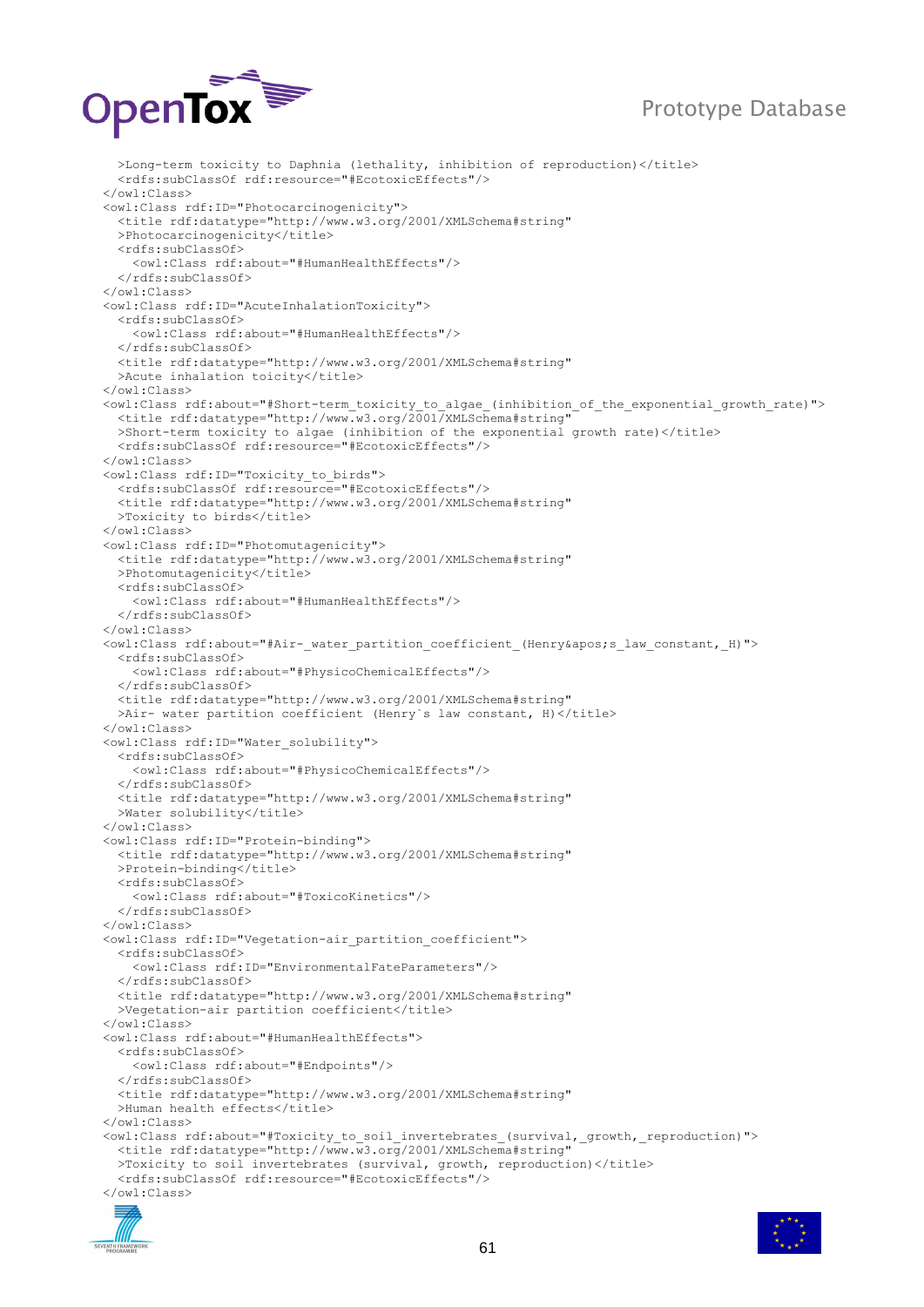

 <owl:Class rdf:ID="Vegetation-soil\_partition\_coefficient"> <title rdf:datatype="http://www.w3.org/2001/XMLSchema#string" >Vegetation-soil partition coefficient</title> <rdfs:subClassOf> <owl:Class rdf:about="#EnvironmentalFateParameters"/> </rdfs:subClassOf> </owl:Class> <owl:Class rdf:about="#Adsorption/Desorption\_in\_soil"> <rdfs:subClassOf> <owl:Class rdf:about="#EnvironmentalFateParameters"/> </rdfs:subClassOf> <title rdf:datatype="http://www.w3.org/2001/XMLSchema#string" >Adsorption/Desorption in soil </title> </owl:Class> <owl:Class rdf:about="#EnvironmentalFateParameters"> <rdfs:subClassOf> <owl:Class rdf:about="#Endpoints"/> </rdfs:subClassOf> <title rdf:datatype="http://www.w3.org/2001/XMLSchema#string" >Environmental fate parameters </title> </owl:Class> <owl:Class rdf:ID="s45"> <rdfs:subClassOf> <owl:Class rdf:about="#ToxicoKinetics"/> </rdfs:subClassOf> <title rdf:datatype="http://www.w3.org/2001/XMLSchema#string" >Ocular membrane penetration</title> </owl:Class> <owl:Class rdf:about="#Organic\_carbon-sorption\_partition\_coefficient\_(organic\_carbon;\_Koc)"> <title rdf:datatype="http://www.w3.org/2001/XMLSchema#string" >Organic carbon-sorption partition coefficient (organic carbon; Koc)</title> <rdfs:subClassOf rdf:resource="#EnvironmentalFateParameters"/> </owl:Class> <owl:Class rdf:about="#In\_vivo\_pre-,\_peri- , post natal development and / or fertility (1 or 2 gen. Study or enhanced 1 gen study)"> <rdfs:subClassOf rdf:resource="#HumanHealthEffects"/> <title rdf:datatype="http://www.w3.org/2001/XMLSchema#string" >In vivo pre-, peri-, post natal development and / or fertility (1 or 2 gen. Study or enhanced 1 gen study) </title> </owl:Class> <owl:Class rdf:about="#Adsorption/Desorption\_in\_sediment"> <title rdf:datatype="http://www.w3.org/2001/XMLSchema#string" >Adsorption/Desorption in sediment</title> <rdfs:subClassOf rdf:resource="#EnvironmentalFateParameters"/> </owl:Class> <owl:Class rdf:about="#In vitro reproductive toxicity (e.g. embryotoxic effects in cell culture such as embryo s tem\_cells)"> <rdfs:subClassOf rdf:resource="#HumanHealthEffects"/> <title rdf:datatype="http://www.w3.org/2001/XMLSchema#string" >In vitro reproductive toxicity (e.g. embryotoxic effects in cell culture such as embryo stem cells) </title> </owl:Class> <owl:Class rdf:about="#Toxicity\_to\_plants\_(leaves,\_seed\_germination,\_root\_elongation)"> <title rdf:datatype="http://www.w3.org/2001/XMLSchema#string" >Toxicity to plants (leaves, seed germination, root elongation)</title> <rdfs:subClassOf rdf:resource="#EcotoxicEffects"/> </owl:Class> <owl:Class rdf:ID="Surface\_tension"> <rdfs:subClassOf> <owl:Class rdf:about="#PhysicoChemicalEffects"/> </rdfs:subClassOf> <title rdf:datatype="http://www.w3.org/2001/XMLSchema#string" >Surface tension</title> </owl:Class> <owl:Class rdf:ID="AcuteOralToxicity"> <title rdf:datatype="http://www.w3.org/2001/XMLSchema#string" >Acute oral toxicity</title> <rdfs:subClassOf rdf:resource="#HumanHealthEffects"/> </owl:Class> <owl:Class rdf:ID="Blood-lung\_barrier\_penetration"> <rdfs:subClassOf> <owl:Class rdf:about="#ToxicoKinetics"/>  $\langle$ /rdfs:subClassOf>



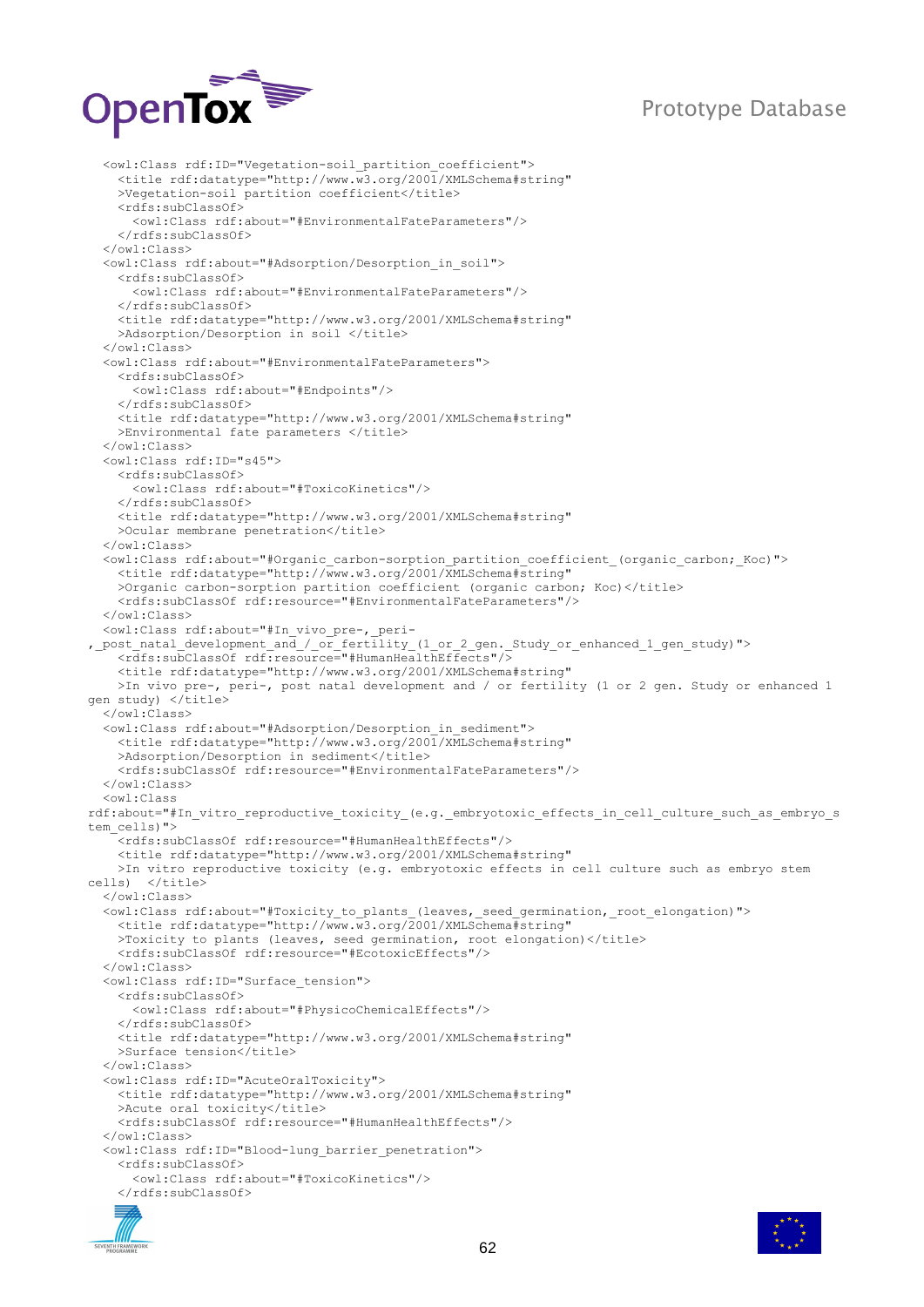

 <title rdf:datatype="http://www.w3.org/2001/XMLSchema#string" >Blood-lung barrier penetration</title> </owl:Class> <owl:Class rdf:ID="Repeated\_dose\_toxicity"> <rdfs:subClassOf rdf:resource="#HumanHealthEffects"/> <title rdf:datatype="http://www.w3.org/2001/XMLSchema#string" >Repeated dose toxicity </title> </owl:Class> <owl:Class rdf:ID="DNA-binding"> <rdfs:subClassOf> <owl:Class rdf:about="#ToxicoKinetics"/> </rdfs:subClassOf> <title rdf:datatype="http://www.w3.org/2001/XMLSchema#string" >DNA-binding</title> </owl:Class> <owl:Class rdf:about="#Other (e.g. inhibition of specific enzymes involved in hormone synthesis or regulation, s pecify enzyme(s) and hormone)"> <title rdf:datatype="http://www.w3.org/2001/XMLSchema#string" >Other (e.g. inhibition of specific enzymes involved in hormone synthesis or regulation, specify enzyme(s) and hormone)</title> <rdfs:subClassOf rdf:resource="#HumanHealthEffects"/> </owl:Class> <owl:Class rdf:ID="Vegetation-water\_partition\_coefficient"> <title rdf:datatype="http://www.w3.org/2001/XMLSchema#string" >Vegetation-water partition coefficient</title> <rdfs:subClassOf rdf:resource="#EnvironmentalFateParameters"/> </owl:Class> <owl:Class rdf:ID="Photosensitisation"> <rdfs:subClassOf rdf:resource="#HumanHealthEffects"/> <title rdf:datatype="http://www.w3.org/2001/XMLSchema#string" >Photosensitisation</title> </owl:Class> <owl:Class rdf:ID="Boiling\_point"> <rdfs:subClassOf> <owl:Class rdf:about="#PhysicoChemicalEffects"/> </rdfs:subClassOf> <title rdf:datatype="http://www.w3.org/2001/XMLSchema#string" >Boiling point</title> </owl:Class> <owl:Class rdf:about="#PhysicoChemicalEffects"> <title rdf:datatype="http://www.w3.org/2001/XMLSchema#string" >Physicochemical effects </title> <rdfs:subClassOf> <owl:Class rdf:about="#Endpoints"/> </rdfs:subClassOf> </owl:Class> <owl:Class rdf:about="#Octanol-water\_distribution\_coefficient\_(D)"> <rdfs:subClassOf rdf:resource="#PhysicoChemicalEffects"/> <title rdf:datatype="http://www.w3.org/2001/XMLSchema#string" >Octanol-water distribution coefficient (D)</title> </owl:Class> <owl:Class rdf:ID="SkinSensitisation"> <title rdf:datatype="http://www.w3.org/2001/XMLSchema#string" >Skin sensitisation</title> <rdfs:subClassOf rdf:resource="#HumanHealthEffects"/> </owl:Class> <owl:Class rdf:ID="PersistenceAbioticDegradationAir"> <rdfs:subClassOf> <owl:Class rdf:ID="Persistence"/> </rdfs:subClassOf> <title rdf:datatype="http://www.w3.org/2001/XMLSchema#string" >Persistence: Abiotic degradation in air (Phototransformation)</title> </owl:Class> <owl:Class rdf:about="#Octanol-water\_partition\_coefficient\_(Kow)"> <rdfs:subClassOf rdf:resource="#PhysicoChemicalEffects"/> <title rdf:datatype="http://www.w3.org/2001/XMLSchema#string" >Octanol-water partition coefficient (Kow)</title> </owl:Class> <owl:Class rdf:about="#Ready/not\_ready\_biodegradability"> <title rdf:datatype="http://www.w3.org/2001/XMLSchema#string" >Ready/not ready biodegradability</title> <rdfs:subClassOf rdf:resource="#EnvironmentalFateParameters"/> </owl:Class>



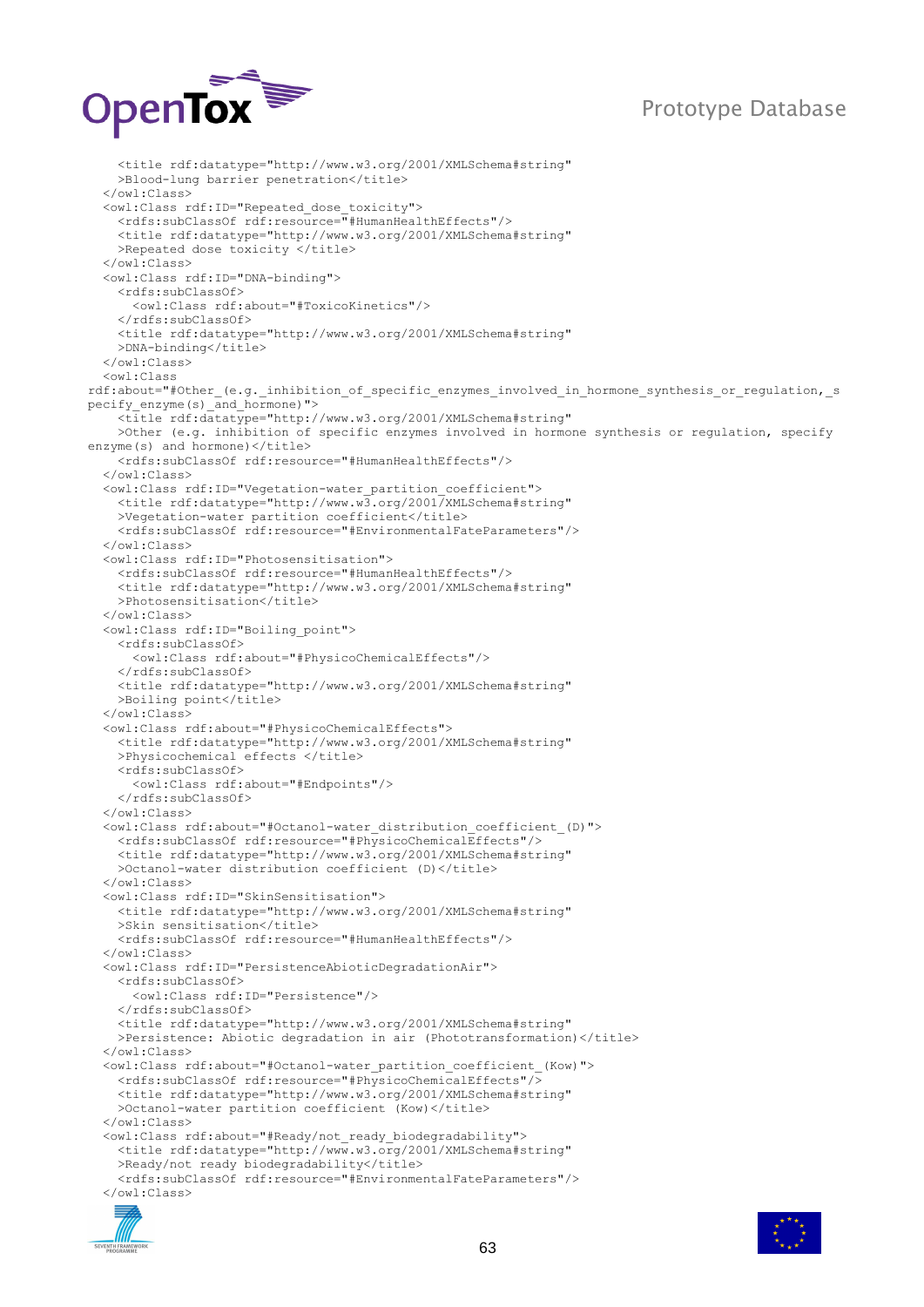

```
 <owl:Class rdf:ID="BCF_fish">
     <rdfs:subClassOf>
       <owl:Class rdf:ID="BioConcentration"/>
     </rdfs:subClassOf>
     <title rdf:datatype="http://www.w3.org/2001/XMLSchema#string"
    >BCF fish</title>
   </owl:Class>
   <owl:Class rdf:ID="s39">
     <title rdf:datatype="http://www.w3.org/2001/XMLSchema#string"
    >Metabolism (including metabolic clearance)</title>
     <rdfs:subClassOf>
       <owl:Class rdf:about="#ToxicoKinetics"/>
     </rdfs:subClassOf>
   </owl:Class>
   <owl:Class rdf:ID="Hydrolysis">
     <title rdf:datatype="http://www.w3.org/2001/XMLSchema#string"
    >Hydrolysis </title>
     <rdfs:subClassOf rdf:resource="#EnvironmentalFateParameters"/>
   </owl:Class>
   <owl:Class rdf:ID="Mutagenicity">
     <rdfs:subClassOf rdf:resource="#HumanHealthEffects"/>
     <title rdf:datatype="http://www.w3.org/2001/XMLSchema#string"
    >Mutagenicity </title>
   </owl:Class>
   <owl:Class rdf:about="#Short-term_toxicity_to_Daphnia_(immobilisation)">
     <title rdf:datatype="http://www.w3.org/2001/XMLSchema#string"
    >Short-term toxicity to Daphnia (immobilisation)</title>
     <rdfs:subClassOf rdf:resource="#EcotoxicEffects"/>
   </owl:Class>
   <owl:Class rdf:about="#Receptor-binding_(specify_receptor)">
     <rdfs:subClassOf rdf:resource="#HumanHealthEffects"/>
     <title rdf:datatype="http://www.w3.org/2001/XMLSchema#string"
    >Receptor-binding (specify receptor)</title>
   </owl:Class>
   <owl:Class rdf:about="#Persistence">
     <rdfs:subClassOf rdf:resource="#EnvironmentalFateParameters"/>
   </owl:Class>
   <owl:Class rdf:ID="Melting_point">
     <title rdf:datatype="http://www.w3.org/2001/XMLSchema#string"
    >Melting point</title>
     <rdfs:subClassOf rdf:resource="#PhysicoChemicalEffects"/>
   </owl:Class>
   <owl:Class rdf:about="#Octanol-air_partition_coefficient_(Koa)">
     <rdfs:subClassOf rdf:resource="#PhysicoChemicalEffects"/>
     <title rdf:datatype="http://www.w3.org/2001/XMLSchema#string"
    >Octanol-air partition coefficient (Koa)</title>
   </owl:Class>
   <owl:Class rdf:about="#Endpoints">
     <title rdf:datatype="http://www.w3.org/2001/XMLSchema#string"
    >Endpoints</title>
   </owl:Class>
   <owl:Class rdf:about="#Toxicity_to_soil_microorganisms_(inhibition_of_C-
mineralisation, inhibition of N-mineralisation, other)">
     <rdfs:subClassOf rdf:resource="#EcotoxicEffects"/>
     <title rdf:datatype="http://www.w3.org/2001/XMLSchema#string"
     >Toxicity to soil microorganisms (inhibition of C-mineralisation, inhibition of N-mineralisation, 
other)</title>
   </owl:Class>
   <owl:Class rdf:about="#Toxicity_to_earthworms_(survival,_growth,_reproduction)">
     <rdfs:subClassOf rdf:resource="#EcotoxicEffects"/>
     <title rdf:datatype="http://www.w3.org/2001/XMLSchema#string"
    >Toxicity to earthworms (survival, growth, reproduction)</title>
   </owl:Class>
   <owl:Class rdf:ID="Blood-brain_barrier_penetration">
     <rdfs:subClassOf>
       <owl:Class rdf:about="#ToxicoKinetics"/>
     </rdfs:subClassOf>
     <title rdf:datatype="http://www.w3.org/2001/XMLSchema#string"
    >Blood-brain barrier penetration</title>
   </owl:Class>
   <owl:Class rdf:ID="PersistenceAbioticDegradationWater">
     <title rdf:datatype="http://www.w3.org/2001/XMLSchema#string"
    >Persistence: Abiotic degradation in water</title>
     <rdfs:subClassOf rdf:resource="#Persistence"/>
```


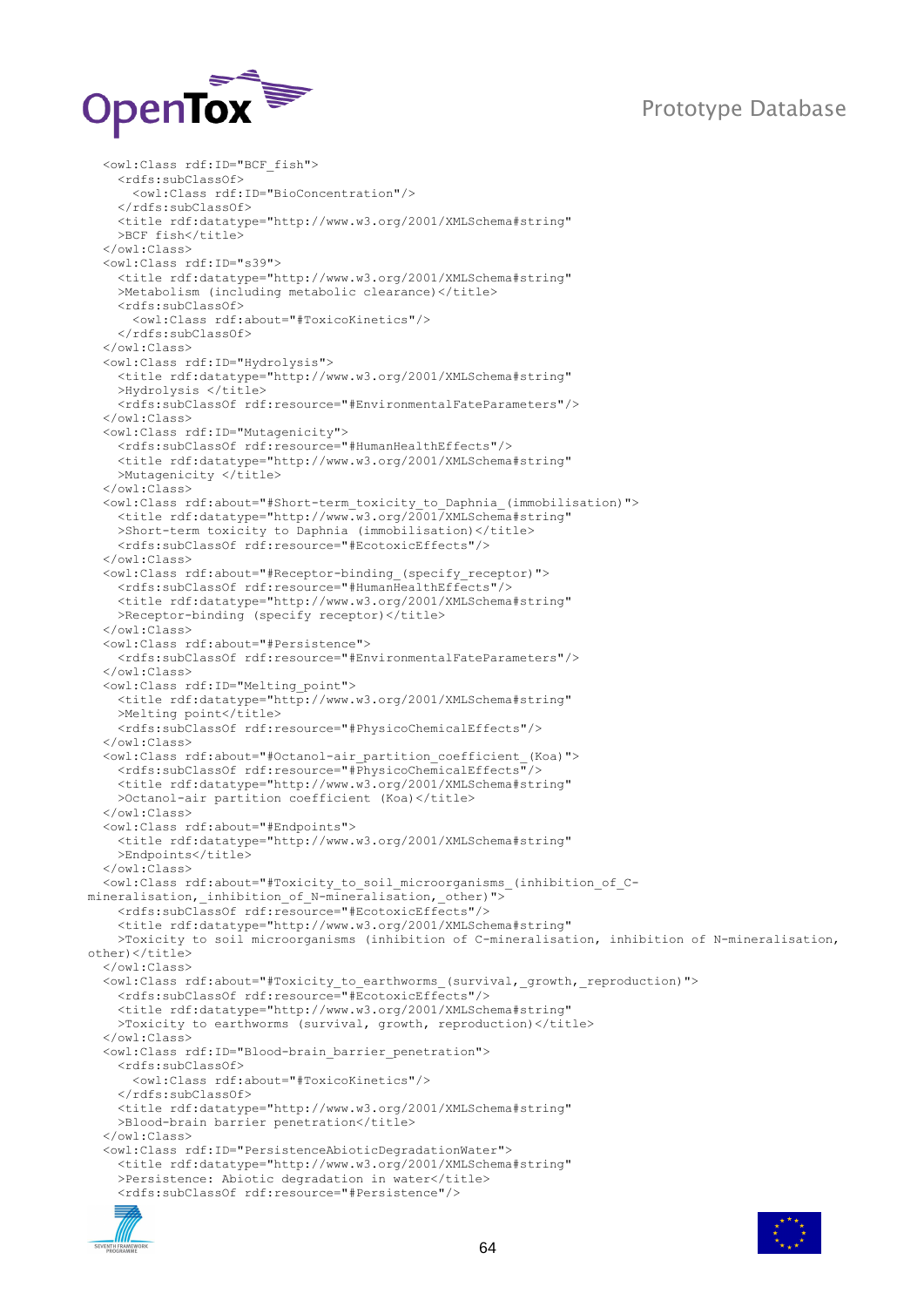

 </owl:Class> <owl:Class rdf:ID="BioAccumulation"> <rdfs:subClassOf rdf:resource="#EnvironmentalFateParameters"/> <title rdf:datatype="http://www.w3.org/2001/XMLSchema#string" >Bioaccumulation</title> </owl:Class> <owl:Class rdf:about="#Microbial\_inhibition\_(activated\_sludge\_respiration\_inhibition,\_inhibition\_of\_nitrificatio n, other)"> <title rdf:datatype="http://www.w3.org/2001/XMLSchema#string" >Microbial inhibition (activated sludge respiration inhibition, inhibition of nitrification,  $othen$  $<$ / $t$ itle> <rdfs:subClassOf rdf:resource="#EcotoxicEffects"/> </owl:Class> <owl:Class rdf:about="#Longterm\_toxicity\_to\_fish\_(egg/sac\_fry,\_growth\_inhibition\_of\_juvenile\_fish,\_early\_life\_stage,\_full\_life\_c ycle)"> <rdfs:subClassOf rdf:resource="#EcotoxicEffects"/> <title rdf:datatype="http://www.w3.org/2001/XMLSchema#string" >Long-term toxicity to fish (egg/sac fry, growth inhibition of juvenile fish, early life stage, full life cycle)</title> </owl:Class> <owl:Class rdf:about="#BioConcentration"> <title rdf:datatype="http://www.w3.org/2001/XMLSchema#string" >Bioconcentration </title> <rdfs:subClassOf rdf:resource="#EnvironmentalFateParameters"/> </owl:Class> <owl:Class rdf:ID="Direct\_photolysis"> <title rdf:datatype="http://www.w3.org/2001/XMLSchema#string" >Direct photolysis</title> <rdfs:subClassOf rdf:resource="#EnvironmentalFateParameters"/> </owl:Class> <owl:Class rdf:about="#Biodegradation\_time\_frame\_(primary,\_ultimate\_degradation)"> <rdfs:subClassOf rdf:resource="#EnvironmentalFateParameters"/> <title rdf:datatype="http://www.w3.org/2001/XMLSchema#string" >Biodegradation time frame (primary, ultimate degradation)</title> </owl:Class> <owl:Class rdf:ID="Blood-testis\_barrier\_penetration"> <rdfs:subClassOf> <owl:Class rdf:about="#ToxicoKinetics"/> </rdfs:subClassOf> <title rdf:datatype="http://www.w3.org/2001/XMLSchema#string" >Blood-testis barrier penetration</title> </owl:Class> <owl:Class rdf:ID="Respiratory\_sensitisation"> <rdfs:subClassOf rdf:resource="#HumanHealthEffects"/> <title rdf:datatype="http://www.w3.org/2001/XMLSchema#string" >Respiratory sensitisation</title> </owl:Class> <owl:Class rdf:ID="Skin\_penetration"> <title rdf:datatype="http://www.w3.org/2001/XMLSchema#string" >Skin penetration</title> <rdfs:subClassOf> <owl:Class rdf:about="#ToxicoKinetics"/> </rdfs:subClassOf> </owl:Class> <owl:Class rdf:about="#Long-term\_toxicity\_(survival,\_growth,\_reproduction)"> <title rdf:datatype="http://www.w3.org/2001/XMLSchema#string" >Long-term toxicity (survival, growth, reproduction)</title> <rdfs:subClassOf rdf:resource="#EcotoxicEffects"/> </owl:Class> <owl:Class rdf:ID="Placental\_barrier\_penetration"> <title rdf:datatype="http://www.w3.org/2001/XMLSchema#string" >Placental barrier penetration</title> <rdfs:subClassOf> <owl:Class rdf:about="#ToxicoKinetics"/> </rdfs:subClassOf> </owl:Class> <owl:Class rdf:about="#ToxicoKinetics"> <rdfs:subClassOf rdf:resource="#Endpoints"/> <title rdf:datatype="http://www.w3.org/2001/XMLSchema#string" >Toxicokinetics </title> </owl:Class> <owl:Class rdf:ID="PersistenceBiodegradation">